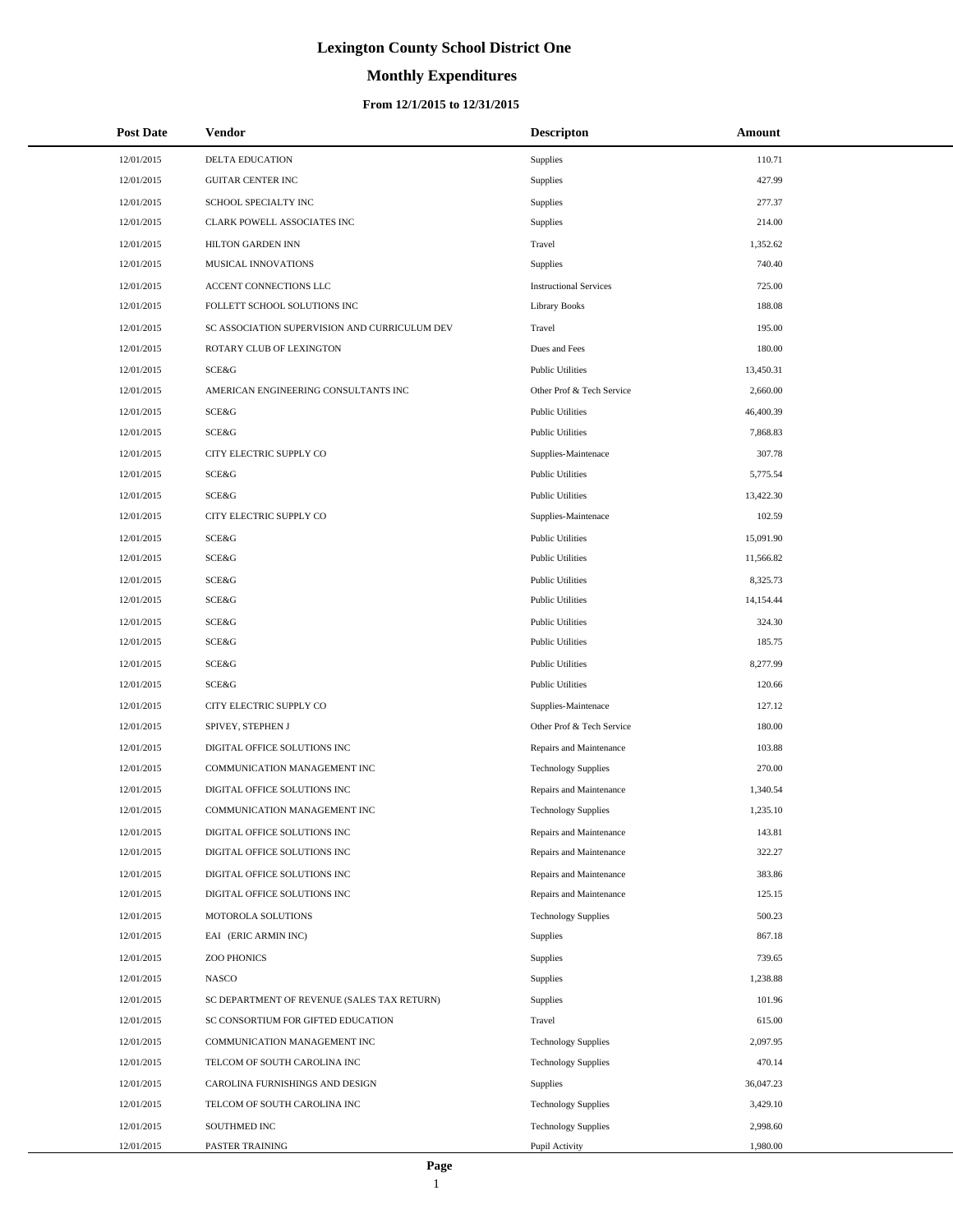# **Monthly Expenditures**

## **From 12/1/2015 to 12/31/2015**

| <b>Post Date</b> | Vendor                                             | <b>Descripton</b>              | Amount    |
|------------------|----------------------------------------------------|--------------------------------|-----------|
| 12/01/2015       | SC DEPARTMENT OF REVENUE (SALES TAX RETURN)        | Pupil Activity                 | 138.60    |
| 12/01/2015       | WHITE KNOLL HIGH SCHOOL                            | Pupil Act-Fee/Collection Refnd | 111.00    |
| 12/01/2015       | CAROLINA BIOLOGICAL SUPPLY CO                      | Pupil Activity                 | 1,319.49  |
| 12/01/2015       | <b>VERNIER SOFTWARE</b>                            | Pupil Activity                 | 1,621.78  |
| 12/01/2015       | SC DEPARTMENT OF EDUCATION                         | Pupil Activity                 | 2,367.28  |
| 12/01/2015       | <b>NASCO</b>                                       | Pupil Activity                 | 104.48    |
| 12/01/2015       | <b>IVEY SALES ASSOC</b>                            | Pupil Activity                 | 774.00    |
| 12/01/2015       | <b>BSN SPORTS</b>                                  | Pupil Activity                 | 1,084.98  |
| 12/01/2015       | <b>BSN SPORTS</b>                                  | Pupil Activity                 | 436.56    |
| 12/01/2015       | MIDDLEBURY INTERACTIVE LANGUAGE LLC                | Software Renewal/Agreemen      | 178.00    |
| 12/02/2015       | <b>LEARNING A-Z</b>                                | Software Renewal/Agreemen      | 634.21    |
| 12/02/2015       | <b>LEARNING A-Z</b>                                | Software Renewal/Agreemen      | 2,423.99  |
| 12/02/2015       | SC DEPARTMENT OF JUVENILE JUSTICE (FISCAL AFFAIRS) | Tuition-LEA                    | 897.11    |
| 12/02/2015       | FOLLETT SCHOOL SOLUTIONS INC                       | Supplies                       | 1,996.81  |
| 12/02/2015       | DELL COMPUTERS                                     | Supplies                       | 686.37    |
| 12/02/2015       | <b>LEARNING A-Z</b>                                | Software Renewal/Agreemen      | 3,000.00  |
| 12/02/2015       | SC DEPARTMENT OF JUVENILE JUSTICE (FISCAL AFFAIRS) | Tuition-LEA                    | 279.10    |
| 12/02/2015       | ED SMITH LUMBER MILL INC                           | Supplies                       | 116.63    |
| 12/02/2015       | FOLLETT SCHOOL SOLUTIONS INC                       | <b>Library Books</b>           | 937.47    |
| 12/02/2015       | FOLLETT SCHOOL SOLUTIONS INC                       | <b>Library Books</b>           | 110.58    |
| 12/02/2015       | FOLLETT SCHOOL SOLUTIONS INC                       | <b>Library Books</b>           | 1,000.46  |
| 12/02/2015       | <b>EBSCO</b>                                       | Periodicals                    | 754.80    |
| 12/02/2015       | PALMETTO APPAREL AND EMBROIDERY LLC                | Supplies                       | 468.13    |
| 12/02/2015       | DUFF WHITE AND TURNER LLC                          | <b>Legal Services</b>          | 16,687.39 |
| 12/02/2015       | HAYNSWORTH SINKLER BOYD PA                         | <b>Legal Services</b>          | 9,124.75  |
| 12/02/2015       | <b>CULLUM SERVICES INC</b>                         | Repairs and Maintenance        | 502.69    |
| 12/02/2015       | <b>CULLUM SERVICES INC</b>                         | Repairs and Maintenance        | 602.92    |
| 12/02/2015       | <b>CULLUM SERVICES INC</b>                         | Repairs and Maintenance        | 897.47    |
| 12/02/2015       | CITY ELECTRIC SUPPLY CO                            | Supplies-Maintenace            | 102.60    |
| 12/02/2015       | <b>CULLUM SERVICES INC</b>                         | Repairs and Maintenance        | 1,013.04  |
| 12/02/2015       | CITY ELECTRIC SUPPLY CO                            | Supplies-Maintenace            | 102.59    |
| 12/02/2015       | PALMETTO PROPANE                                   | Energy                         | 646.09    |
| 12/02/2015       | CULLUM SERVICES INC                                | Repairs and Maintenance        | 1,643.94  |
| 12/02/2015       | CITY ELECTRIC SUPPLY CO                            | Supplies-Maintenace            | 110.85    |
| 12/02/2015       | TRISTATE PUMP AND CONTROL INC                      | Supplies-Maintenace            | 441.48    |
| 12/02/2015       | CITY ELECTRIC SUPPLY CO                            | Supplies-Maintenace            | 110.86    |
| 12/02/2015       | MANSFIELD OIL CO                                   | <b>Supplies</b>                | 521.07    |
| 12/02/2015       | HINZ, BRIAN E                                      | Other Prof & Tech Service      | 180.00    |
| 12/02/2015       | SHARPE, STEFAN                                     | Other Prof & Tech Service      | 120.00    |
| 12/02/2015       | <b>GOVAN, TERRY</b>                                | Other Prof & Tech Service      | 180.00    |
| 12/02/2015       | DIGITAL OFFICE SOLUTIONS INC                       | Repairs and Maintenance        | 201.76    |
| 12/02/2015       | <b>LEGO EDUCATION</b>                              | Supplies                       | 1,111.67  |
| 12/02/2015       | MCGRAW HILL EDUCATION INC                          | Supplies                       | 226.16    |
| 12/02/2015       | FINISHMASTER INC                                   | Supplies                       | 1,389.27  |
| 12/02/2015       | NUIDEA SCHOOL SUPPLY CO                            | Supplies                       | 8,130.94  |
| 12/02/2015       | SC DEPARTMENT OF EDUCATION                         | Pupil Activity                 | 1,105.06  |
| 12/02/2015       | SC INTERPRETING SERVICE FOR THE DEAF               | Pupil Activity                 | 180.00    |
| 12/02/2015       | SC DEPARTMENT OF EDUCATION                         | Pupil Activity                 | 475.00    |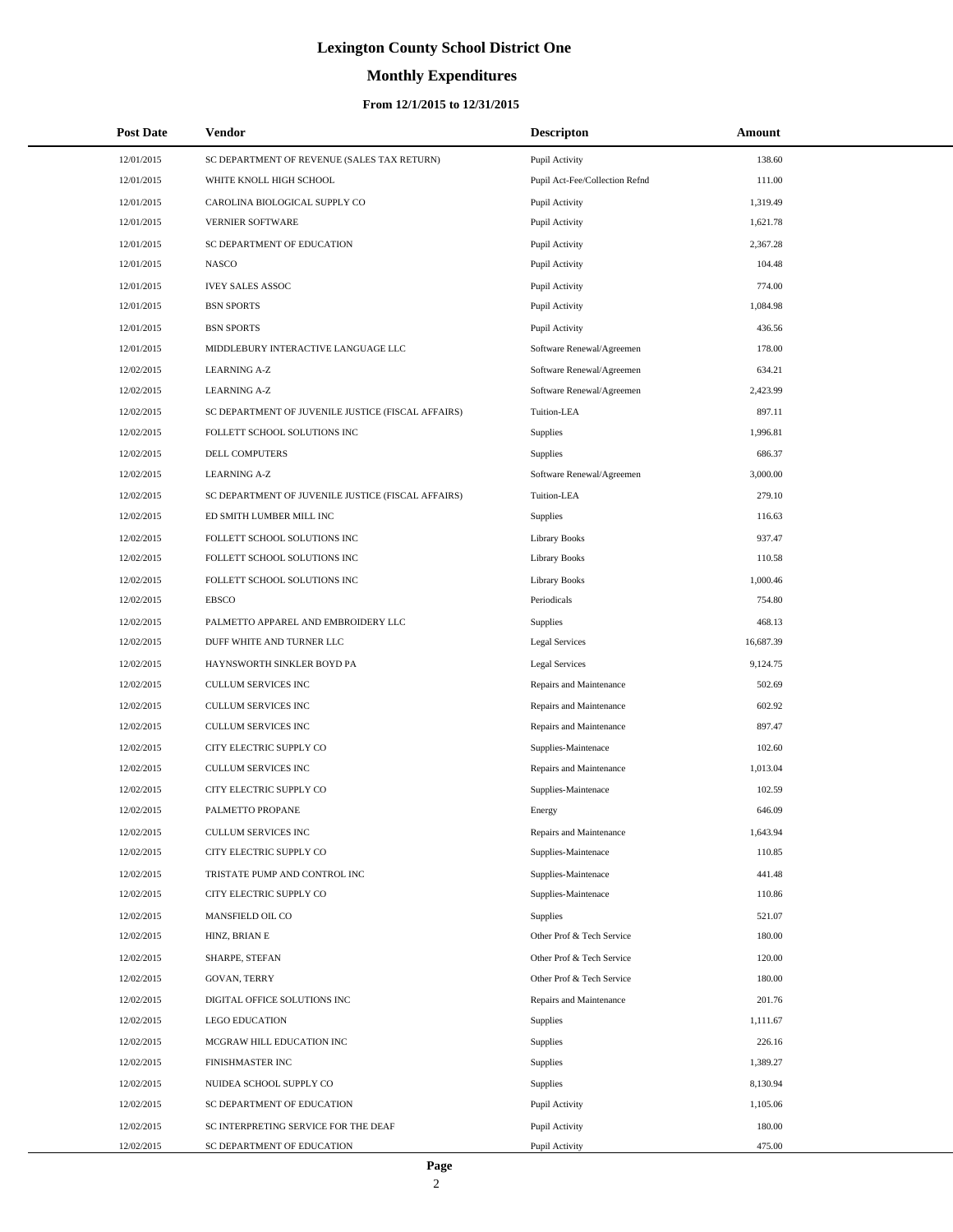# **Monthly Expenditures**

### **From 12/1/2015 to 12/31/2015**

| <b>Post Date</b> | Vendor                                          | <b>Descripton</b>              | Amount    |
|------------------|-------------------------------------------------|--------------------------------|-----------|
| 12/02/2015       | REED, JOHN MARCUS                               | Pupil Activity                 | 150.00    |
| 12/02/2015       | PURCHASED SERVICE                               | Pupil Activity                 | 105.50    |
| 12/02/2015       | SC ATHLETIC COACHES ASSOCIATION                 | Pupil Activity                 | 325.00    |
| 12/02/2015       | REED, JOHN MARCUS                               | Pupil Activity                 | 105.00    |
| 12/02/2015       | LANDRUM, JAMES R                                | Pupil Activity                 | 204.10    |
| 12/02/2015       | KROSSOVER INTELLIGENCE INC                      | Pupil Activity                 | 1,439.10  |
| 12/02/2015       | HIGHTOWER, DAMON                                | Pupil Activity                 | 104.10    |
| 12/02/2015       | LUGOFF ELGIN HIGH SCHOOL                        | Pupil Activity                 | 200.00    |
| 12/02/2015       | SC ATHLETIC COACHES ASSOCIATION                 | Pupil Activity                 | 325.00    |
| 12/02/2015       | <b>LAMBERT HIGH SCHOOL</b>                      | Pupil Activity                 | 125.00    |
| 12/03/2015       | PURCHASED SERVICE                               | Travel                         | 217.06    |
| 12/03/2015       | HEWLETT PACKARD ENTERPRISE COMPANY              | <b>Technology Supplies</b>     | 157.01    |
| 12/03/2015       | PURCHASED SERVICE                               | Travel                         | 230.58    |
| 12/03/2015       | <b>PURCHASED SERVICE</b>                        | Travel                         | 180.72    |
| 12/03/2015       | UNIFIED AV SYSTEMS INC DBA MULTI MEDIA SERVICES | Supplies                       | 962.81    |
| 12/03/2015       | FOLLETT SCHOOL SOLUTIONS INC                    | <b>Library Books</b>           | 392.21    |
| 12/03/2015       | PURCHASED SERVICE                               | Travel                         | 179.98    |
| 12/03/2015       | PURCHASED SERVICE                               | Travel                         | 129.95    |
| 12/03/2015       | PURCHASED SERVICE                               | Travel                         | 112.99    |
| 12/03/2015       | THE FAIRMONT WASHINGTON DC                      | Travel                         | 1,186.24  |
| 12/03/2015       | PURCHASED SERVICE                               | Travel                         | 120.18    |
| 12/03/2015       | PURCHASED SERVICE                               | Travel                         | 132.25    |
| 12/03/2015       | GENERATOR SERVICES INC                          | Repairs and Maintenance        | 285.00    |
| 12/03/2015       | H L SHEALY CO                                   | Supplies-Maintenace            | 563.08    |
| 12/03/2015       | H L SHEALY CO                                   | Supplies-Maintenace            | 257.06    |
| 12/03/2015       | H L SHEALY CO                                   | Supplies-Maintenace            | 257.06    |
| 12/03/2015       | ALPINE SALES INC                                | Supplies-Maintenace            | 175.48    |
| 12/03/2015       | H L SHEALY CO                                   | Supplies-Maintenace            | 257.06    |
| 12/03/2015       | MEAD & HUNT INC                                 | Other Prof & Tech Service      | 600.00    |
| 12/03/2015       | MEAD & HUNT INC                                 | Other Prof & Tech Service      | 1,200.00  |
| 12/03/2015       | H L SHEALY CO                                   | Supplies-Maintenace            | 440.67    |
| 12/03/2015       | ANDERSON, THERESA                               | <b>Pupil Transportation</b>    | 108.00    |
| 12/03/2015       | CANNON, WALLACE C                               | Other Prof & Tech Service      | 180.00    |
| 12/03/2015       | LOOKABILL, JOHN T                               | Other Prof & Tech Service      | 180.00    |
| 12/03/2015       | NEWZ GROUP                                      | Other Prof & Tech Service      | 290.00    |
| 12/03/2015       | PURCHASED SERVICE                               | Travel                         | 440.95    |
| 12/03/2015       | DIGITAL OFFICE SOLUTIONS INC                    | Repairs and Maintenance        | 839.49    |
| 12/03/2015       | DIGITAL OFFICE SOLUTIONS INC                    | Repairs and Maintenance        | 952.18    |
| 12/03/2015       | PURCHASED SERVICE                               | Travel                         | 350.18    |
| 12/03/2015       | PURCHASED SERVICE                               | Travel                         | 568.10    |
| 12/03/2015       | PURCHASED SERVICE                               | Travel                         | 245.24    |
| 12/03/2015       | PURCHASED SERVICE                               | Travel                         | 106.09    |
| 12/03/2015       | COMPUTER DESIGN CONSULTING SERVICE LLC          | Printing and Binding           | 1,318.78  |
| 12/03/2015       | PURCHASED SERVICE                               | Travel                         | 996.20    |
| 12/03/2015       | CONTRACT CONSTRUCTION INC                       | Building                       | 30,000.00 |
| 12/03/2015       | PELION MIDDLE SCHOOL                            | Pupil Act-Fee/Collection Refnd | 130.50    |
| 12/03/2015       | LAKE MURRAY ELEMENTARY SCHOOL                   | Pupil Activity                 | 109.71    |
| 12/03/2015       | PITSCO EDUCATION HEARILY AND COMPANY            | Pupil Activity                 | 265.78    |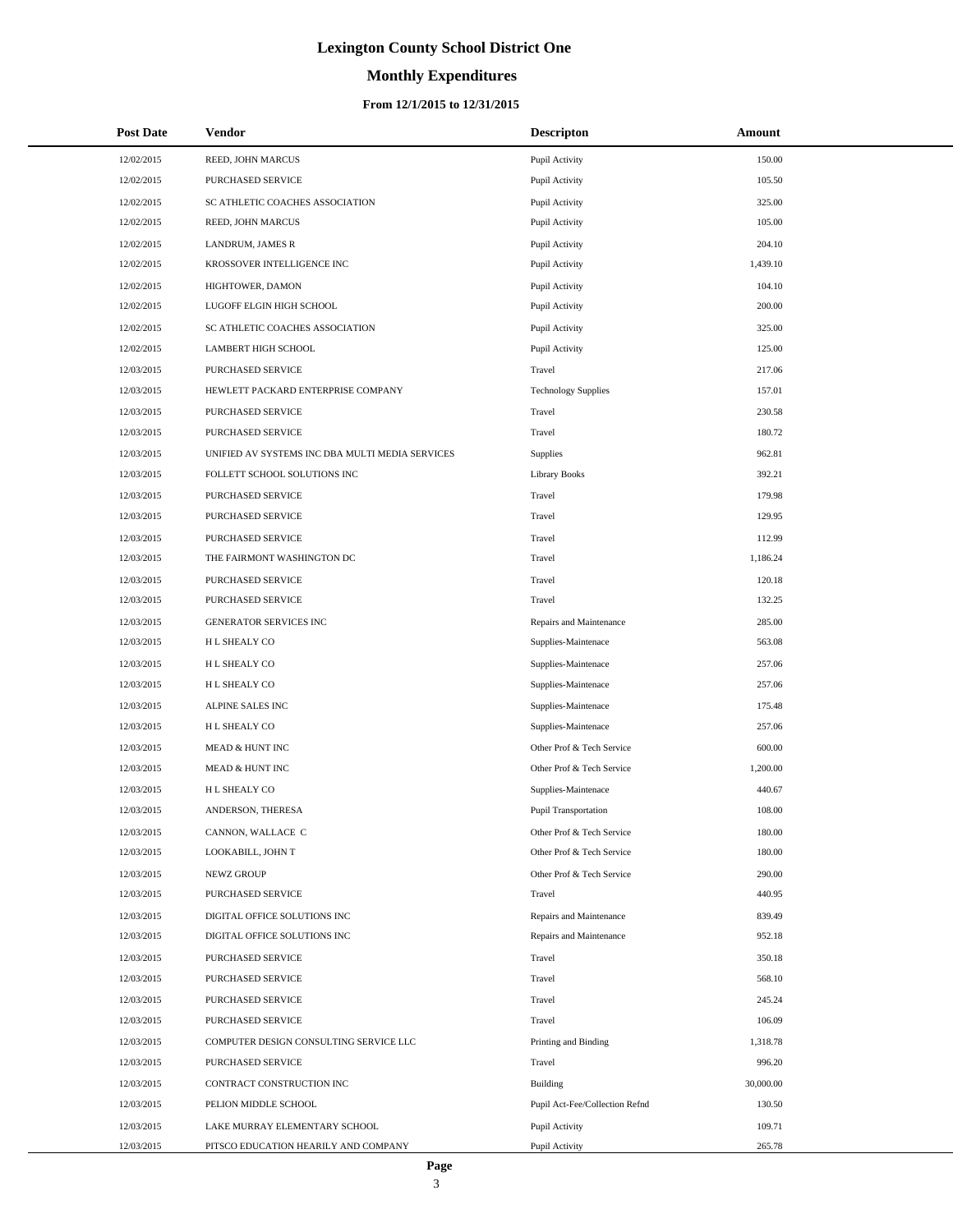# **Monthly Expenditures**

### **From 12/1/2015 to 12/31/2015**

| <b>Post Date</b> | Vendor                                          | <b>Descripton</b>         | Amount   |
|------------------|-------------------------------------------------|---------------------------|----------|
| 12/03/2015       | PURCHASED SERVICE                               | Pupil Activity            | 152.95   |
| 12/03/2015       | <b>BSN SPORTS</b>                               | Pupil Activity            | 2,370.41 |
| 12/03/2015       | SC HIGH SCHOOL SOCCER COACHES ASSOCIATION       | Pupil Activity            | 150.00   |
| 12/03/2015       | SOUTHERN SPECIAL TEES INC                       | Pupil Activity            | 409.65   |
| 12/04/2015       | SC DEPARTMENT OF CORRECTIONS DIV OF INDUSTRIES  | Printing and Binding      | 352.47   |
| 12/04/2015       | <b>HEINEMANN</b>                                | Supplies                  | 5,167.50 |
| 12/04/2015       | BARNES & NOBLE BOOKSELLERS INC                  | Supplies                  | 316.51   |
| 12/04/2015       | PURCHASED SERVICE                               | Travel                    | 135.70   |
| 12/04/2015       | <b>USATESTPREP INC</b>                          | Software Renewal/Agreemen | 350.00   |
| 12/04/2015       | PRAXAIR DISTRIBUTION                            | Supplies                  | 4,452.27 |
| 12/04/2015       | US INK AND TONER INC                            | Supplies                  | 1,088.19 |
| 12/04/2015       | PURCHASED SERVICE                               | Travel                    | 387.10   |
| 12/04/2015       | MCNAIR LAW FIRM PA                              | Legal Services            | 190.00   |
| 12/04/2015       | PURCHASED SERVICE                               | Travel                    | 356.00   |
| 12/04/2015       | PURCHASED SERVICE                               | Travel                    | 154.96   |
| 12/04/2015       | PURCHASED SERVICE                               | Travel                    | 377.50   |
| 12/04/2015       | PURCHASED SERVICE                               | Travel                    | 788.75   |
| 12/04/2015       | DAVIS, ROBERT E                                 | Other Prof & Tech Service | 1,500.00 |
| 12/04/2015       | US INK AND TONER INC                            | Supplies                  | 117.16   |
| 12/04/2015       | LCJMWANDSC (LEX CTY JOINT WATER AND SEWER COMMI | <b>Public Utilities</b>   | 152.62   |
| 12/04/2015       | PURCHASED SERVICE                               | Travel                    | 314.50   |
| 12/04/2015       | LCJMWANDSC (LEX CTY JOINT WATER AND SEWER COMMI | <b>Public Utilities</b>   | 2,100.41 |
| 12/04/2015       | EA SERVICES INC                                 | Repairs and Maintenance   | 764.00   |
| 12/04/2015       | EA SERVICES INC                                 | Repairs and Maintenance   | 168.00   |
| 12/04/2015       | EA SERVICES INC                                 | Repairs and Maintenance   | 168.00   |
| 12/04/2015       | LCJMWANDSC (LEX CTY JOINT WATER AND SEWER COMMI | <b>Public Utilities</b>   | 1,089.00 |
| 12/04/2015       | LCJMWANDSC (LEX CTY JOINT WATER AND SEWER COMMI | <b>Public Utilities</b>   | 1,135.58 |
| 12/04/2015       | EA SERVICES INC                                 | Repairs and Maintenance   | 2,756.33 |
| 12/04/2015       | LCJMWANDSC (LEX CTY JOINT WATER AND SEWER COMMI | <b>Public Utilities</b>   | 1,549.93 |
| 12/04/2015       | LCJMWANDSC (LEX CTY JOINT WATER AND SEWER COMMI | <b>Public Utilities</b>   | 2,419.35 |
| 12/04/2015       | LCJMWANDSC (LEX CTY JOINT WATER AND SEWER COMMI | <b>Public Utilities</b>   | 9,506.88 |
| 12/04/2015       | CITY OF WEST COLUMBIA WATER COLLECTION DIVISION | <b>Public Utilities</b>   | 920.50   |
| 12/04/2015       | LCJMWANDSC (LEX CTY JOINT WATER AND SEWER COMMI | <b>Public Utilities</b>   | 502.54   |
| 12/04/2015       | <b>EA SERVICES INC</b>                          | Repairs and Maintenance   | 168.00   |
| 12/04/2015       | LCJMWANDSC (LEX CTY JOINT WATER AND SEWER COMMI | <b>Public Utilities</b>   | 506.15   |
| 12/04/2015       | EA SERVICES INC                                 | Repairs and Maintenance   | 2,656.33 |
| 12/04/2015       | LCJMWANDSC (LEX CTY JOINT WATER AND SEWER COMMI | <b>Public Utilities</b>   | 537.41   |
| 12/04/2015       | EA SERVICES INC                                 | Repairs and Maintenance   | 207.00   |
| 12/04/2015       | LCJMWANDSC (LEX CTY JOINT WATER AND SEWER COMMI | <b>Public Utilities</b>   | 599.93   |
| 12/04/2015       | LCJMWANDSC (LEX CTY JOINT WATER AND SEWER COMMI | <b>Public Utilities</b>   | 1,210.25 |
| 12/04/2015       | LCJMWANDSC (LEX CTY JOINT WATER AND SEWER COMMI | <b>Public Utilities</b>   | 1,385.65 |
| 12/04/2015       | EA SERVICES INC                                 | Repairs and Maintenance   | 429.00   |
| 12/04/2015       | LCJMWANDSC (LEX CTY JOINT WATER AND SEWER COMMI | <b>Public Utilities</b>   | 767.25   |
| 12/04/2015       | LCJMWANDSC (LEX CTY JOINT WATER AND SEWER COMMI | <b>Public Utilities</b>   | 589.74   |
| 12/04/2015       | EA SERVICES INC                                 | Repairs and Maintenance   | 400.00   |
| 12/04/2015       | LCJMWANDSC (LEX CTY JOINT WATER AND SEWER COMMI | <b>Public Utilities</b>   | 215.00   |
| 12/04/2015       | EA SERVICES INC                                 | Repairs and Maintenance   | 220.00   |
| 12/04/2015       | CAROLINA MOTOR SERVICE INC                      | Repairs and Maintenance   | 2,777.02 |

L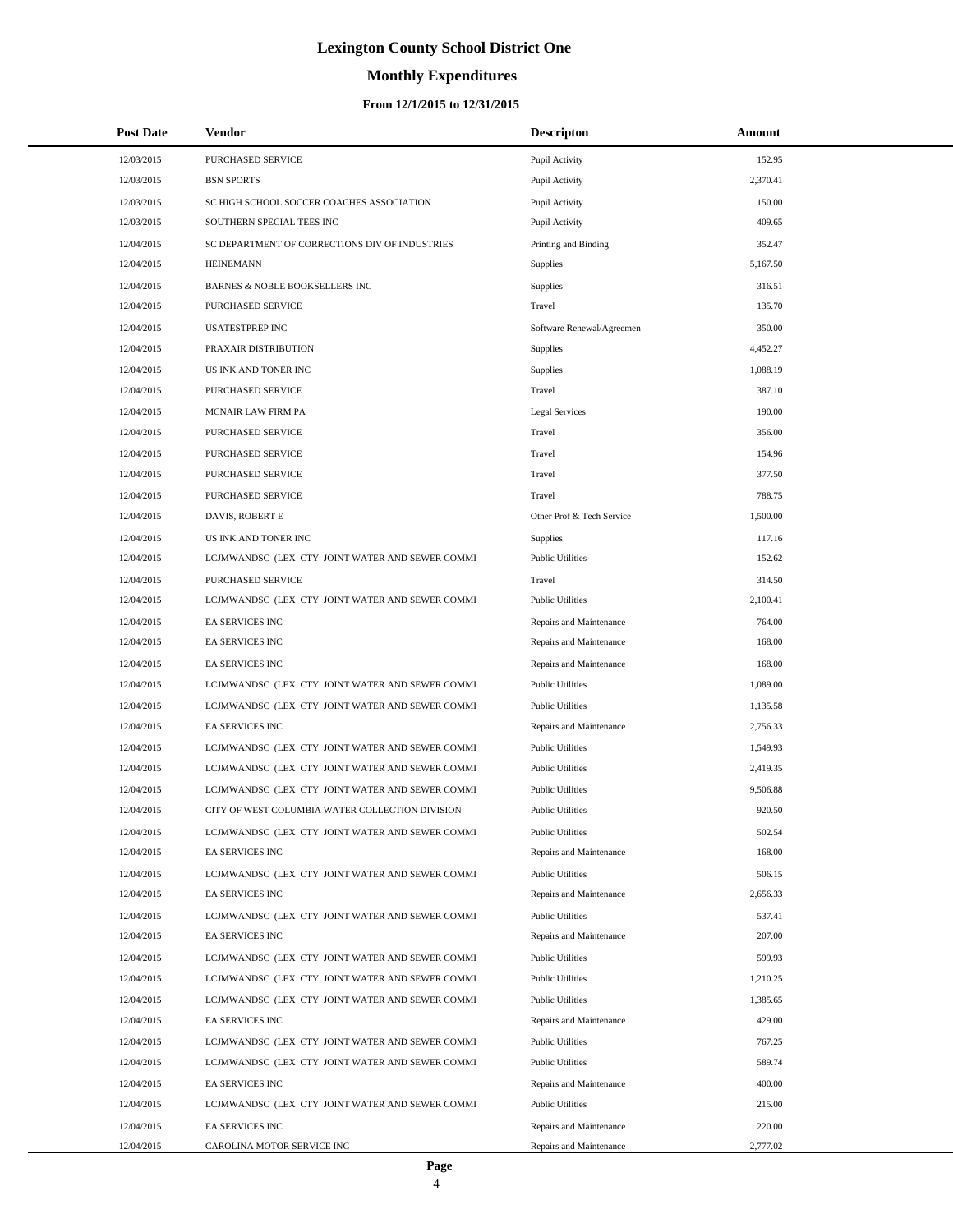# **Monthly Expenditures**

## **From 12/1/2015 to 12/31/2015**

| <b>Post Date</b> | <b>Vendor</b>                                   | <b>Descripton</b>             | Amount    |
|------------------|-------------------------------------------------|-------------------------------|-----------|
| 12/04/2015       | EA SERVICES INC                                 | Repairs and Maintenance       | 325.00    |
| 12/04/2015       | LCJMWANDSC (LEX CTY JOINT WATER AND SEWER COMMI | <b>Public Utilities</b>       | 1,654.53  |
| 12/04/2015       | FINLEY, STEPHEN CRAIG                           | Other Prof & Tech Service     | 180.00    |
| 12/04/2015       | <b>BARBER, DARYL SCOTT</b>                      | Other Prof & Tech Service     | 180.00    |
| 12/04/2015       | NEWZ GROUP                                      | Other Prof & Tech Service     | 290.00    |
| 12/04/2015       | <b>COMPORIUM</b>                                | Communication                 | 12,619.17 |
| 12/04/2015       | <b>COMPORIUM</b>                                | Communication                 | 5,898.99  |
| 12/04/2015       | DIGITAL OFFICE SOLUTIONS INC                    | Repairs and Maintenance       | 188.26    |
| 12/04/2015       | <b>COMPORIUM</b>                                | Communication                 | 2,182.43  |
| 12/04/2015       | <b>COMPORIUM</b>                                | Communication                 | 3,935.93  |
| 12/04/2015       | <b>COMPORIUM</b>                                | Communication                 | 1,984.93  |
| 12/04/2015       | <b>COMPORIUM</b>                                | Communication                 | 3,080.98  |
| 12/04/2015       | <b>COMPORIUM</b>                                | Communication                 | 2,813.61  |
| 12/04/2015       | <b>COMPORIUM</b>                                | Communication                 | 1,193.17  |
| 12/04/2015       | <b>CAMCOR</b>                                   | <b>Technology Supplies</b>    | 891.72    |
| 12/04/2015       | <b>COMPORIUM</b>                                | Communication                 | 2,879.41  |
| 12/04/2015       | <b>COMPORIUM</b>                                | Communication                 | 1,899.76  |
| 12/04/2015       | <b>COMPORIUM</b>                                | Communication                 | 2,009.51  |
| 12/04/2015       | <b>COMPORIUM</b>                                | Communication                 | 2,030.99  |
| 12/04/2015       | <b>CAMCOR</b>                                   | <b>Technology Supplies</b>    | 891.69    |
| 12/04/2015       | <b>COMPORIUM</b>                                | Communication                 | 2,333.32  |
| 12/04/2015       | <b>COMPORIUM</b>                                | Communication                 | 2,249.95  |
| 12/04/2015       | <b>CAMCOR</b>                                   | <b>Technology Supplies</b>    | 1,783.42  |
| 12/04/2015       | <b>COMPORIUM</b>                                | Communication                 | 2,878.31  |
| 12/04/2015       | <b>COMPORIUM</b>                                | Communication                 | 5,565.20  |
| 12/04/2015       | DIGITAL OFFICE SOLUTIONS INC                    | Repairs and Maintenance       | 420.42    |
| 12/04/2015       | <b>COMPORIUM</b>                                | Communication                 | 2,343.55  |
| 12/04/2015       | <b>COMPORIUM</b>                                | Communication                 | 2,459.35  |
| 12/04/2015       | <b>COMPORIUM</b>                                | Communication                 | 2,402.56  |
| 12/04/2015       | <b>COMPORIUM</b>                                | Communication                 | 2,244.79  |
| 12/04/2015       | <b>COMPORIUM</b>                                | Communication                 | 2,512.70  |
| 12/04/2015       | <b>COMPORIUM</b>                                | Communication                 | 3,097.53  |
| 12/04/2015       | COMPORIUM                                       | Communication                 | 2,518.32  |
| 12/04/2015       | <b>COMPORIUM</b>                                | Communication                 | 2,371.78  |
| 12/04/2015       | <b>COMPORIUM</b>                                | Communication                 | 2,478.05  |
| 12/04/2015       | <b>COMPORIUM</b>                                | Communication                 | 1,926.01  |
| 12/04/2015       | <b>COMPORIUM</b>                                | Communication                 | 2,041.93  |
| 12/04/2015       | DIGITAL OFFICE SOLUTIONS INC                    | Repairs and Maintenance       | 380.18    |
| 12/04/2015       | <b>COMPORIUM</b>                                | Communication                 | 2,045.65  |
| 12/04/2015       | <b>COMPORIUM</b>                                | Communication                 | 2,276.92  |
| 12/04/2015       | CAMCOR                                          | <b>Technology Supplies</b>    | 1,050.71  |
| 12/04/2015       | <b>COMPORIUM</b>                                | Communication                 | 2,806.14  |
| 12/04/2015       | <b>COMPORIUM</b>                                | Communication                 | 7,052.73  |
| 12/04/2015       | <b>COMPORIUM</b>                                | Communication                 | 2,691.51  |
| 12/04/2015       | FRANKLIN COVEY CO (EDUCATION DIV)               | Travel                        | 1,794.00  |
| 12/04/2015       | NANCY K PERRY CHILDREN'S SHELTER                | <b>Instructional Services</b> | 292.50    |
| 12/04/2015       | SWALLIE, LEE                                    | Other Prof & Tech Service     | 1,000.00  |
| 12/04/2015       | PURCHASED SERVICE                               | Travel                        | 126.50    |

L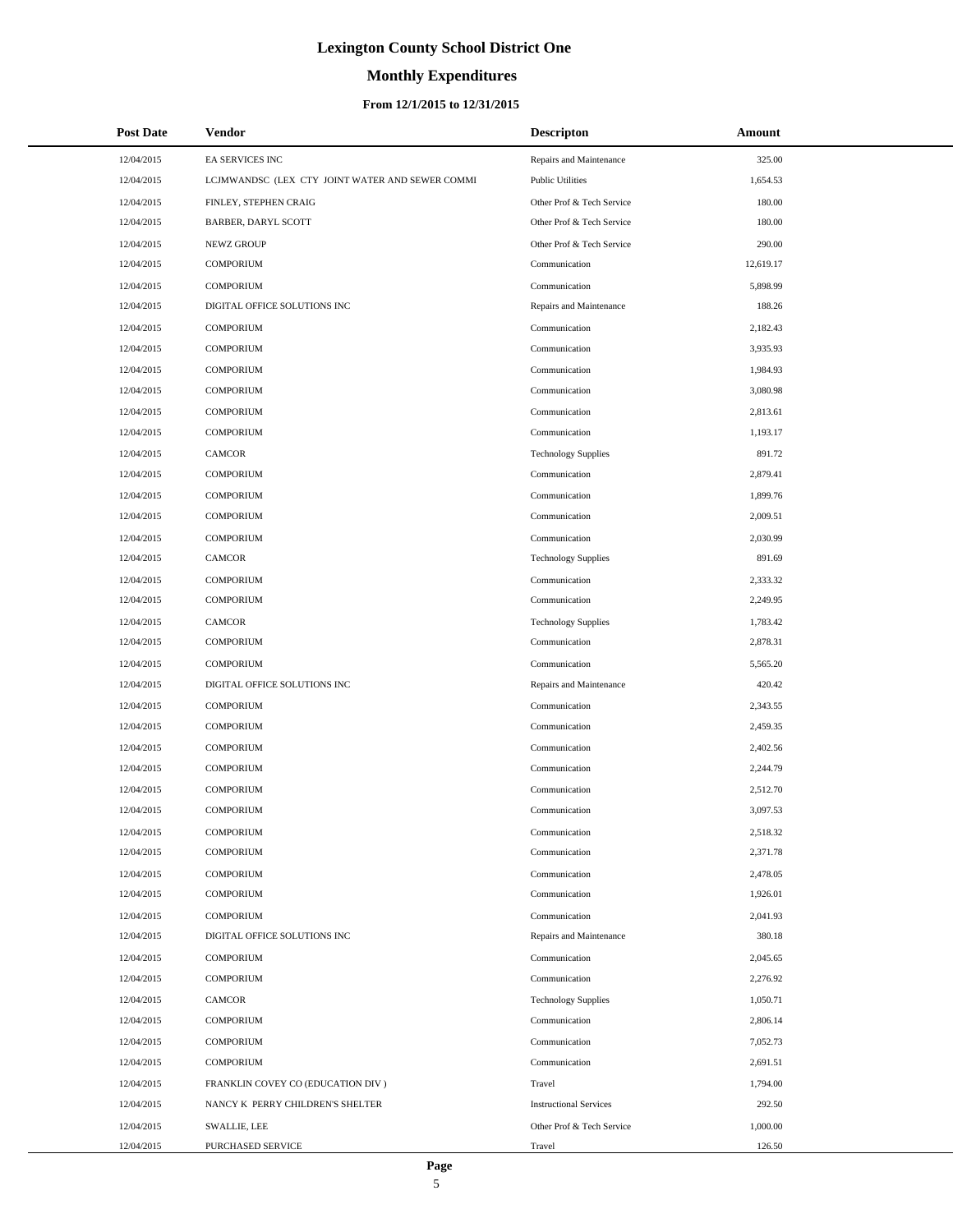# **Monthly Expenditures**

## **From 12/1/2015 to 12/31/2015**

| <b>Post Date</b> | <b>Vendor</b>                                      | <b>Descripton</b>           | Amount   |
|------------------|----------------------------------------------------|-----------------------------|----------|
| 12/04/2015       | GREENE FINNEY AND HORTON LLP                       | Dues and Fees               | 2,500.00 |
| 12/04/2015       | SUNGARD PUBLIC SECTOR INC                          | Technology Equipment D F    | 854.40   |
| 12/04/2015       | LEXINGTON ELEMENTARY SCHOOL                        | Pupil Activity              | 140.00   |
| 12/04/2015       | MUSIC THEATRE INTERNATIONAL                        | Pupil Activity              | 645.00   |
| 12/04/2015       | US INK AND TONER INC                               | Pupil Activity              | 149.95   |
| 12/04/2015       | MERIDIAN PRINTING AND PROMOTIONS                   | Pupil Activity              | 609.90   |
| 12/04/2015       | <b>SALSARITA'S</b>                                 | Pupil Activity              | 575.00   |
| 12/04/2015       | COURTYARD BY MARRIOTT CHARLESTON WATERFRONT        | Pupil Activity              | 1,280.28 |
| 12/07/2015       | FORMS AND SUPPLY INC (FSI)                         | Supplies                    | 247.02   |
| 12/07/2015       | FORMS AND SUPPLY INC (FSI)                         | <b>Supplies</b>             | 1,439.15 |
| 12/07/2015       | KURTZ BROS DBA BENDER BURKOT EAST COAST SCHOOL SUP | Supplies                    | 598.39   |
| 12/07/2015       | CREATIVE NOTEBOOK SOLUTIONS                        | Supplies                    | 275.00   |
| 12/07/2015       | DISCOUNT DANCE SUPPLY                              | <b>Supplies</b>             | 140.42   |
| 12/07/2015       | LEXINGTON COUNTY SCHOOL DIST 1                     | <b>Pupil Transportation</b> | 967.20   |
| 12/07/2015       | LEXINGTON COUNTY SCHOOL DIST 1                     | <b>Pupil Transportation</b> | 758.88   |
| 12/07/2015       | STATE AUTO PAINT CO                                | Supplies                    | 309.28   |
| 12/07/2015       | TAMS WITMARK MUSIC LIBRARY                         | <b>Supplies</b>             | 1,470.42 |
| 12/07/2015       | VITAL CARE EMS                                     | Other Prof & Tech Service   | 800.00   |
| 12/07/2015       | HARMONY EDUCATION CENTER NSRF                      | Inst Prog Improvement       | 4,295.00 |
| 12/07/2015       | EMBASSY SUITES MONTGOMERY                          | Travel                      | 225.75   |
| 12/07/2015       | LEXINGTON CHAMBER OF COMMERCE                      | Dues and Fees               | 295.00   |
| 12/07/2015       | LEXINGTON CHAMBER OF COMMERCE                      | Dues and Fees               | 295.00   |
| 12/07/2015       | ONTARIO INVESTMENTS INC.                           | Rentals                     | 200.70   |
| 12/07/2015       | L R HOOK TIRE CO INC                               | Repairs and Maintenance     | 383.15   |
| 12/07/2015       | A Z LAWN MOWER PARTS                               | Supplies-Maintenace         | 1,007.29 |
| 12/07/2015       | CAROLINA WATER SERVICE INC                         | <b>Public Utilities</b>     | 2,363.96 |
| 12/07/2015       | JANPAK COLUMBIA                                    | Supplies-Maintenace         | 404.73   |
| 12/07/2015       | <b>JANPAK COLUMBIA</b>                             | Supplies-Maintenace         | 465.72   |
| 12/07/2015       | GATEWAY SUPPLY CO INC                              | Supplies-Maintenace         | 362.16   |
| 12/07/2015       | <b>JANPAK COLUMBIA</b>                             | Supplies-Maintenace         | 809.46   |
| 12/07/2015       | L R HOOK TIRE CO INC                               | Supplies                    | 347.75   |
| 12/07/2015       | LOOKABILL, JOHN T                                  | Other Prof & Tech Service   | 180.00   |
| 12/07/2015       | YOUNG, MATTHEW                                     | Other Prof & Tech Service   | 120.00   |
| 12/07/2015       | BLACK, CALEB JAMES                                 | Other Prof & Tech Service   | 180.00   |
| 12/07/2015       | LONGSHORE, MARTY                                   | Other Prof & Tech Service   | 180.00   |
| 12/07/2015       | STROCK, BENJAMIN H                                 | Other Prof & Tech Service   | 195.00   |
| 12/07/2015       | SPIRIT COMMUNICATIONS                              | Communication               | 163.10   |
| 12/07/2015       | SC DEPARTMENT OF REVENUE (SALES TAX RETURN)        | Software Renewal/Agreemen   | 252.00   |
| 12/07/2015       | SUNGARD PUBLIC SECTOR INC                          | Software Renewal/Agreemen   | 1,979.40 |
| 12/07/2015       | UNIVERSITY OF SOUTH FLORIDA FCIT                   | Software Renewal/Agreemen   | 3,600.00 |
| 12/07/2015       | DIGITAL OFFICE SOLUTIONS INC                       | Repairs and Maintenance     | 947.67   |
| 12/07/2015       | CABLE AND CONNECTIONS                              | <b>Technology Supplies</b>  | 236.47   |
| 12/07/2015       | <b>SCHOLASTIC INC</b>                              | Supplies                    | 321.66   |
| 12/07/2015       | FRANKLIN COVEY CO (EDUCATION DIV)                  | Software Renewal/Agreemen   | 1,605.00 |
| 12/07/2015       | <b>NCS PEARSON</b>                                 | <b>Supplies</b>             | 412.07   |
| 12/07/2015       | SC CAREER GUIDANCE AND PLACEMENT ASSOCIATION       | Travel                      | 350.00   |
| 12/07/2015       | PALMETTO CONSTRUCTION SERVICES                     | Building                    | 340.00   |
| 12/07/2015       | COMMUNICATION MANAGEMENT INC                       | <b>Technology Supplies</b>  | 1,064.00 |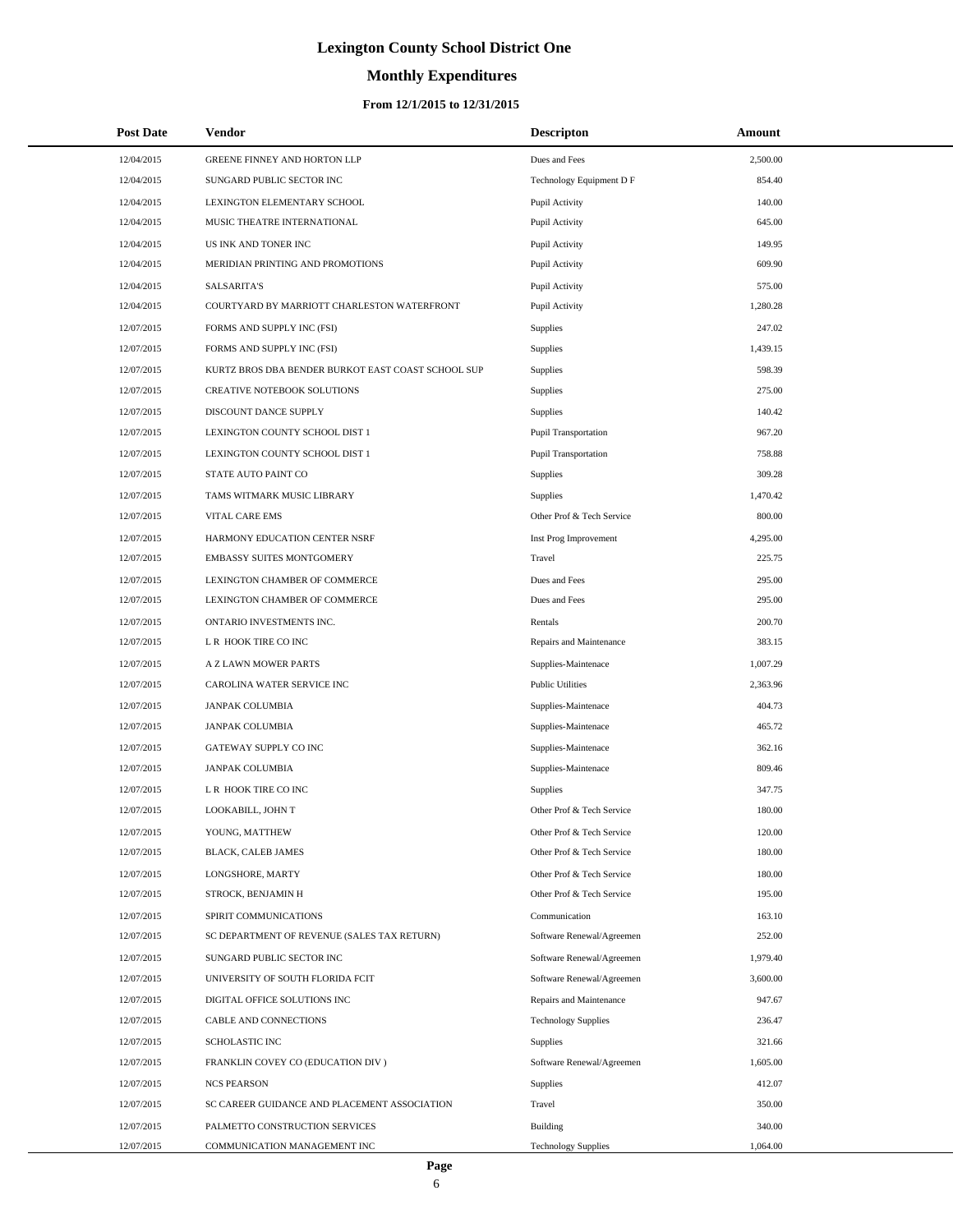## **Monthly Expenditures**

### **From 12/1/2015 to 12/31/2015**

| <b>Post Date</b> | Vendor                                | <b>Descripton</b>        | Amount   |
|------------------|---------------------------------------|--------------------------|----------|
| 12/07/2015       | SUNGARD PUBLIC SECTOR INC             | Technology Equipment D F | 1,494.40 |
| 12/07/2015       | TASTY BRANDS LLC                      | Food                     | 247.59   |
| 12/07/2015       | TASTY BRANDS LLC                      | Food                     | 247.59   |
| 12/07/2015       | TASTY BRANDS LLC                      | Food                     | 247.59   |
| 12/07/2015       | TASTY BRANDS LLC                      | Food                     | 247.59   |
| 12/07/2015       | TASTY BRANDS LLC                      | Food                     | 247.59   |
| 12/07/2015       | TASTY BRANDS LLC                      | Food                     | 247.59   |
| 12/07/2015       | TASTY BRANDS LLC                      | Food                     | 247.59   |
| 12/07/2015       | TASTY BRANDS LLC                      | Food                     | 165.06   |
| 12/07/2015       | TASTY BRANDS LLC                      | Food                     | 247.59   |
| 12/07/2015       | TASTY BRANDS LLC                      | Food                     | 247.59   |
| 12/07/2015       | TASTY BRANDS LLC                      | Food                     | 247.59   |
| 12/07/2015       | TASTY BRANDS LLC                      | Food                     | 247.59   |
| 12/07/2015       | TASTY BRANDS LLC                      | Food                     | 247.59   |
| 12/07/2015       | TASTY BRANDS LLC                      | Food                     | 247.59   |
| 12/07/2015       | TASTY BRANDS LLC                      | Food                     | 247.59   |
| 12/07/2015       | TASTY BRANDS LLC                      | Food                     | 247.59   |
| 12/07/2015       | TASTY BRANDS LLC                      | Food                     | 247.59   |
| 12/07/2015       | FORT POTTERY COMPANY LLC              | Pupil Activity           | 479.60   |
| 12/07/2015       | MUSICIAN SUPPLY                       | Pupil Activity           | 125.00   |
| 12/07/2015       | <b>SHAR PRODUCTS</b>                  | Pupil Activity           | 114.75   |
| 12/07/2015       | <b>GOPHER SPORT</b>                   | Pupil Activity           | 1,589.56 |
| 12/07/2015       | R L BRYAN CO TEXTBOOK DEPOSITORY      | Pupil Activity           | 624.54   |
| 12/07/2015       | <b>GUNTER, JAIME L</b>                | Pupil Activity           | 127.50   |
| 12/07/2015       | KEMFORT, JAMES                        | Pupil Activity           | 105.00   |
| 12/07/2015       | STOKES, JAMES LEE                     | Pupil Activity           | 105.00   |
| 12/07/2015       | ATKINSON, BERNIE                      | Pupil Activity           | 102.30   |
| 12/07/2015       | DURRELL, RONALD G                     | Pupil Activity           | 102.30   |
| 12/07/2015       | MCCOLLUM, CHRIS                       | Pupil Activity           | 216.00   |
| 12/07/2015       | MCGOVERN, JAMES J                     | Pupil Activity           | 216.00   |
| 12/07/2015       | T AND T SPORTS                        | Pupil Activity           | 523.76   |
| 12/07/2015       | T AND T SPORTS                        | Pupil Activity           | 477.27   |
| 12/07/2015       | MCCLARY, JONAIRE                      | Pupil Activity           | 105.00   |
| 12/07/2015       | REED, JOHN MARCUS                     | Pupil Activity           | 120.00   |
| 12/07/2015       | ATKINSON, BERNIE                      | Pupil Activity           | 101.40   |
| 12/07/2015       | HALLINGQUEST, MICHAEL                 | Pupil Activity           | 107.20   |
| 12/07/2015       | LANDRUM, JAMES R                      | Pupil Activity           | 101.40   |
| 12/07/2015       | PRINTGEAR SPORTSWEAR DISTRIBUTORS INC | Pupil Activity           | 387.23   |
| 12/07/2015       | MADISON, ZELL                         | Pupil Activity           | 116.70   |
| 12/07/2015       | STAHL, LESTER                         | Pupil Activity           | 120.30   |
| 12/07/2015       | WASHINGTON, JERRY LEE                 | Pupil Activity           | 123.90   |
| 12/07/2015       | LUGOFF ELGIN MIDDLE SCHOOL            | Pupil Activity           | 175.00   |
| 12/07/2015       | T AND T SPORTS                        | Pupil Activity           | 400.61   |
| 12/07/2015       | T AND T SPORTS                        | Pupil Activity           | 1,929.64 |
| 12/07/2015       | PIGGIE PARK ENTERPRISES INC           | Pupil Activity           | 9,299.50 |
| 12/07/2015       | LEXINGTON COUNTY SCHOOL DIST 1        | Pupil Activity           | 1,480.56 |
| 12/07/2015       | LORICK, STAN                          | Supplies                 | 450.00   |
| 12/08/2015       | US INK AND TONER INC                  | Supplies                 | 128.22   |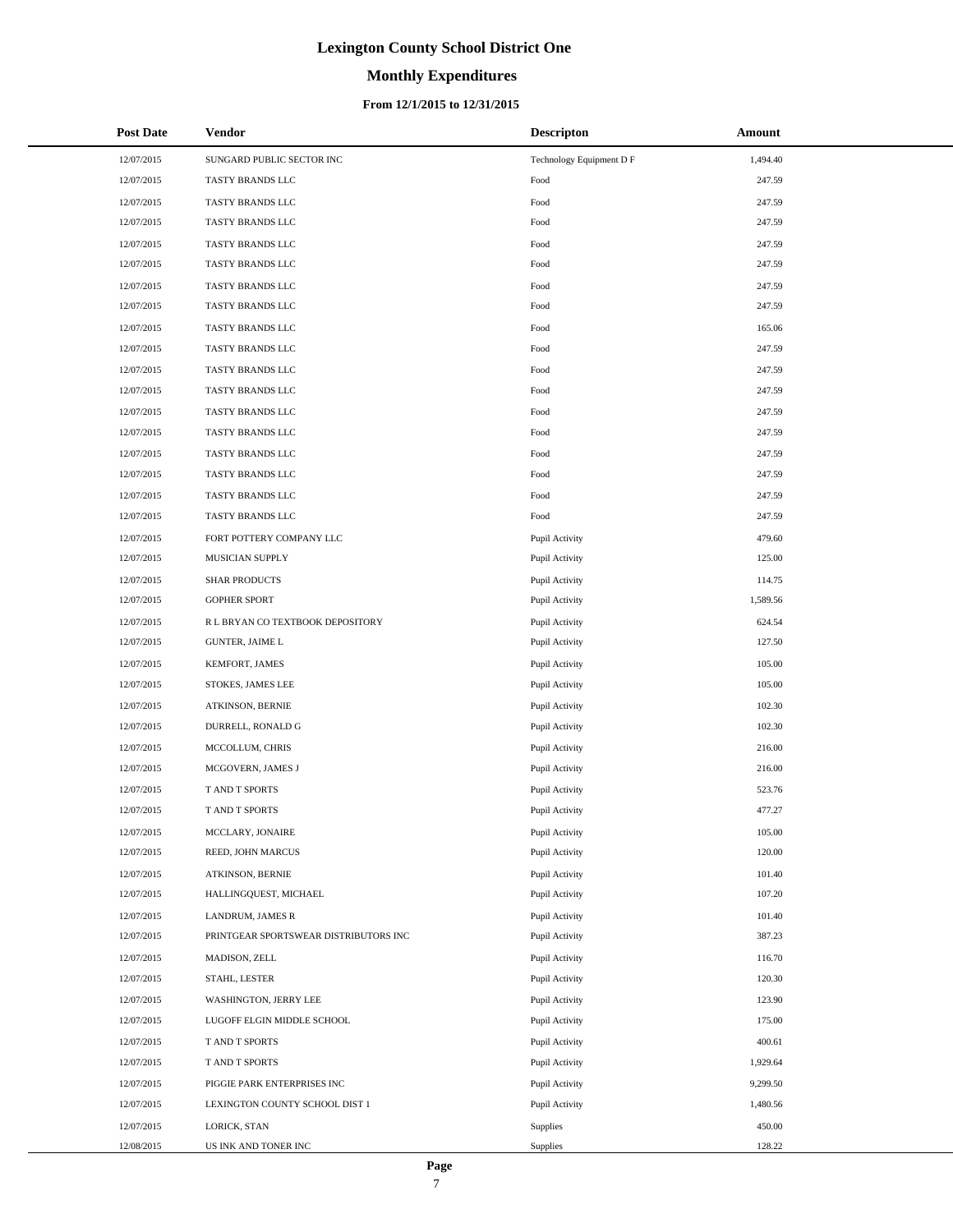# **Monthly Expenditures**

## **From 12/1/2015 to 12/31/2015**

| <b>Post Date</b> | Vendor                                             | <b>Descripton</b>          | Amount    |
|------------------|----------------------------------------------------|----------------------------|-----------|
| 12/08/2015       | EDMENTUM HOLDINGS INC                              | Software Renewal/Agreemen  | 1,260.00  |
| 12/08/2015       | EPS LITERACY AND INTERVENTION                      | Supplies                   | 180.00    |
| 12/08/2015       | SCHOOL SPECIALTY INC                               | Supplies                   | 301.64    |
| 12/08/2015       | <b>HEINEMANN</b>                                   | Supplies                   | 2,281.37  |
| 12/08/2015       | SCHOOL SPECIALTY INC                               | <b>Technology Supplies</b> | 114.21    |
| 12/08/2015       | <b>HIGHWATER CLAYS</b>                             | Supplies                   | 216.00    |
| 12/08/2015       | CONCEPT UNLIMITED INC                              | Supplies                   | 205.44    |
| 12/08/2015       | SCHOOL SPECIALTY INC                               | Supplies                   | 101.12    |
| 12/08/2015       | MUSICIAN SUPPLY                                    | Supplies                   | 107.00    |
| 12/08/2015       | INTERNATIONAL BACCALAUREATE ORGANIZATION           | Other Prof & Tech Service  | 15,549.00 |
| 12/08/2015       | FOLLETT SCHOOL SOLUTIONS INC                       | <b>Library Books</b>       | 441.21    |
| 12/08/2015       | SCHOOL SPECIALTY INC                               | Supplies                   | 149.33    |
| 12/08/2015       | <b>EBSCO</b>                                       | Periodicals                | 247.01    |
| 12/08/2015       | DIGITAL PROMISE                                    | Dues and Fees              | 2,500.00  |
| 12/08/2015       | THE COLLEGE BOARD                                  | Dues and Fees              | 325.00    |
| 12/08/2015       | DIGITAL OFFICE SOLUTIONS INC                       | Supplies                   | 207.85    |
| 12/08/2015       | TOWN OF LEXINGTON                                  | <b>Public Utilities</b>    | 452.43    |
| 12/08/2015       | MANSFIELD OIL CO                                   | Supplies-Maintenace        | 4,108.04  |
| 12/08/2015       | TOWN OF LEXINGTON                                  | <b>Public Utilities</b>    | 3,810.37  |
| 12/08/2015       | <b>CK SUPPLY</b>                                   | Supplies-Maintenace        | 290.36    |
| 12/08/2015       | TOWN OF LEXINGTON                                  | <b>Public Utilities</b>    | 1,348.53  |
| 12/08/2015       | P AND S CONSTRUCTION COMPANY INC                   | Repairs and Maintenance    | 3,890.95  |
| 12/08/2015       | <b>CK SUPPLY</b>                                   | Supplies-Maintenace        | 290.35    |
| 12/08/2015       | CHARRON SPORTS SERVICES INC                        | Supplies-Maintenace        | 107.00    |
| 12/08/2015       | SIMPLEXGRINNELL                                    | Repairs and Maintenance    | 8,061.62  |
| 12/08/2015       | TOWN OF LEXINGTON                                  | <b>Public Utilities</b>    | 285.37    |
| 12/08/2015       | T AND T SPORTS                                     | Supplies-Maintenace        | 2,141.07  |
| 12/08/2015       | TOWN OF LEXINGTON                                  | <b>Public Utilities</b>    | 1,004.86  |
| 12/08/2015       | PELLA WINDOW AND DOOR CO                           | Supplies-Maintenace        | 118.77    |
| 12/08/2015       | NUIDEA SCHOOL SUPPLY CO                            | Supplies-Maintenace        | 770.40    |
| 12/08/2015       | <b>CITY OF CAYCE</b>                               | <b>Public Utilities</b>    | 7,463.99  |
| 12/08/2015       | <b>CITY OF CAYCE</b>                               | <b>Public Utilities</b>    | 5,002.80  |
| 12/08/2015       | TOWN OF LEXINGTON                                  | <b>Public Utilities</b>    | 948.69    |
| 12/08/2015       | TOWN OF LEXINGTON                                  | <b>Public Utilities</b>    | 617.98    |
| 12/08/2015       | <b>CK SUPPLY</b>                                   | Supplies-Maintenace        | 108.88    |
| 12/08/2015       | TOWN OF LEXINGTON                                  | <b>Public Utilities</b>    | 724.49    |
| 12/08/2015       | TOWN OF LEXINGTON                                  | <b>Public Utilities</b>    | 809.53    |
| 12/08/2015       | TOWN OF LEXINGTON                                  | <b>Public Utilities</b>    | 433.29    |
| 12/08/2015       | TOWN OF LEXINGTON                                  | <b>Public Utilities</b>    | 471.09    |
| 12/08/2015       | TOWN OF LEXINGTON                                  | <b>Public Utilities</b>    | 2,843.91  |
| 12/08/2015       | TOWN OF LEXINGTON                                  | <b>Public Utilities</b>    | 3,369.65  |
| 12/08/2015       | TOWN OF LEXINGTON                                  | <b>Public Utilities</b>    | 3,589.01  |
| 12/08/2015       | SMITH AND JONES JANITORIAL SUPPLIES AND EQUIP INC  | Supplies-Maintenace        | 290.84    |
| 12/08/2015       | SC DEPARTMENT OF EDUCATION OFFICE OF TRANSPORTATIO | Pupil Transportation       | 4,964.80  |
| 12/08/2015       | <b>FEDEXOFFICE</b>                                 | Printing and Binding       | 327.21    |
| 12/08/2015       | CDWG ACCT 305089                                   | <b>Technology Supplies</b> | 189.39    |
| 12/08/2015       | SCHOOL SPECIALTY INC                               | <b>Supplies</b>            | 1,933.44  |
| 12/08/2015       | SCHOOL SPECIALTY INC                               | Supplies                   | 338.85    |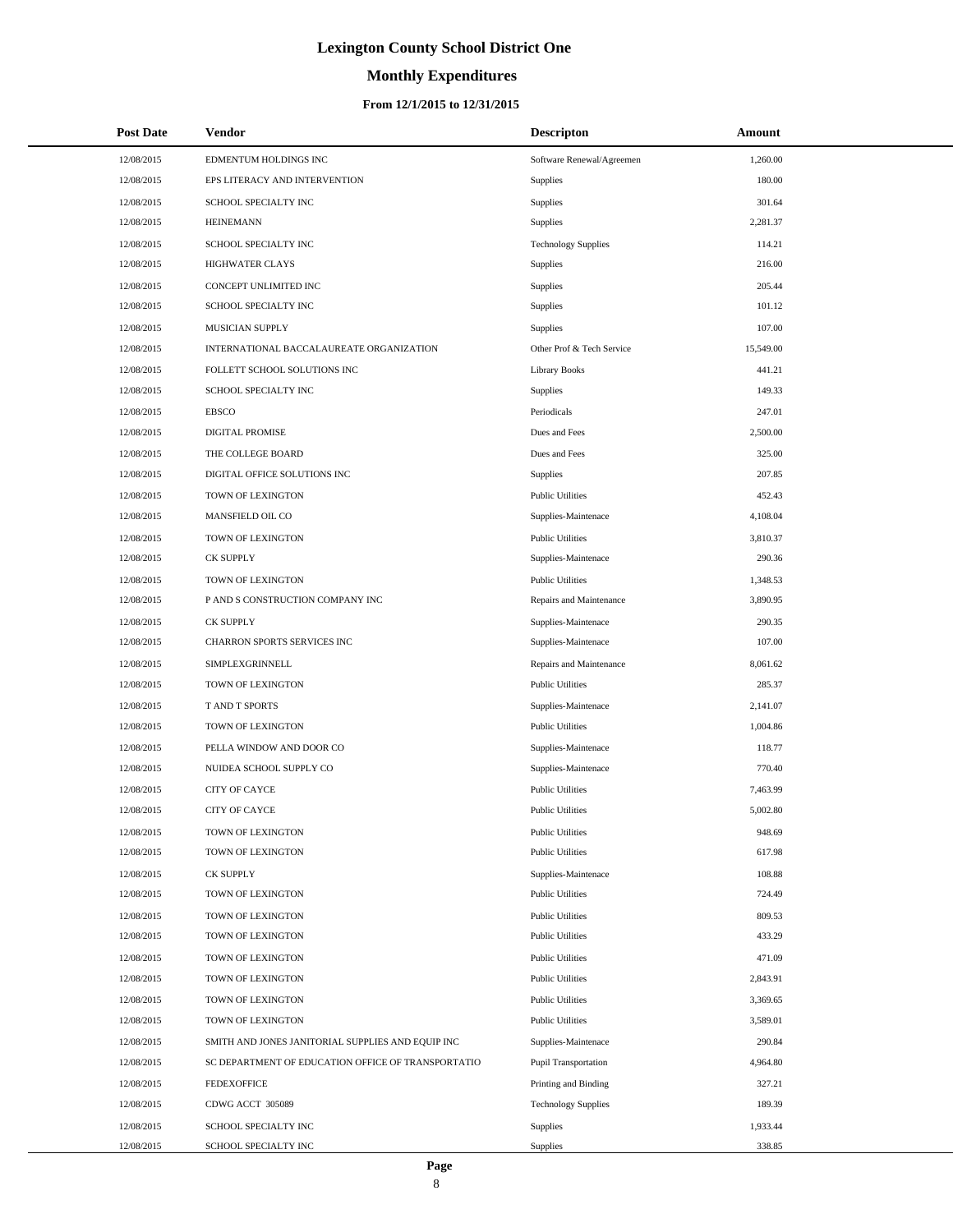## **Monthly Expenditures**

### **From 12/1/2015 to 12/31/2015**

| <b>Post Date</b> | <b>Vendor</b>                                      | <b>Descripton</b>       | Amount   |
|------------------|----------------------------------------------------|-------------------------|----------|
| 12/08/2015       | MACHINE AND WELDING SUPPLY CO DBA ARC3 GASES SOUTH | Supplies                | 996.57   |
| 12/08/2015       | CAROLINA BIOLOGICAL SUPPLY CO                      | Supplies                | 155.84   |
| 12/08/2015       | DELTA EDUCATION                                    | <b>Supplies</b>         | 104.43   |
| 12/08/2015       | PURCHASED SERVICE                                  | Travel                  | 250.00   |
| 12/08/2015       | HIGH LINER FOODS (USA) INC                         | Food                    | 600.64   |
| 12/08/2015       | HIGH LINER FOODS (USA) INC                         | Food                    | 368.87   |
| 12/08/2015       | RUFUS ORNDUFF REF INC                              | Repairs and Maintenance | 487.18   |
| 12/08/2015       | HIGH LINER FOODS (USA) INC                         | Food                    | 600.64   |
| 12/08/2015       | HIGH LINER FOODS (USA) INC                         | Food                    | 368.88   |
| 12/08/2015       | HIGH LINER FOODS (USA) INC                         | Food                    | 600.64   |
| 12/08/2015       | HIGH LINER FOODS (USA) INC                         | Food                    | 368.88   |
| 12/08/2015       | HIGH LINER FOODS (USA) INC                         | Food                    | 450.48   |
| 12/08/2015       | HIGH LINER FOODS (USA) INC                         | Food                    | 368.88   |
| 12/08/2015       | HIGH LINER FOODS (USA) INC                         | Food                    | 368.88   |
| 12/08/2015       | HIGH LINER FOODS (USA) INC                         | Food                    | 368.88   |
| 12/08/2015       | HIGH LINER FOODS (USA) INC                         | Food                    | 368.88   |
| 12/08/2015       | HIGH LINER FOODS (USA) INC                         | Food                    | 450.48   |
| 12/08/2015       | HIGH LINER FOODS (USA) INC                         | Food                    | 600.64   |
| 12/08/2015       | HIGH LINER FOODS (USA) INC                         | Food                    | 317.00   |
| 12/08/2015       | HIGH LINER FOODS (USA) INC                         | Food                    | 450.48   |
| 12/08/2015       | HIGH LINER FOODS (USA) INC                         | Food                    | 450.48   |
| 12/08/2015       | RUFUS ORNDUFF REF INC                              | Repairs and Maintenance | 3,244.91 |
| 12/08/2015       | HIGH LINER FOODS (USA) INC                         | Food                    | 368.88   |
| 12/08/2015       | HIGH LINER FOODS (USA) INC                         | Food                    | 368.88   |
| 12/08/2015       | HIGH LINER FOODS (USA) INC                         | Food                    | 450.48   |
| 12/08/2015       | HIGH LINER FOODS (USA) INC                         | Food                    | 368.88   |
| 12/08/2015       | RUFUS ORNDUFF REF INC                              | Repairs and Maintenance | 2,457.13 |
| 12/08/2015       | HIGH LINER FOODS (USA) INC                         | Food                    | 450.48   |
| 12/08/2015       | HIGH LINER FOODS (USA) INC                         | Food                    | 368.88   |
| 12/08/2015       | HIGH LINER FOODS (USA) INC                         | Food                    | 368.88   |
| 12/08/2015       | HIGH LINER FOODS (USA) INC                         | Food                    | 368.88   |
| 12/08/2015       | HIGH LINER FOODS (USA) INC                         | Food                    | 368.88   |
| 12/08/2015       | HIGH LINER FOODS (USA) INC                         | Food                    | 368.88   |
| 12/08/2015       | RUFUS ORNDUFF REF INC                              | Repairs and Maintenance | 315.34   |
| 12/08/2015       | HIGH LINER FOODS (USA) INC                         | Food                    | 450.48   |
| 12/08/2015       | HIGH LINER FOODS (USA) INC                         | Food                    | 600.64   |
| 12/08/2015       | HIGH LINER FOODS (USA) INC                         | Food                    | 368.88   |
| 12/08/2015       | COSENTINO, ANDREW A                                | Pupil Activity          | 1,200.00 |
| 12/08/2015       | <b>SCRUB TRENDZ LLC</b>                            | Pupil Activity          | 823.37   |
| 12/08/2015       | TRIUNE MARKETING CO                                | Pupil Activity          | 954.98   |
| 12/08/2015       | <b>IXL LEARNING</b>                                | Pupil Activity          | 1,063.00 |
| 12/08/2015       | <b>BSN SPORTS</b>                                  | Pupil Activity          | 517.88   |
| 12/08/2015       | NUIDEA SCHOOL SUPPLY CO                            | Pupil Activity          | 2,455.10 |
| 12/08/2015       | LIDS TEAM SPORTS                                   | Pupil Activity          | 573.20   |
| 12/08/2015       | <b>CAROLINA IDEAS</b>                              | Pupil Activity          | 528.58   |
| 12/08/2015       | PURCHASED SERVICE                                  | Pupil Activity          | 217.21   |
| 12/08/2015       | VARSITY SPIRIT FASHIONS AND SUPPLIES LLC           | Pupil Activity          | 3,757.20 |
| 12/08/2015       | STARLAS CREATIVE TEACHING TIPS                     | Supplies                | 545.64   |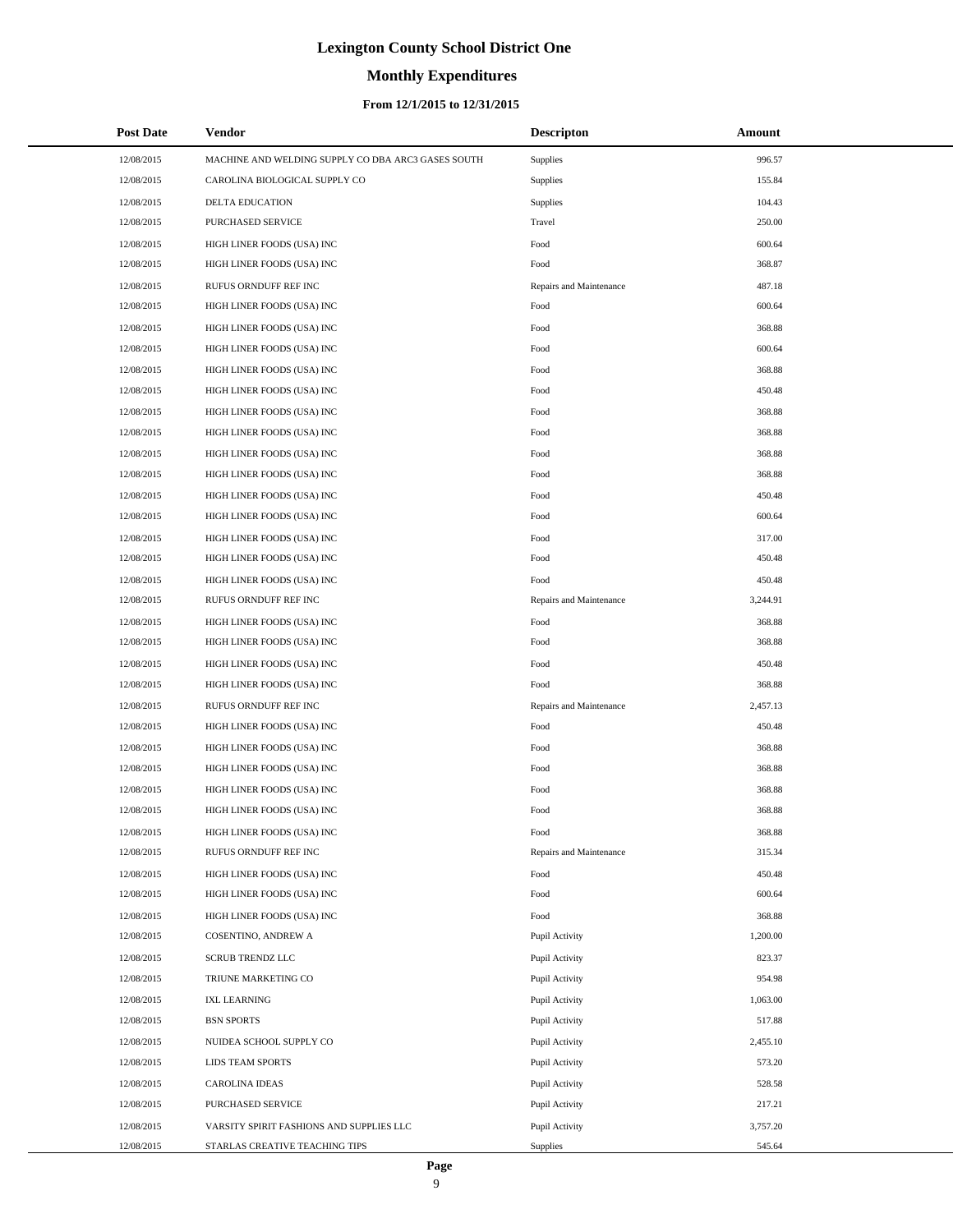# **Monthly Expenditures**

## **From 12/1/2015 to 12/31/2015**

| <b>Post Date</b> | Vendor                                     | <b>Descripton</b>           | Amount    |  |
|------------------|--------------------------------------------|-----------------------------|-----------|--|
| 12/09/2015       | PURCHASED SERVICE                          | Travel                      | 131.10    |  |
| 12/09/2015       | FORMS AND SUPPLY INC (FSI)                 | Supplies                    | 2,878.30  |  |
| 12/09/2015       | EXPEDITIONARY LEARNING OUTWARD BOUND INC   | Inst Prog Improvement       | 24,200.00 |  |
| 12/09/2015       | PURCHASED SERVICE                          | Travel                      | 303.02    |  |
| 12/09/2015       | CENGAGE LEARNING                           | Supplies                    | 1,993.20  |  |
| 12/09/2015       | PRINTSOUTH PRINTING INC                    | Printing and Binding        | 294.25    |  |
| 12/09/2015       | PURCHASED SERVICE                          | Travel                      | 182.13    |  |
| 12/09/2015       | PURCHASED SERVICE                          | Travel                      | 323.84    |  |
| 12/09/2015       | <b>PURCHASED SERVICE</b>                   | Travel                      | 216.37    |  |
| 12/09/2015       | <b>PURCHASED SERVICE</b>                   | Travel                      | 119.60    |  |
| 12/09/2015       | <b>JW PEPPER</b>                           | <b>Supplies</b>             | 157.50    |  |
| 12/09/2015       | PURCHASED SERVICE                          | Travel                      | 235.46    |  |
| 12/09/2015       | PRESENTATION SYSTEMS SOUTH INC             | Supplies                    | 204.16    |  |
| 12/09/2015       | DISCOUNT MAGAZINE SUBSCRIPTION SERVICE INC | Periodicals                 | 240.07    |  |
| 12/09/2015       | BOUND TO STAY BOUND BOOKS INC              | <b>Library Books</b>        | 999.11    |  |
| 12/09/2015       | PURCHASED SERVICE                          | Travel                      | 249.21    |  |
| 12/09/2015       | PURCHASED SERVICE                          | Travel                      | 198.46    |  |
| 12/09/2015       | PURCHASED SERVICE                          | Travel                      | 133.40    |  |
| 12/09/2015       | <b>PURCHASED SERVICE</b>                   | Travel                      | 118.45    |  |
| 12/09/2015       | PURCHASED SERVICE                          | Travel                      | 177.10    |  |
| 12/09/2015       | PURCHASED SERVICE                          | Travel                      | 213.33    |  |
| 12/09/2015       | PURCHASED SERVICE                          | Travel                      | 164.15    |  |
| 12/09/2015       | PURCHASED SERVICE                          | Travel                      | 260.76    |  |
| 12/09/2015       | PURCHASED SERVICE                          | Travel                      | 106.38    |  |
| 12/09/2015       | PURCHASED SERVICE                          | Travel                      | 106.38    |  |
| 12/09/2015       | PURCHASED SERVICE                          | Travel                      | 108.10    |  |
| 12/09/2015       | PURCHASED SERVICE                          | Travel                      | 298.34    |  |
| 12/09/2015       | PALMETTO PROPANE                           | Energy                      | 230.77    |  |
| 12/09/2015       | <b>WW GRAINGER</b>                         | Supplies                    | 101.35    |  |
| 12/09/2015       | <b>BELCO</b>                               | Supplies-Maintenace         | 451.54    |  |
| 12/09/2015       | HUBER SUPPLY CO OF LEXINGTON INC           | Supplies-Maintenace         | 493.38    |  |
| 12/09/2015       | <b>SIMPLEXGRINNELL</b>                     | Repairs and Maintenance     | 1,999.56  |  |
| 12/09/2015       | ASMAR, HAYA A                              | Pupil Transportation        | 193.20    |  |
| 12/09/2015       | <b>BATCHLER, NICHOLE</b>                   | Pupil Transportation        | 638.25    |  |
| 12/09/2015       | COLE, SUSAN                                | Pupil Transportation        | 533.60    |  |
| 12/09/2015       | FOGLE, PAM                                 | Pupil Transportation        | 253.00    |  |
| 12/09/2015       | GARDNER, BARBARA                           | <b>Pupil Transportation</b> | 305.90    |  |
| 12/09/2015       | HAMMOND, ROSE                              | Pupil Transportation        | 195.50    |  |
| 12/09/2015       | KEMP, LISA                                 | Pupil Transportation        | 276.00    |  |
| 12/09/2015       | LEAPHART, IVELISS                          | Pupil Transportation        | 358.80    |  |
| 12/09/2015       | PURCHASED SERVICE                          | Pupil Transportation        | 586.50    |  |
| 12/09/2015       | NGUYEN, MARY C                             | Pupil Transportation        | 345.00    |  |
| 12/09/2015       | PEARCE, TIM                                | Pupil Transportation        | 377.20    |  |
| 12/09/2015       | SABBAGHA, THERESA                          | Pupil Transportation        | 241.50    |  |
| 12/09/2015       | PURCHASED SERVICE                          | Pupil Transportation        | 146.63    |  |
| 12/09/2015       | STROUD, ANDREA                             | Pupil Transportation        | 351.90    |  |
| 12/09/2015       | PURCHASED SERVICE                          | Pupil Transportation        | 215.05    |  |
| 12/09/2015       | VAUGHN, DANA                               | Pupil Transportation        | 828.00    |  |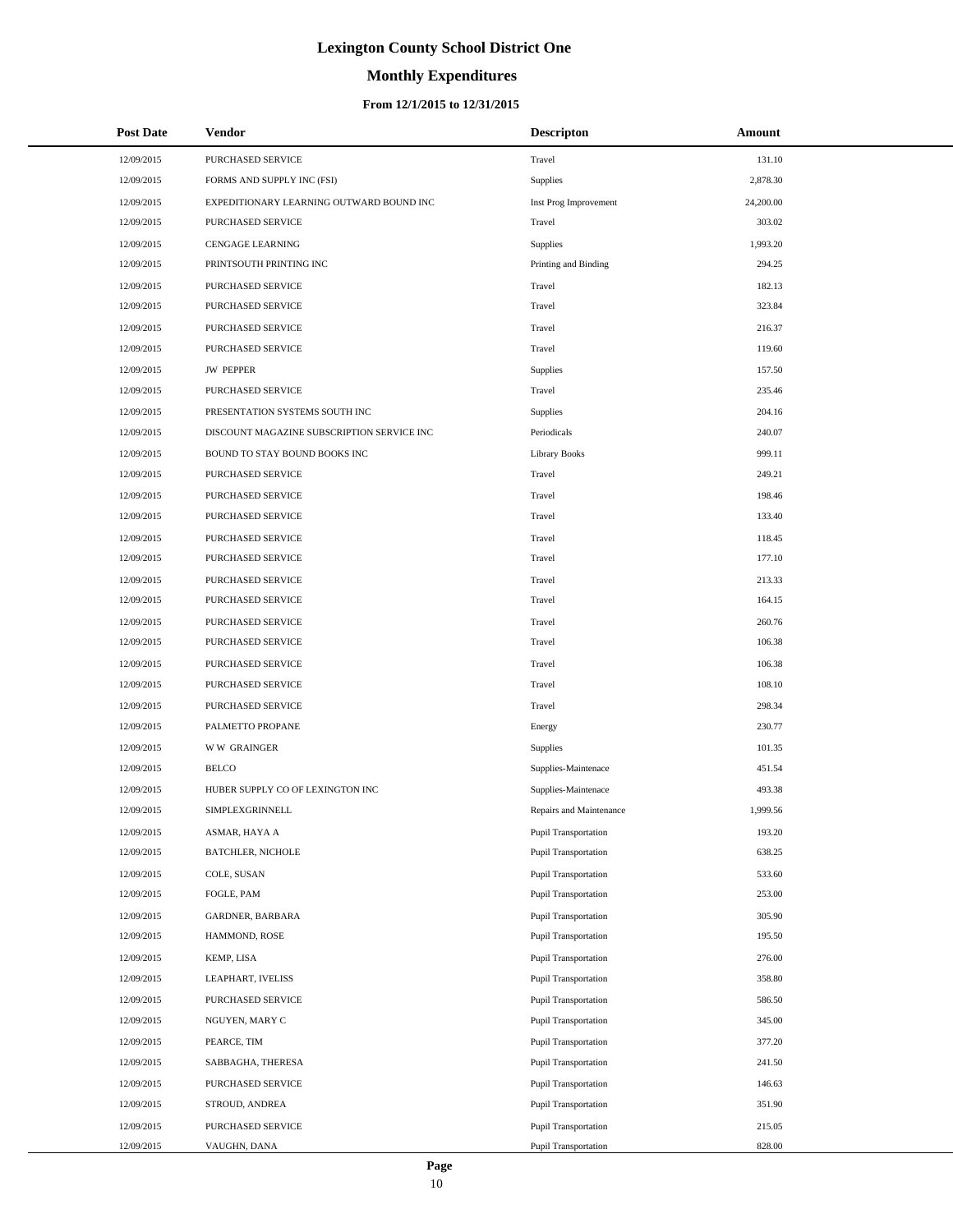# **Monthly Expenditures**

## **From 12/1/2015 to 12/31/2015**

| <b>Post Date</b> | Vendor                                      | <b>Descripton</b>         | Amount   |
|------------------|---------------------------------------------|---------------------------|----------|
| 12/09/2015       | HART, MICHAEL JOSEPH                        | Other Prof & Tech Service | 180.00   |
| 12/09/2015       | MCMANUS, JOHN-PATRICK A.                    | Other Prof & Tech Service | 120.00   |
| 12/09/2015       | WILFONG, MICHAEL BRIAN                      | Other Prof & Tech Service | 120.00   |
| 12/09/2015       | SMITH, THOMAS ALVIN                         | Other Prof & Tech Service | 180.00   |
| 12/09/2015       | <b>BARRETT, S LEE</b>                       | Other Prof & Tech Service | 180.00   |
| 12/09/2015       | CARVAJAL, PABLO ARMANDO                     | Other Prof & Tech Service | 180.00   |
| 12/09/2015       | SMITH, SAMUEL STEWART                       | Other Prof & Tech Service | 120.00   |
| 12/09/2015       | HART, MICHAEL JOSEPH                        | Other Prof & Tech Service | 180.00   |
| 12/09/2015       | <b>COMPORIUM</b>                            | Communication             | 289.23   |
| 12/09/2015       | SCHOOL SPECIALTY INC                        | Supplies                  | 2,746.62 |
| 12/09/2015       | <b>SCHOLASTIC INC</b>                       | Supplies                  | 354.73   |
| 12/09/2015       | FRANKLIN COVEY CO (EDUCATION DIV )          | Inst Prog Improvement     | 4,950.00 |
| 12/09/2015       | FRANKLIN COVEY CO (EDUCATION DIV)           | Software Renewal/Agreemen | 1,605.00 |
| 12/09/2015       | SC SCHOOL FOR THE DEAF AND BLIND            | <b>Pupil Services</b>     | 1,833.33 |
| 12/09/2015       | <b>PURCHASED SERVICE</b>                    | Travel                    | 167.61   |
| 12/09/2015       | PURCHASED SERVICE                           | Travel                    | 336.95   |
| 12/09/2015       | PURCHASED SERVICE                           | Travel                    | 205.28   |
| 12/09/2015       | PURCHASED SERVICE                           | Travel                    | 209.88   |
| 12/09/2015       | PURCHASED SERVICE                           | Travel                    | 177.96   |
| 12/09/2015       | PURCHASED SERVICE                           | Travel                    | 119.60   |
| 12/09/2015       | PURCHASED SERVICE                           | Travel                    | 175.20   |
| 12/09/2015       | PURCHASED SERVICE                           | Travel                    | 214.48   |
| 12/09/2015       | PURCHASED SERVICE                           | Travel                    | 124.91   |
| 12/09/2015       | <b>COMPORIUM</b>                            | Communication             | 386.68   |
| 12/09/2015       | SC DEPARTMENT OF REVENUE (SALES TAX RETURN) | Sales Tax on Adult Meals  | 2,166.91 |
| 12/09/2015       | <b>US FOODS</b>                             | Supplies                  | 787.53   |
| 12/09/2015       | <b>US FOODS</b>                             | Food                      | 5,568.56 |
| 12/09/2015       | EARTHGRAINS BAKING COMPANIES INC            | <b>Bread</b>              | 162.50   |
| 12/09/2015       | <b>SENN BROTHERS INC</b>                    | Produce                   | 795.28   |
| 12/09/2015       | <b>US FOODS</b>                             | Supplies                  | 418.41   |
| 12/09/2015       | <b>US FOODS</b>                             | Food                      | 1,418.13 |
| 12/09/2015       | EARTHGRAINS BAKING COMPANIES INC            | <b>Bread</b>              | 125.00   |
| 12/09/2015       | SENN BROTHERS INC                           | Produce                   | 171.20   |
| 12/09/2015       | <b>US FOODS</b>                             | Supplies                  | 495.23   |
| 12/09/2015       | <b>US FOODS</b>                             | Food                      | 3,616.69 |
| 12/09/2015       | SENN BROTHERS INC                           | Produce                   | 338.40   |
| 12/09/2015       | <b>US FOODS</b>                             | Supplies                  | 633.93   |
| 12/09/2015       | <b>US FOODS</b>                             | Food                      | 2,138.74 |
| 12/09/2015       | EARTHGRAINS BAKING COMPANIES INC            | <b>Bread</b>              | 101.25   |
| 12/09/2015       | SENN BROTHERS INC                           | Produce                   | 769.28   |
| 12/09/2015       | <b>US FOODS</b>                             | Supplies                  | 447.51   |
| 12/09/2015       | <b>US FOODS</b>                             | Food                      | 3,354.77 |
| 12/09/2015       | SENN BROTHERS INC                           | Produce                   | 512.04   |
| 12/09/2015       | <b>US FOODS</b>                             | Supplies                  | 368.96   |
| 12/09/2015       | <b>US FOODS</b>                             | Food                      | 4,065.76 |
| 12/09/2015       | SENN BROTHERS INC                           | Produce                   | 636.73   |
| 12/09/2015       | <b>US FOODS</b>                             | Supplies                  | 110.58   |
| 12/09/2015       | <b>US FOODS</b>                             | Food                      | 513.78   |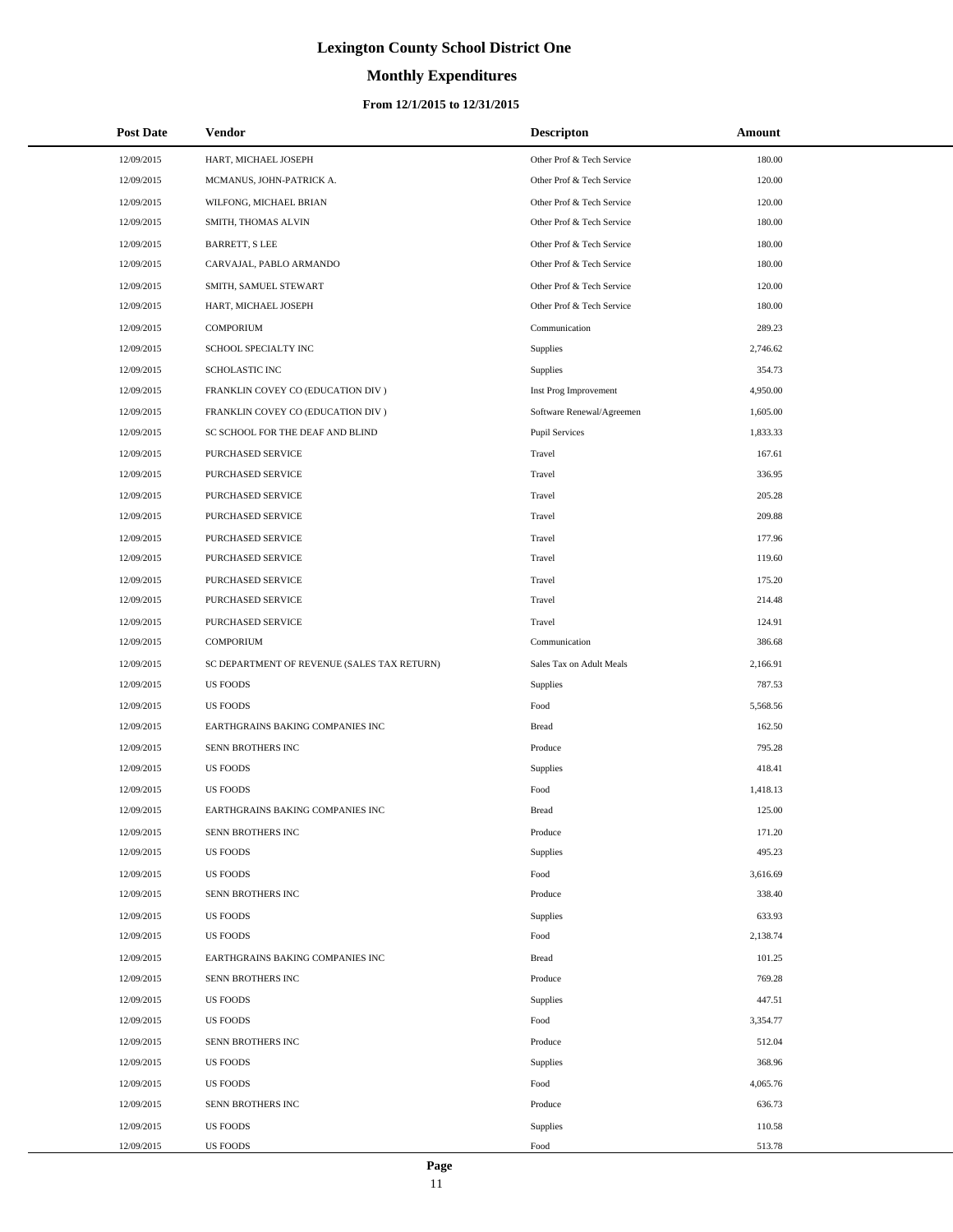# **Monthly Expenditures**

### **From 12/1/2015 to 12/31/2015**

| <b>Post Date</b> | Vendor                           | <b>Descripton</b> | Amount   |
|------------------|----------------------------------|-------------------|----------|
| 12/09/2015       | SENN BROTHERS INC                | Produce           | 244.88   |
| 12/09/2015       | <b>US FOODS</b>                  | Supplies          | 358.22   |
| 12/09/2015       | <b>US FOODS</b>                  | Food              | 2,312.26 |
| 12/09/2015       | EARTHGRAINS BAKING COMPANIES INC | <b>Bread</b>      | $-12.50$ |
| 12/09/2015       | SENN BROTHERS INC                | Produce           | 883.50   |
| 12/09/2015       | <b>US FOODS</b>                  | Supplies          | 511.06   |
| 12/09/2015       | <b>US FOODS</b>                  | Food              | 1,574.80 |
| 12/09/2015       | SENN BROTHERS INC                | Produce           | 701.24   |
| 12/09/2015       | <b>US FOODS</b>                  | Supplies          | 488.24   |
| 12/09/2015       | <b>US FOODS</b>                  | Food              | 4,859.34 |
| 12/09/2015       | EARTHGRAINS BAKING COMPANIES INC | <b>Bread</b>      | 111.25   |
| 12/09/2015       | SENN BROTHERS INC                | Produce           | 756.33   |
| 12/09/2015       | <b>US FOODS</b>                  | Supplies          | 255.68   |
| 12/09/2015       | <b>US FOODS</b>                  | Food              | 3,104.04 |
| 12/09/2015       | SENN BROTHERS INC                | Produce           | 268.79   |
| 12/09/2015       | <b>US FOODS</b>                  | Supplies          | 355.20   |
| 12/09/2015       | <b>US FOODS</b>                  | Food              | 2,357.98 |
| 12/09/2015       | EARTHGRAINS BAKING COMPANIES INC | <b>Bread</b>      | 167.50   |
| 12/09/2015       | SENN BROTHERS INC                | Produce           | 563.73   |
| 12/09/2015       | <b>US FOODS</b>                  | Food              | 2,611.45 |
| 12/09/2015       | EARTHGRAINS BAKING COMPANIES INC | <b>Bread</b>      | 120.75   |
| 12/09/2015       | SENN BROTHERS INC                | Produce           | 266.42   |
| 12/09/2015       | <b>US FOODS</b>                  | Supplies          | 415.45   |
| 12/09/2015       | <b>US FOODS</b>                  | Food              | 5,754.47 |
| 12/09/2015       | EARTHGRAINS BAKING COMPANIES INC | <b>Bread</b>      | 217.50   |
| 12/09/2015       | SENN BROTHERS INC                | Produce           | 468.97   |
| 12/09/2015       | <b>US FOODS</b>                  | Supplies          | 294.72   |
| 12/09/2015       | <b>US FOODS</b>                  | Food              | 1,312.44 |
| 12/09/2015       | SENN BROTHERS INC                | Produce           | 353.40   |
| 12/09/2015       | <b>US FOODS</b>                  | Supplies          | 417.72   |
| 12/09/2015       | <b>US FOODS</b>                  | Food              | 1,377.01 |
| 12/09/2015       | SENN BROTHERS INC                | Produce           | 296.04   |
| 12/09/2015       | <b>US FOODS</b>                  | Supplies          | 414.72   |
| 12/09/2015       | <b>US FOODS</b>                  | Food              | 2,689.47 |
| 12/09/2015       | SENN BROTHERS INC                | Produce           | 508.01   |
| 12/09/2015       | <b>US FOODS</b>                  | Supplies          | 177.70   |
| 12/09/2015       | <b>US FOODS</b>                  | Food              | 738.35   |
| 12/09/2015       | SENN BROTHERS INC                | Produce           | 395.41   |
| 12/09/2015       | <b>US FOODS</b>                  | Supplies          | 184.61   |
| 12/09/2015       | <b>US FOODS</b>                  | Food              | 3,381.92 |
| 12/09/2015       | EARTHGRAINS BAKING COMPANIES INC | <b>Bread</b>      | 120.00   |
| 12/09/2015       | SENN BROTHERS INC                | Produce           | 635.47   |
| 12/09/2015       | <b>US FOODS</b>                  | Supplies          | 274.01   |
| 12/09/2015       | <b>US FOODS</b>                  | Food              | 1,184.45 |
| 12/09/2015       | SENN BROTHERS INC                | Produce           | 491.59   |
| 12/09/2015       | <b>US FOODS</b>                  | Supplies          | 187.75   |
|                  | <b>US FOODS</b>                  | Food              | 4,308.23 |
| 12/09/2015       |                                  |                   | 290.00   |
| 12/09/2015       | EARTHGRAINS BAKING COMPANIES INC | <b>Bread</b>      |          |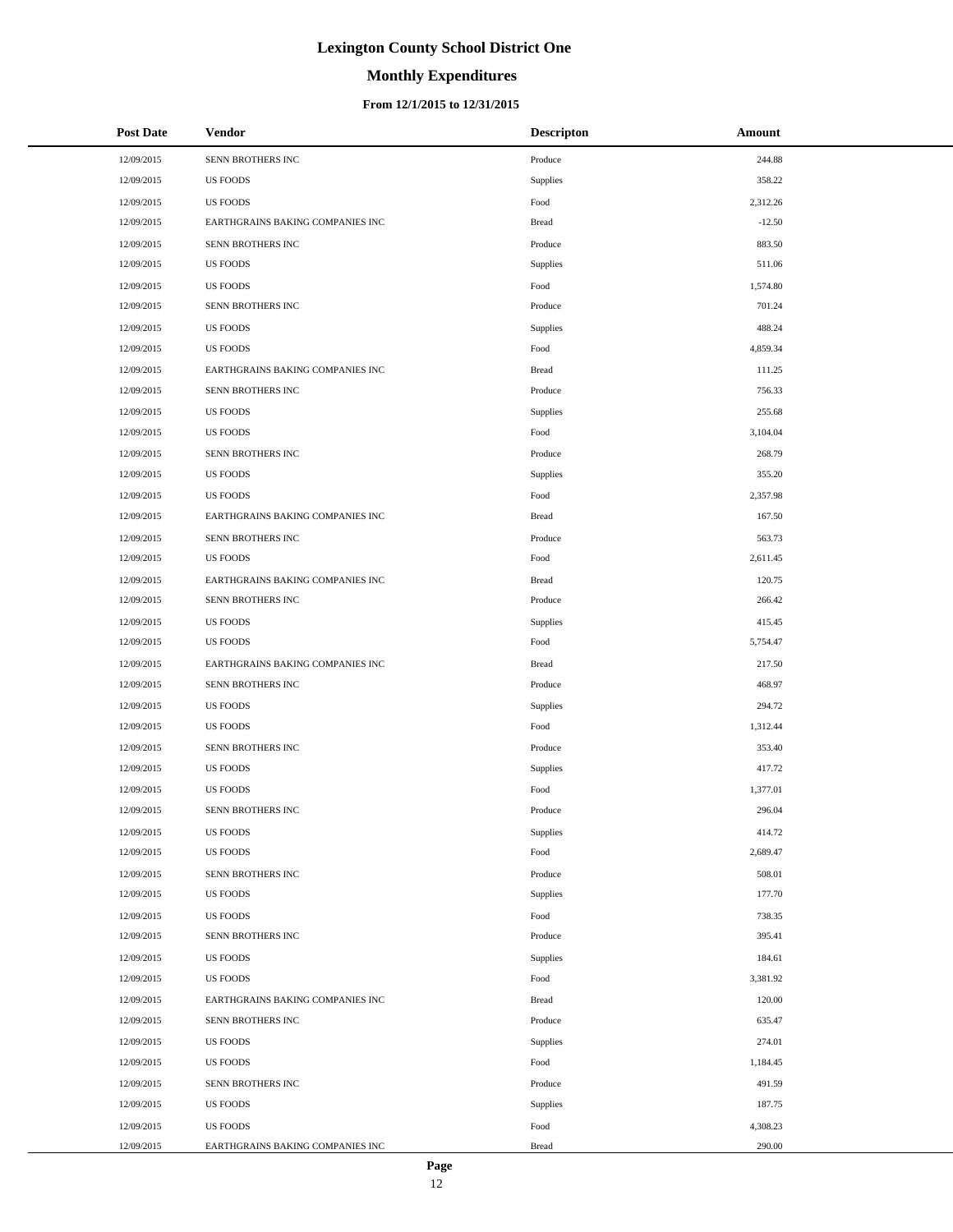# **Monthly Expenditures**

### **From 12/1/2015 to 12/31/2015**

| <b>Post Date</b> | <b>Vendor</b>                                | <b>Descripton</b>       | Amount     |
|------------------|----------------------------------------------|-------------------------|------------|
| 12/09/2015       | SENN BROTHERS INC                            | Produce                 | 789.74     |
| 12/09/2015       | US FOODS                                     | Supplies                | 246.35     |
| 12/09/2015       | <b>US FOODS</b>                              | Food                    | 2,404.64   |
| 12/09/2015       | EARTHGRAINS BAKING COMPANIES INC             | <b>Bread</b>            | 264.75     |
| 12/09/2015       | SENN BROTHERS INC                            | Produce                 | 485.61     |
| 12/09/2015       | <b>US FOODS</b>                              | Supplies                | 528.38     |
| 12/09/2015       | <b>US FOODS</b>                              | Food                    | 3,281.83   |
| 12/09/2015       | SENN BROTHERS INC                            | Produce                 | 676.60     |
| 12/09/2015       | <b>US FOODS</b>                              | Supplies                | 383.49     |
| 12/09/2015       | <b>US FOODS</b>                              | Food                    | 1,417.57   |
| 12/09/2015       | SENN BROTHERS INC                            | Produce                 | 486.43     |
| 12/09/2015       | <b>US FOODS</b>                              | Supplies                | 198.47     |
| 12/09/2015       | <b>US FOODS</b>                              | Food                    | 1,389.05   |
| 12/09/2015       | SENN BROTHERS INC                            | Produce                 | 485.25     |
| 12/09/2015       | <b>US FOODS</b>                              | Supplies                | 620.25     |
| 12/09/2015       | <b>US FOODS</b>                              | Food                    | 2,466.26   |
| 12/09/2015       | EARTHGRAINS BAKING COMPANIES INC             | <b>Bread</b>            | 116.25     |
| 12/09/2015       | SENN BROTHERS INC                            | Produce                 | 522.57     |
| 12/09/2015       | <b>US FOODS</b>                              | Supplies                | 233.38     |
| 12/09/2015       | <b>US FOODS</b>                              | Food                    | 3,370.95   |
| 12/09/2015       | SENN BROTHERS INC                            | Produce                 | 721.51     |
| 12/09/2015       | <b>US FOODS</b>                              | Supplies                | 415.58     |
| 12/09/2015       | <b>US FOODS</b>                              | Food                    | 5,805.40   |
| 12/09/2015       | EARTHGRAINS BAKING COMPANIES INC             | <b>Bread</b>            | 116.25     |
| 12/09/2015       | SENN BROTHERS INC                            | Produce                 | 854.50     |
| 12/09/2015       | US FOODS                                     | Supplies                | 341.45     |
| 12/09/2015       | <b>US FOODS</b>                              | Food                    | 1,268.50   |
| 12/09/2015       | SENN BROTHERS INC                            | Produce                 | 556.82     |
| 12/09/2015       | <b>HIGHWATER CLAYS</b>                       | Pupil Activity          | 147.00     |
| 12/09/2015       | <b>JW PEPPER</b>                             | Pupil Activity          | 1,000.00   |
| 12/09/2015       | SC DEPARTMENT OF EDUCATION                   | Pupil Activity          | 359.89     |
| 12/09/2015       | SC HIGH SCHOOL LEAGUE                        | Pupil Activity          | 250.00     |
| 12/09/2015       | <b>BSN SPORTS</b>                            | Pupil Activity          | 829.25     |
| 12/09/2015       | PURCHASED SERVICE                            | Pupil Activity          | 218.50     |
| 12/09/2015       | <b>NEFF</b>                                  | Pupil Activity          | 658.90     |
| 12/09/2015       | FORMYDUVAL, KIM                              | Pupil Activity          | 101.40     |
| 12/09/2015       | <b>BSN SPORTS</b>                            | Pupil Activity          | 934.03     |
| 12/09/2015       | WHITMORE, MILTON                             | Pupil Activity          | 212.00     |
| 12/09/2015       | PHILLIPS, AARON M                            | Pupil Activity          | 221.00     |
| 12/09/2015       | LAURENS DISTRICT 55 HS                       | Pupil Activity          | 247.50     |
| 12/09/2015       | SILVER FOX MAT CLUB-DUTCH FORK MIDDLE        | Pupil Activity          | 225.00     |
| 12/09/2015       | <b>LANCASTER TOURS</b>                       | Pupil Activity          | 2,270.00   |
| 12/10/2015       | SCHOLASTIC INC                               | Supplies                | 113.63     |
| 12/10/2015       | SHRED WITH US                                | Repairs and Maintenance | 103.50     |
| 12/10/2015       | THE TROPHY & AWARDS CENTER                   | Supplies                | 361.13     |
| 12/10/2015       | SCHOLASTIC INC                               | Supplies                | 150.00     |
| 12/10/2015       | SC SCHOOL BOARDS ASSOCIATION INSURANCE TRUST | Insurance and Judgments | 313,504.00 |
| 12/10/2015       | PURCHASED SERVICE                            | Travel                  | 105.80     |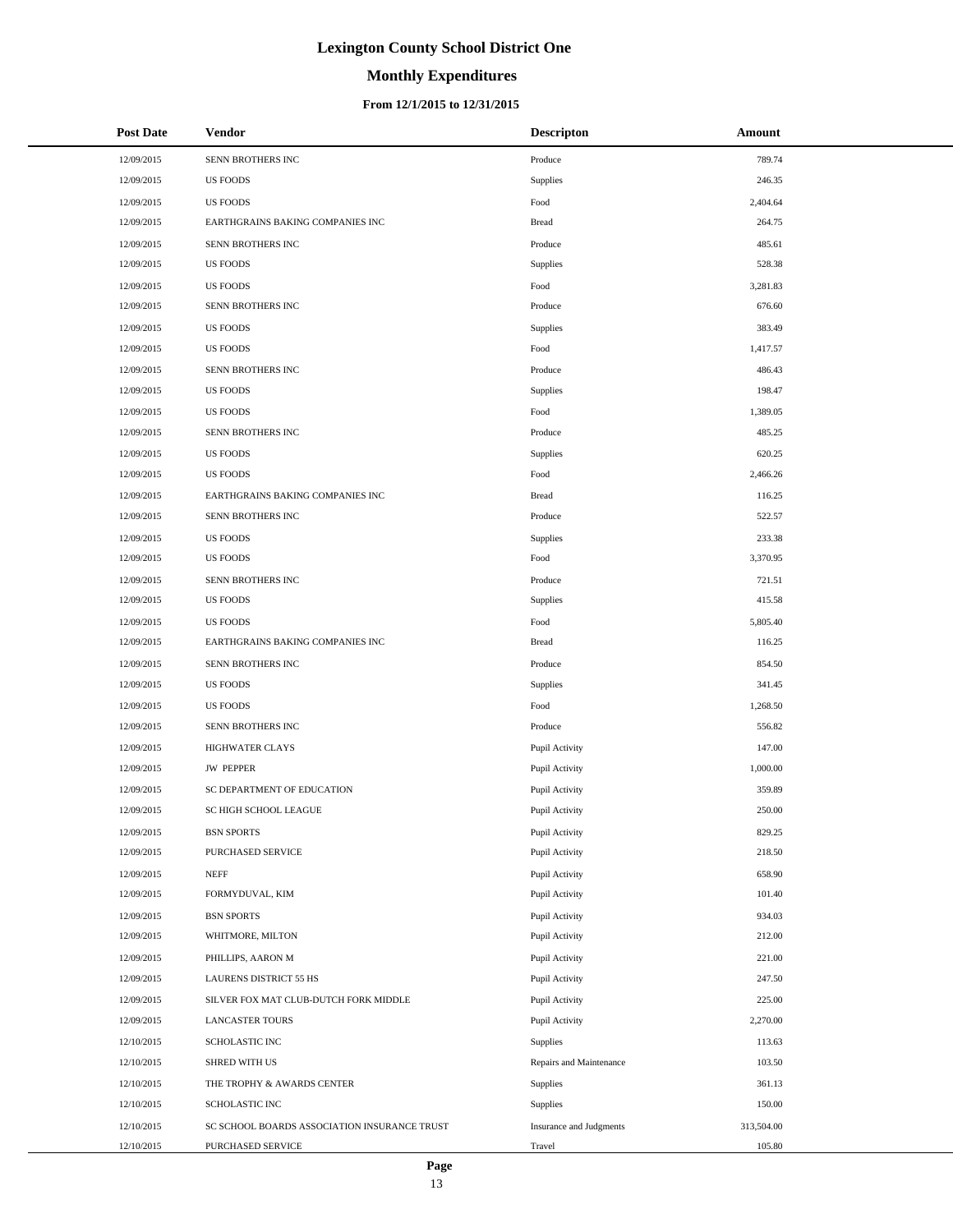# **Monthly Expenditures**

## **From 12/1/2015 to 12/31/2015**

| <b>Post Date</b> | <b>Vendor</b>                                | <b>Descripton</b>       | Amount     |
|------------------|----------------------------------------------|-------------------------|------------|
| 12/10/2015       | <b>CULLUM SERVICES INC</b>                   | Repairs and Maintenance | 843.75     |
| 12/10/2015       | SHARPE SEPTIC TANK SERVICE                   | Repairs and Maintenance | 1,620.00   |
| 12/10/2015       | <b>CULLUM SERVICES INC</b>                   | Repairs and Maintenance | 4,792.50   |
| 12/10/2015       | GENERATOR SERVICES INC                       | Repairs and Maintenance | 1,035.81   |
| 12/10/2015       | <b>CULLUM SERVICES INC</b>                   | Repairs and Maintenance | 1,108.08   |
| 12/10/2015       | SOUTHEASTERN PAPER                           | Supplies-Maintenace     | 103.43     |
| 12/10/2015       | <b>CULLUM SERVICES INC</b>                   | Repairs and Maintenance | 3,937.50   |
| 12/10/2015       | <b>CULLUM SERVICES INC</b>                   | Repairs and Maintenance | 1,023.75   |
| 12/10/2015       | <b>CULLUM SERVICES INC</b>                   | Repairs and Maintenance | 360.00     |
| 12/10/2015       | <b>AUTOZONE INC</b>                          | Supplies-Maintenace     | 677.43     |
| 12/10/2015       | <b>CULLUM SERVICES INC</b>                   | Repairs and Maintenance | 1,379.17   |
| 12/10/2015       | <b>CULLUM SERVICES INC</b>                   | Repairs and Maintenance | 440.63     |
| 12/10/2015       | <b>CULLUM SERVICES INC</b>                   | Repairs and Maintenance | 2,730.00   |
| 12/10/2015       | <b>CULLUM SERVICES INC</b>                   | Repairs and Maintenance | 757.50     |
| 12/10/2015       | <b>CULLUM SERVICES INC</b>                   | Repairs and Maintenance | 1,372.50   |
| 12/10/2015       | <b>CULLUM SERVICES INC</b>                   | Repairs and Maintenance | 1,355.63   |
| 12/10/2015       | CULLUM SERVICES INC                          | Repairs and Maintenance | 1,059.38   |
| 12/10/2015       | <b>CULLUM SERVICES INC</b>                   | Repairs and Maintenance | 1,331.25   |
| 12/10/2015       | CULLUM SERVICES INC                          | Repairs and Maintenance | 1,792.50   |
| 12/10/2015       | <b>CULLUM SERVICES INC</b>                   | Repairs and Maintenance | 3,788.54   |
| 12/10/2015       | CULLUM SERVICES INC                          | Repairs and Maintenance | 1,691.25   |
| 12/10/2015       | <b>CULLUM SERVICES INC</b>                   | Repairs and Maintenance | 1,537.50   |
| 12/10/2015       | CULLUM SERVICES INC                          | Repairs and Maintenance | 1,149.38   |
| 12/10/2015       | <b>CULLUM SERVICES INC</b>                   | Repairs and Maintenance | 2,651.25   |
| 12/10/2015       | CULLUM SERVICES INC                          | Repairs and Maintenance | 1,125.00   |
| 12/10/2015       | <b>CULLUM SERVICES INC</b>                   | Repairs and Maintenance | 1,515.00   |
| 12/10/2015       | CULLUM SERVICES INC                          | Repairs and Maintenance | 1,376.25   |
| 12/10/2015       | <b>CULLUM SERVICES INC</b>                   | Repairs and Maintenance | 1,530.00   |
| 12/10/2015       | FERGUSON ENTERPRISES INC FEI 27              | Supplies-Maintenace     | 139.01     |
| 12/10/2015       | <b>CULLUM SERVICES INC</b>                   | Repairs and Maintenance | 1,205.60   |
| 12/10/2015       | <b>CULLUM SERVICES INC</b>                   | Repairs and Maintenance | 1,276.88   |
| 12/10/2015       | <b>CULLUM SERVICES INC</b>                   | Repairs and Maintenance | 620.62     |
| 12/10/2015       | CULLUM SERVICES INC                          | Repairs and Maintenance | 2,371.88   |
| 12/10/2015       | <b>CULLUM SERVICES INC</b>                   | Repairs and Maintenance | 1,453.13   |
| 12/10/2015       | CULLUM SERVICES INC                          | Repairs and Maintenance | 2,437.50   |
| 12/10/2015       | <b>CULLUM SERVICES INC</b>                   | Repairs and Maintenance | 5,887.50   |
| 12/10/2015       | SC SCHOOL BOARDS ASSOCIATION INSURANCE TRUST | Insurance and Judgments | 78,376.00  |
| 12/10/2015       | <b>GROVE MEDICAL</b>                         | Supplies                | 766.51     |
| 12/10/2015       | FBI CONSTRUCTION INC                         | Building                | 314,152.59 |
| 12/10/2015       | <b>LAND O'LAKES INC</b>                      | Food                    | 336.00     |
| 12/10/2015       | BORDEN DAIRY CO OF SC LLC                    | Milk                    | 316.66     |
| 12/10/2015       | BORDEN DAIRY CO OF SC LLC                    | Milk                    | 694.28     |
| 12/10/2015       | LAND O'LAKES INC                             | Food                    | 336.00     |
| 12/10/2015       | BORDEN DAIRY CO OF SC LLC                    | Milk                    | 221.51     |
| 12/10/2015       | BORDEN DAIRY CO OF SC LLC                    | Milk                    | 940.53     |
| 12/10/2015       | LAND O'LAKES INC                             | Food                    | 234.00     |
| 12/10/2015       | BORDEN DAIRY CO OF SC LLC                    | Milk                    | 840.86     |
| 12/10/2015       | BORDEN DAIRY CO OF SC LLC                    | Milk                    | 862.01     |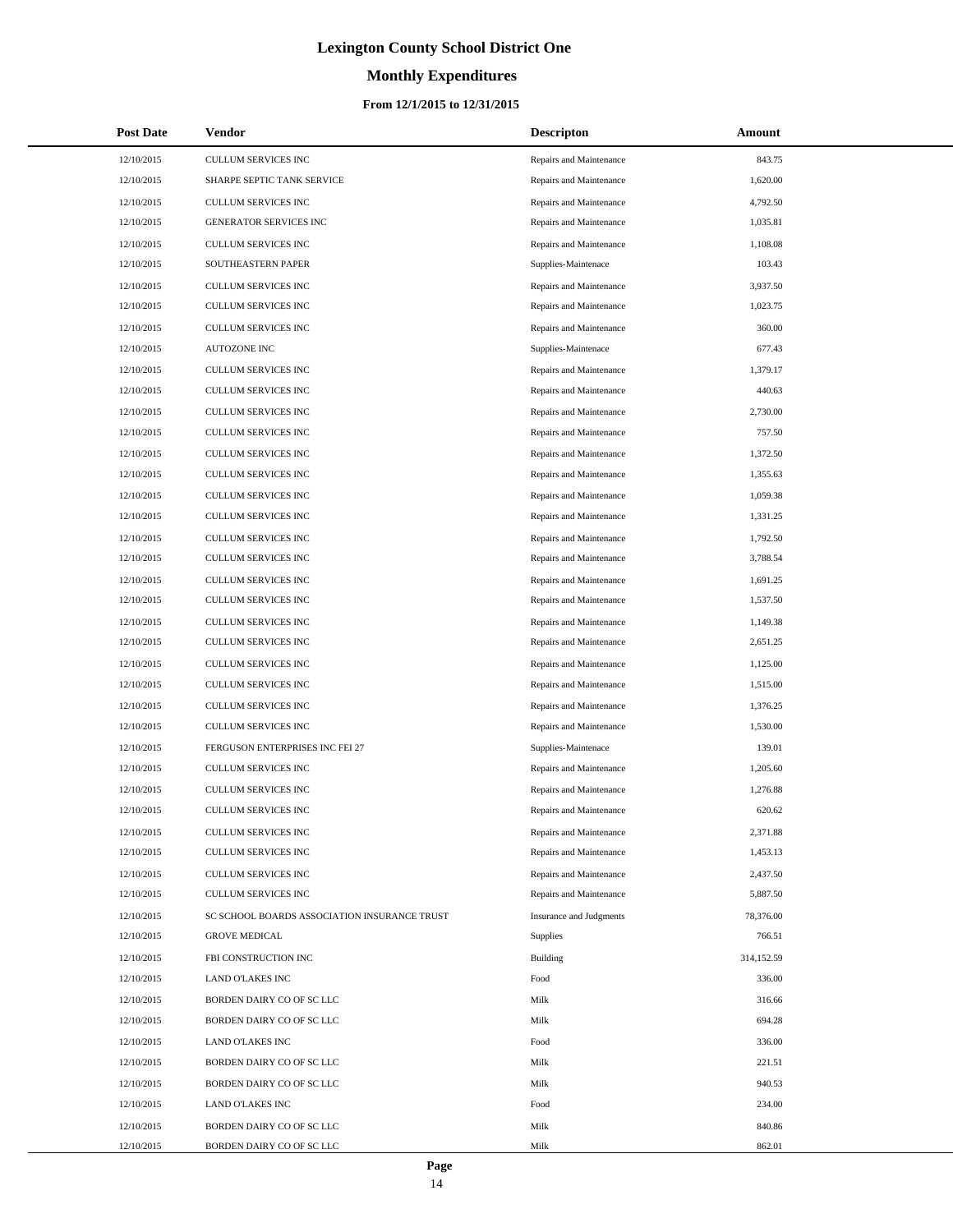# **Monthly Expenditures**

## **From 12/1/2015 to 12/31/2015**

| <b>Post Date</b> | Vendor                              | <b>Descripton</b>         | Amount   |
|------------------|-------------------------------------|---------------------------|----------|
| 12/10/2015       | BORDEN DAIRY CO OF SC LLC           | Milk                      | 577.74   |
| 12/10/2015       | BORDEN DAIRY CO OF SC LLC           | Milk                      | 1,532.05 |
| 12/10/2015       | BORDEN DAIRY CO OF SC LLC           | Milk                      | 684.55   |
| 12/10/2015       | BORDEN DAIRY CO OF SC LLC           | Milk                      | 1,051.94 |
| 12/10/2015       | BORDEN DAIRY CO OF SC LLC           | Milk                      | 449.27   |
| 12/10/2015       | LAND O'LAKES INC                    | Food                      | 234.00   |
| 12/10/2015       | BORDEN DAIRY CO OF SC LLC           | Milk                      | 566.16   |
| 12/10/2015       | BORDEN DAIRY CO OF SC LLC           | Milk                      | 230.95   |
| 12/10/2015       | BORDEN DAIRY CO OF SC LLC           | Milk                      | 347.77   |
| 12/10/2015       | BORDEN DAIRY CO OF SC LLC           | Milk                      | 389.80   |
| 12/10/2015       | BORDEN DAIRY CO OF SC LLC           | Milk                      | 124.33   |
| 12/10/2015       | BORDEN DAIRY CO OF SC LLC           | Milk                      | 1,226.54 |
| 12/10/2015       | BORDEN DAIRY CO OF SC LLC           | Milk                      | 498.78   |
| 12/10/2015       | BORDEN DAIRY CO OF SC LLC           | Milk                      | 234.10   |
| 12/10/2015       | BORDEN DAIRY CO OF SC LLC           | Milk                      | 350.70   |
| 12/10/2015       | BORDEN DAIRY CO OF SC LLC           | Milk                      | 904.91   |
| 12/10/2015       | BORDEN DAIRY CO OF SC LLC           | Milk                      | 224.56   |
| 12/10/2015       | BORDEN DAIRY CO OF SC LLC           | Milk                      | 626.20   |
| 12/10/2015       | BORDEN DAIRY CO OF SC LLC           | Milk                      | 794.08   |
| 12/10/2015       | BORDEN DAIRY CO OF SC LLC           | Milk                      | 449.75   |
| 12/10/2015       | LAND O'LAKES INC                    | Food                      | 336.00   |
| 12/10/2015       | BORDEN DAIRY CO OF SC LLC           | Milk                      | 783.85   |
| 12/10/2015       | BORDEN DAIRY CO OF SC LLC           | Milk                      | 273.30   |
| 12/10/2015       | <b>CUSTOM PRINTWEAR INC</b>         | Pupil Activity            | 941.00   |
| 12/10/2015       | SC DEPARTMENT OF EDUCATION          | Pupil Activity            | 744.45   |
| 12/10/2015       | SC DEPARTMENT OF EDUCATION          | Pupil Activity            | 428.82   |
| 12/10/2015       | SC HIGH SCHOOL LEAGUE               | Pupil Activity            | 125.00   |
| 12/10/2015       | <b>T AND T SPORTS</b>               | Pupil Activity            | 1,271.16 |
| 12/10/2015       | GOLDEN BEAR GOLF CLUB AT INDIGO RUN | Pupil Activity            | 600.00   |
| 12/10/2015       | <b>EDGENUITY</b>                    | Inst Prog Improvement     | 4,000.00 |
| 12/11/2015       | FRANKLIN COVEY CO (EDUCATION DIV)   | Inst Prog Improvement     | 2,509.14 |
| 12/11/2015       | PINE PRESS OF LEXINGTON INC         | Printing and Binding      | 324.48   |
| 12/11/2015       | SOUTHEASTERN PERFORMANCE APPAREL    | Supplies                  | 1,202.00 |
| 12/11/2015       | FORMS AND SUPPLY INC (FSI)          | Supplies                  | 158.42   |
| 12/11/2015       | <b>BARNES PROPANE</b>               | Energy                    | 887.72   |
| 12/11/2015       | <b>CARTS PLUS</b>                   | Supplies-Maintenace       | 690.15   |
| 12/11/2015       | MIXON, CHRISTOPHER DOUGLAS          | Other Prof & Tech Service | 180.00   |
| 12/11/2015       | LOOKABILL, JOHN T                   | Other Prof & Tech Service | 180.00   |
| 12/11/2015       | RICCIARDI, CHRISTOPHER              | Other Prof & Tech Service | 180.00   |
| 12/11/2015       | DIGITAL OFFICE SOLUTIONS INC        | Repairs and Maintenance   | 514.56   |
| 12/11/2015       | DIGITAL OFFICE SOLUTIONS INC        | Repairs and Maintenance   | 340.25   |
| 12/11/2015       | DIGITAL OFFICE SOLUTIONS INC        | Repairs and Maintenance   | 340.30   |
| 12/11/2015       | <b>HEINEMANN</b>                    | Supplies                  | 249.38   |
| 12/11/2015       | FINISHMASTER 91                     | Supplies                  | 1,091.30 |
| 12/11/2015       | <b>SWALLIE, LEE</b>                 | Other Prof & Tech Service | 500.00   |
| 12/11/2015       | LEXINGTON COUNTY SCHOOL DIST 1      | Pupil Transportation      | 427.80   |
| 12/11/2015       | FINISHMASTER 91                     | Pupil Activity            | 389.50   |
| 12/11/2015       | HEINEMANN                           | Pupil Activity            | 459.38   |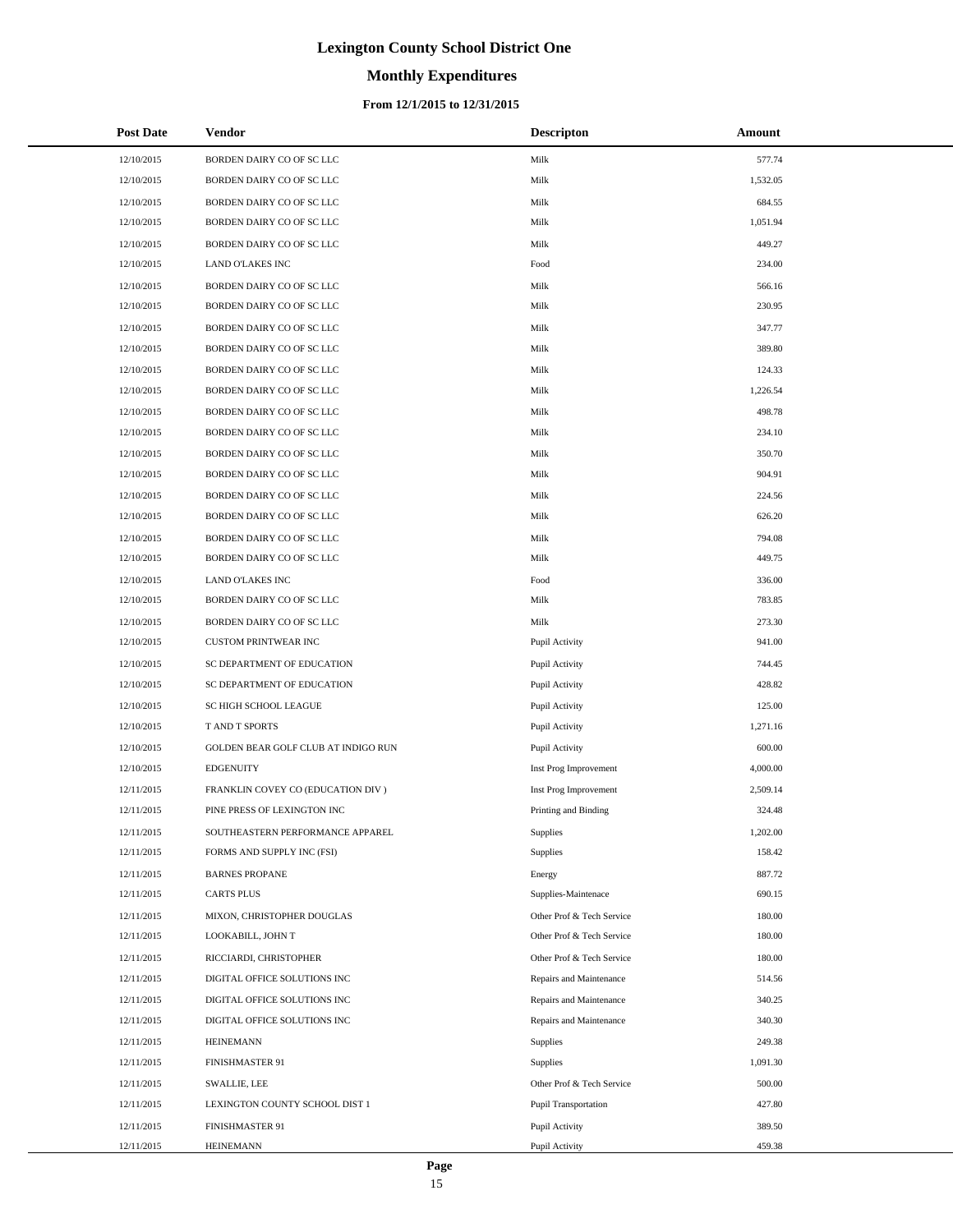# **Monthly Expenditures**

## **From 12/1/2015 to 12/31/2015**

| <b>Post Date</b> | Vendor                                             | <b>Descripton</b>              | <b>Amount</b> |  |
|------------------|----------------------------------------------------|--------------------------------|---------------|--|
| 12/11/2015       | PALMETTO PIG BAR BQ INC                            | Pupil Activity                 | 232.25        |  |
| 12/11/2015       | PALMETTO PIG BAR BQ INC                            | Pupil Activity                 | 1,393.50      |  |
| 12/11/2015       | NORTHEAST TROPHIES AND AWARDS                      | Pupil Activity                 | 119.80        |  |
| 12/14/2015       | DELTA EDUCATION                                    | <b>Supplies</b>                | 197.68        |  |
| 12/14/2015       | US INK AND TONER INC                               | Supplies                       | 746.84        |  |
| 12/14/2015       | <b>BG ENTERPRISES</b>                              | Printing and Binding           | 573.31        |  |
| 12/14/2015       | AVANT ASSESSMENT LLC                               | Software Renewal/Agreemen      | 110,889.45    |  |
| 12/14/2015       | AVANT ASSESSMENT LLC                               | Other Prof & Tech Service      | 9,000.00      |  |
| 12/14/2015       | <b>BG ENTERPRISES</b>                              | Printing and Binding           | 407.94        |  |
| 12/14/2015       | US INK AND TONER INC                               | Supplies                       | 395.94        |  |
| 12/14/2015       | SC COUNCIL OF TEACHERS OF ENGLISH                  | Travel                         | 760.00        |  |
| 12/14/2015       | <b>NCS PEARSON</b>                                 | Software Renewal/Agreemen      | 7,392.10      |  |
| 12/14/2015       | <b>ASCD</b>                                        | Dues and Fees                  | 215.10        |  |
| 12/14/2015       | SHARPE SEPTIC TANK SERVICE                         | Repairs and Maintenance        | 270.00        |  |
| 12/14/2015       | TYCO INTEGRATED SECURITY LLC DBA TYCO FIRE AND SEC | Repairs and Maintenance        | 1,352.40      |  |
| 12/14/2015       | COLUMBIA TENT AND AWNING                           | Repairs and Maintenance        | 1,856.80      |  |
| 12/14/2015       | SMITH, THOMAS ALVIN                                | Other Prof & Tech Service      | 180.00        |  |
| 12/14/2015       | BONNETTE, THOMAS JAMES                             | Other Prof & Tech Service      | 180.00        |  |
| 12/14/2015       | SPIVEY, STEPHEN J                                  | Other Prof & Tech Service      | 180.00        |  |
| 12/14/2015       | HINZ, BRIAN E                                      | Other Prof & Tech Service      | 180.00        |  |
| 12/14/2015       | LONGSHORE, MARTY                                   | Other Prof & Tech Service      | 150.00        |  |
| 12/14/2015       | <b>US FOODS</b>                                    | Other Objects                  | 927.96        |  |
| 12/14/2015       | DIGITAL OFFICE SOLUTIONS INC                       | Repairs and Maintenance        | 1,703.14      |  |
| 12/14/2015       | DIGITAL OFFICE SOLUTIONS INC                       | Repairs and Maintenance        | 1,506.26      |  |
| 12/14/2015       | SCHOOL SPECIALTY INC                               | Supplies                       | 742.15        |  |
| 12/14/2015       | COMPUTER DESIGN CONSULTING SERVICE LLC             | Printing and Binding           | 441.91        |  |
| 12/14/2015       | FRANKLIN COVEY CO (EDUCATION DIV )                 | Inst Prog Improvement          | 2,835.37      |  |
| 12/14/2015       | FRANKLIN COVEY CO (EDUCATION DIV )                 | <b>Supplies</b>                | 813.20        |  |
| 12/14/2015       | <b>CAMCOR</b>                                      | Supplies                       | 2,465.75      |  |
| 12/14/2015       | FORMS AND SUPPLY INC (FSI)                         | Supplies                       | 199.79        |  |
| 12/14/2015       | <b>GEIGER CAROLINAS</b>                            | Supplies                       | 646.01        |  |
| 12/14/2015       | <b>GRAYBAR ELECTRIC CO INC</b>                     | <b>Technology Supplies</b>     | 116.10        |  |
| 12/14/2015       | PROVIDENCE HOSPITAL                                | Pupil Activity                 | 170.00        |  |
| 12/14/2015       | LEXINGTON TECHNOLOGY CENTER                        | Pupil Act-Fee/Collection Refnd | 546.00        |  |
| 12/14/2015       | <b>GIVENS, MARK A</b>                              | Pupil Activity                 | 122.10        |  |
| 12/14/2015       | JONES, TERRY D                                     | Pupil Activity                 | 130.20        |  |
| 12/14/2015       | MANROSS, KYLE M                                    | Pupil Activity                 | 150.00        |  |
| 12/14/2015       | SMITH, PAUL ANTHONY                                | Pupil Activity                 | 105.00        |  |
| 12/14/2015       | WOMBLE, BILLY                                      | Pupil Activity                 | 110.00        |  |
| 12/14/2015       | <b>BSN SPORTS</b>                                  | Pupil Activity                 | 9,681.52      |  |
| 12/14/2015       | RIDDELL / ALL AMERICAN                             | Pupil Activity                 | 8,067.62      |  |
| 12/14/2015       | T AND T SPORTS                                     | Pupil Activity                 | 1,495.86      |  |
| 12/14/2015       | <b>JUSTICE, GARTH</b>                              | Pupil Activity                 | 240.00        |  |
| 12/14/2015       | MCMILLAN, JAMES                                    | Pupil Activity                 | 107.20        |  |
| 12/14/2015       | BROWN, JOHNNY                                      | Pupil Activity                 | 112.70        |  |
| 12/14/2015       | CAPEHART, WILLIE R                                 | Pupil Activity                 | 114.90        |  |
| 12/14/2015       | CROW, JEREMY W                                     | Pupil Activity                 | 120.30        |  |
| 12/14/2015       | HENDRICKS, KINZELL                                 | Pupil Activity                 | 110.00        |  |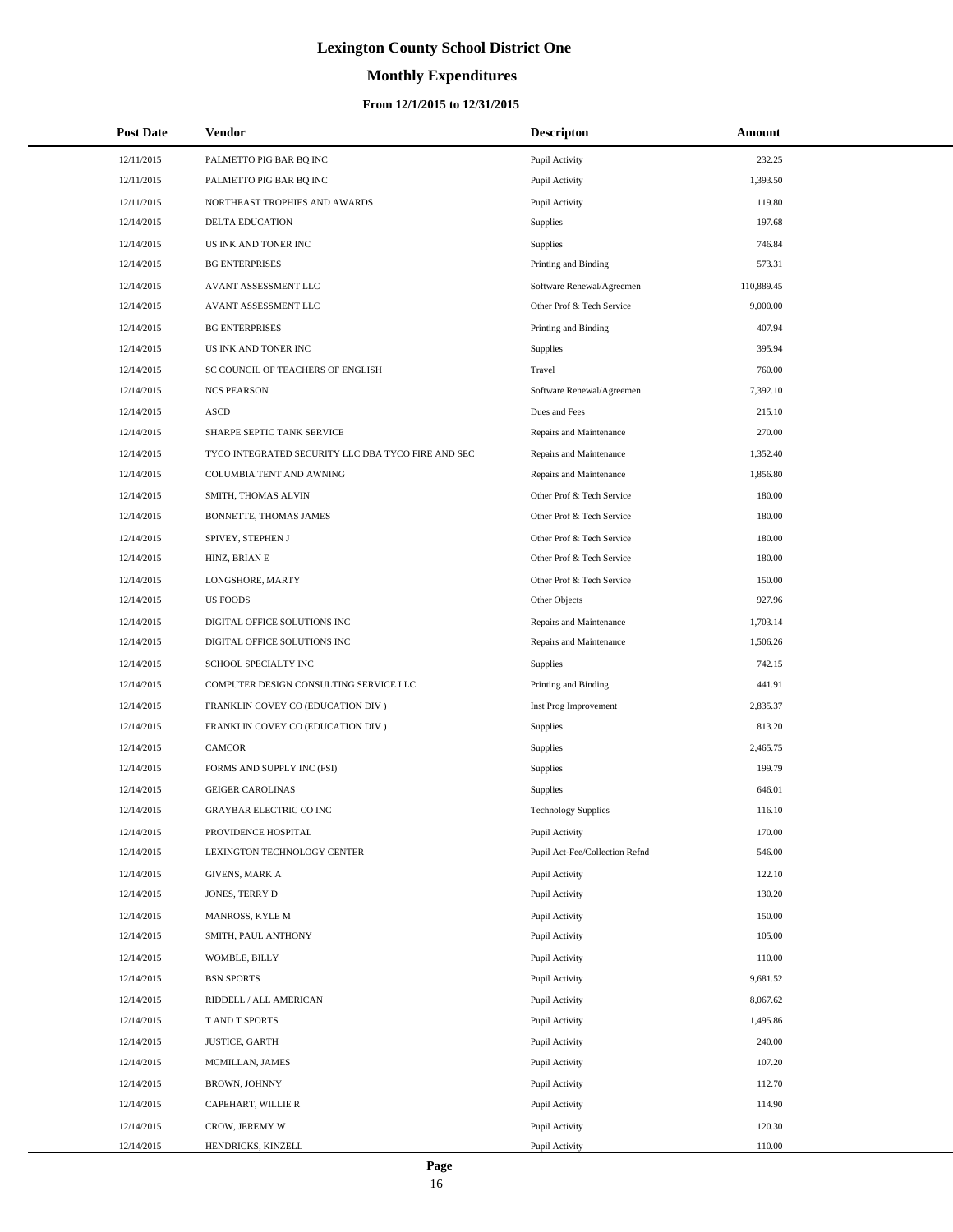# **Monthly Expenditures**

### **From 12/1/2015 to 12/31/2015**

| <b>Post Date</b> | Vendor                                        | <b>Descripton</b>          | Amount   |
|------------------|-----------------------------------------------|----------------------------|----------|
| 12/14/2015       | PURCHASED SERVICE                             | Pupil Activity             | 112.20   |
| 12/14/2015       | WHITE KNOLL MIDDLE SCHOOL                     | Pupil Activity             | 217.45   |
| 12/14/2015       | TRIANO, GUY                                   | Pupil Activity             | 240.00   |
| 12/14/2015       | JONES, TERRY D                                | Pupil Activity             | 130.20   |
| 12/14/2015       | LONG, JOE H                                   | Pupil Activity             | 126.60   |
| 12/14/2015       | SMITH, PAUL ANTHONY                           | Pupil Activity             | 104.10   |
| 12/14/2015       | GREENWOOD HIGH SCHOOL                         | Pupil Activity             | 125.00   |
| 12/14/2015       | TRIANO, GUY                                   | Pupil Activity             | 135.00   |
| 12/14/2015       | WHITE KNOLL MIDDLE SCHOOL                     | Pupil Activity             | 143.45   |
| 12/14/2015       | GREENWOOD HIGH SCHOOL                         | Pupil Activity             | 125.00   |
| 12/14/2015       | MILLER, DEBRA                                 | Pupil Activity             | 135.00   |
| 12/14/2015       | BYRD, GARY                                    | Pupil Activity             | 193.00   |
| 12/14/2015       | HARMON, SCOTT                                 | Pupil Activity             | 193.00   |
| 12/14/2015       | MCCARTHY, PAT                                 | Pupil Activity             | 193.00   |
| 12/14/2015       | MCGOVERN, JAMES J                             | Pupil Activity             | 193.00   |
| 12/14/2015       | WILLARD, TD                                   | Pupil Activity             | 200.00   |
| 12/14/2015       | <b>EMBROID ME</b>                             | Pupil Activity             | 515.21   |
| 12/14/2015       | COUNTRY CLUB OF LEXINGTON                     | Pupil Activity             | 1,575.00 |
| 12/15/2015       | PURCHASED SERVICE                             | Travel                     | 343.58   |
| 12/15/2015       | PURCHASED SERVICE                             | Travel                     | 147.50   |
| 12/15/2015       | <b>GOODWIN, WINIFRED B</b>                    | Other Prof & Tech Service  | 300.00   |
| 12/15/2015       | PITSCO EDUCATION HEARILY AND COMPANY          | Supplies                   | 871.73   |
| 12/15/2015       | PURCHASED SERVICE                             | Travel                     | 125.93   |
| 12/15/2015       | PURCHASED SERVICE                             | Travel                     | 359.64   |
| 12/15/2015       | PURCHASED SERVICE                             | Travel                     | 206.50   |
| 12/15/2015       | PURCHASED SERVICE                             | Travel                     | 206.50   |
| 12/15/2015       | PURCHASED SERVICE                             | <b>Technology Supplies</b> | 174.89   |
| 12/15/2015       | FOLLETT SCHOOL SOLUTIONS INC                  | <b>Library Books</b>       | 809.32   |
| 12/15/2015       | PURCHASED SERVICE                             | Travel                     | 400.20   |
| 12/15/2015       | PURCHASED SERVICE                             | Travel                     | 516.00   |
| 12/15/2015       | PURCHASED SERVICE                             | Travel                     | 206.50   |
| 12/15/2015       | <b>PURCHASED SERVICE</b>                      | Travel                     | 206.50   |
| 12/15/2015       | INTERNATIONAL BACCALAUREATE ORGANIZATION      | Travel                     | 600.00   |
| 12/15/2015       | PURCHASED SERVICE                             | Travel                     | 206.50   |
| 12/15/2015       | PURCHASED SERVICE                             | Travel                     | 206.50   |
| 12/15/2015       | GRAYBAR ELECTRIC CO INC                       | Supplies-Maintenace        | 497.55   |
| 12/15/2015       | <b>JANPAK COLUMBIA</b>                        | Supplies-Maintenace        | 587.32   |
| 12/15/2015       | GRAYBAR ELECTRIC CO INC                       | Supplies-Maintenace        | 250.38   |
| 12/15/2015       | <b>GRAYBAR ELECTRIC CO INC</b>                | Supplies-Maintenace        | 250.38   |
| 12/15/2015       | INTERSTATE SOLUTIONS                          | Supplies-Maintenace        | 569.13   |
| 12/15/2015       | <b>GRAYBAR ELECTRIC CO INC</b>                | Supplies-Maintenace        | 342.93   |
| 12/15/2015       | GRAYBAR ELECTRIC CO INC                       | Supplies-Maintenace        | 321.00   |
| 12/15/2015       | GRAYBAR ELECTRIC CO INC                       | Supplies-Maintenace        | 342.94   |
| 12/15/2015       | FERGUSON ENTERPRISES INC FEI 27               | Supplies-Maintenace        | 110.42   |
| 12/15/2015       | <b>JANPAK COLUMBIA</b>                        | Supplies-Maintenace        | 404.73   |
| 12/15/2015       | ADVANCED DISPOSAL SERVICES SOUTH CAROLINA LLC | Other Property Services    | 800.00   |
| 12/15/2015       | <b>JANPAK COLUMBIA</b>                        | Supplies-Maintenace        | 712.32   |
| 12/15/2015       | GRAYBAR ELECTRIC CO INC                       | Supplies-Maintenace        | 206.98   |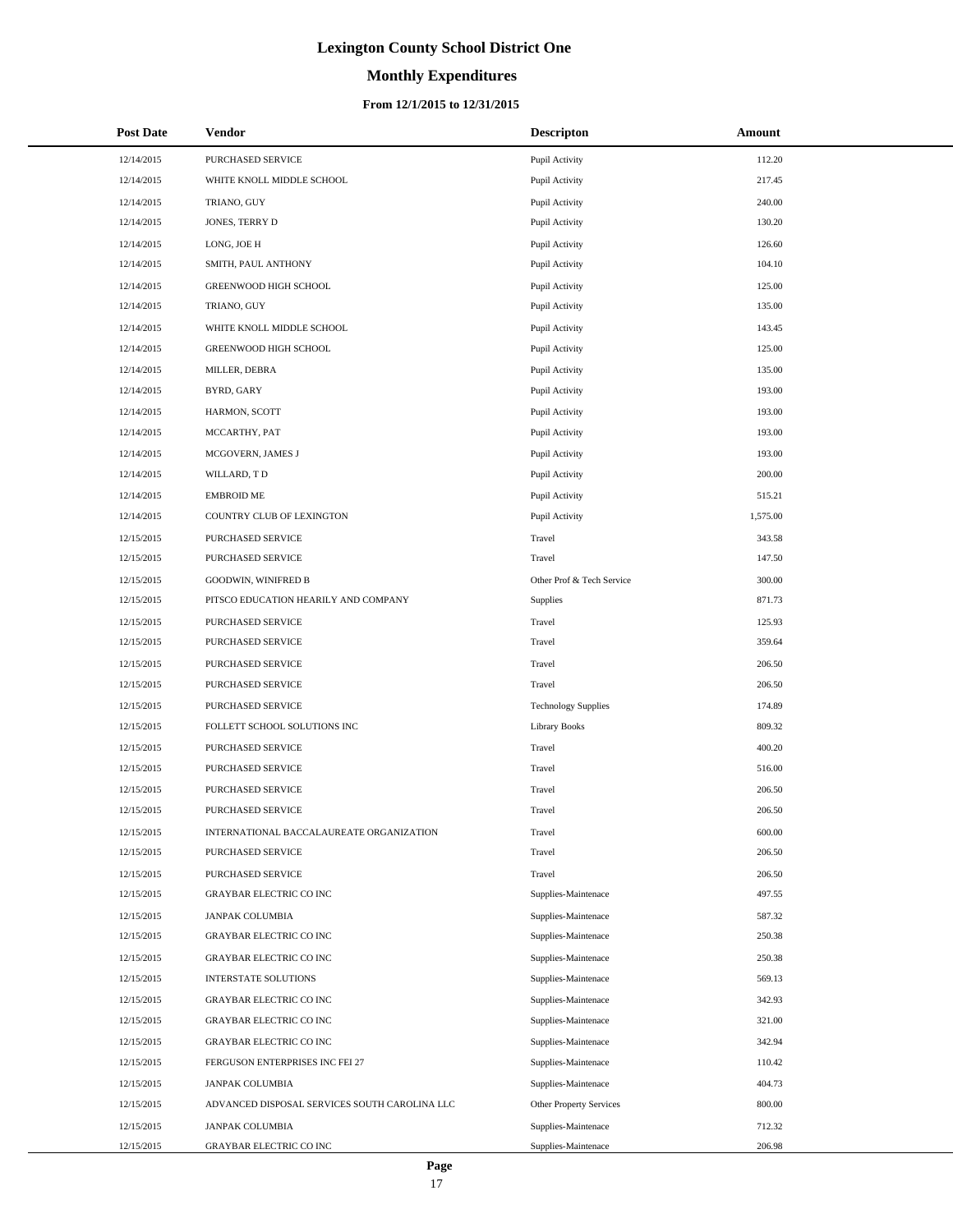# **Monthly Expenditures**

## **From 12/1/2015 to 12/31/2015**

| <b>Post Date</b> | Vendor                                        | <b>Descripton</b>          | Amount    |  |
|------------------|-----------------------------------------------|----------------------------|-----------|--|
| 12/15/2015       | <b>JANPAK COLUMBIA</b>                        | Supplies-Maintenace        | 404.79    |  |
| 12/15/2015       | RANDOM DRUG SCREENS INC                       | Other Prof & Tech Service  | 985.00    |  |
| 12/15/2015       | BARBER, DARYL SCOTT                           | Other Prof & Tech Service  | 120.00    |  |
| 12/15/2015       | YOUNG, MATTHEW                                | Other Prof & Tech Service  | 120.00    |  |
| 12/15/2015       | HINZ, BRIAN E                                 | Other Prof & Tech Service  | 180.00    |  |
| 12/15/2015       | SMITH, THOMAS ALVIN                           | Other Prof & Tech Service  | 180.00    |  |
| 12/15/2015       | GOVAN, TERRY                                  | Other Prof & Tech Service  | 180.00    |  |
| 12/15/2015       | TELCOM OF SOUTH CAROLINA INC                  | Repairs and Maintenance    | 140.00    |  |
| 12/15/2015       | DTC WORLDWIDE                                 | Supplies                   | 472.50    |  |
| 12/15/2015       | MCGRAW HILL EDUCATION INC                     | Supplies                   | 577.60    |  |
| 12/15/2015       | WESTERN PSYCHOLOGICAL SERVICES (WPS)          | Supplies                   | 358.00    |  |
| 12/15/2015       | ATTAINMENT CO INC                             | Supplies                   | 375.80    |  |
| 12/15/2015       | PURCHASED SERVICE                             | Travel                     | 190.75    |  |
| 12/15/2015       | PURCHASED SERVICE                             | Travel                     | 190.75    |  |
| 12/15/2015       | PURCHASED SERVICE                             | Travel                     | 343.08    |  |
| 12/15/2015       | MACTASTIC LLC DBA MACTASTIC IREPAIR           | Pupil Activity             | 590.00    |  |
| 12/15/2015       | MACTASTIC LLC DBA MACTASTIC IREPAIR           | Pupil Activity             | 290.00    |  |
| 12/15/2015       | MACTASTIC LLC DBA MACTASTIC IREPAIR           | Pupil Activity             | 225.00    |  |
| 12/15/2015       | MACTASTIC LLC DBA MACTASTIC IREPAIR           | Pupil Activity             | 1,365.00  |  |
| 12/15/2015       | MACTASTIC LLC DBA MACTASTIC IREPAIR           | Pupil Activity             | 2,373.50  |  |
| 12/15/2015       | PECKNEL MUSIC CO INC                          | Pupil Activity             | 374.50    |  |
| 12/15/2015       | MOVIE LICENSING USA SWANK MOTION PICTURES INC | Pupil Activity             | 442.00    |  |
| 12/15/2015       | CAROLINA BIOLOGICAL SUPPLY CO                 | Pupil Activity             | 463.31    |  |
| 12/15/2015       | <b>NEFF</b>                                   | Pupil Activity             | 161.40    |  |
| 12/15/2015       | T AND T SPORTS                                | Pupil Activity             | 1,145.97  |  |
| 12/15/2015       | <b>BSN SPORTS</b>                             | Pupil Activity             | 929.58    |  |
| 12/15/2015       | THE TROPHY & AWARDS CENTER                    | Pupil Activity             | 186.97    |  |
| 12/15/2015       | <b>GSPORTS WRESTLING</b>                      | Pupil Activity             | 149.00    |  |
| 12/15/2015       | CARNEGIE LEARNING INC                         | Software Renewal/Agreemen  | 42,665.00 |  |
| 12/16/2015       | CDWG ACCT 305089                              | <b>Technology Supplies</b> | 512.17    |  |
| 12/16/2015       | PURCHASED SERVICE                             | Travel                     | 323.50    |  |
| 12/16/2015       | PURCHASED SERVICE                             | Travel                     | 147.50    |  |
| 12/16/2015       | PURCHASED SERVICE                             | Travel                     | 323.50    |  |
| 12/16/2015       | PURCHASED SERVICE                             | Travel                     | 147.50    |  |
| 12/16/2015       | PURCHASED SERVICE                             | Travel                     | 132.83    |  |
| 12/16/2015       | DELL COMPUTERS                                | Supplies                   | 317.78    |  |
| 12/16/2015       | PITNEY BOWES (RENTMAINTSUPPLIES)              | Supplies                   | 185.24    |  |
| 12/16/2015       | DELL COMPUTERS                                | Supplies                   | 169.48    |  |
| 12/16/2015       | <b>DELL COMPUTERS</b>                         | Supplies                   | 476.65    |  |
| 12/16/2015       | PURCHASED SERVICE                             | Travel                     | 206.50    |  |
| 12/16/2015       | PURCHASED SERVICE                             | Travel                     | 206.50    |  |
| 12/16/2015       | PURCHASED SERVICE                             | Travel                     | 206.50    |  |
| 12/16/2015       | PURCHASED SERVICE                             | Travel                     | 293.00    |  |
| 12/16/2015       | PURCHASED SERVICE                             | Travel                     | 224.00    |  |
| 12/16/2015       | SC MUSIC EDUCATORS ASSOC 2008 IN SERVICE CONF | Travel                     | 320.00    |  |
| 12/16/2015       | DELL COMPUTERS                                | Supplies                   | 284.56    |  |
| 12/16/2015       | DELL COMPUTERS                                | Supplies                   | 466.05    |  |
| 12/16/2015       | PURCHASED SERVICE                             | Travel                     | 343.00    |  |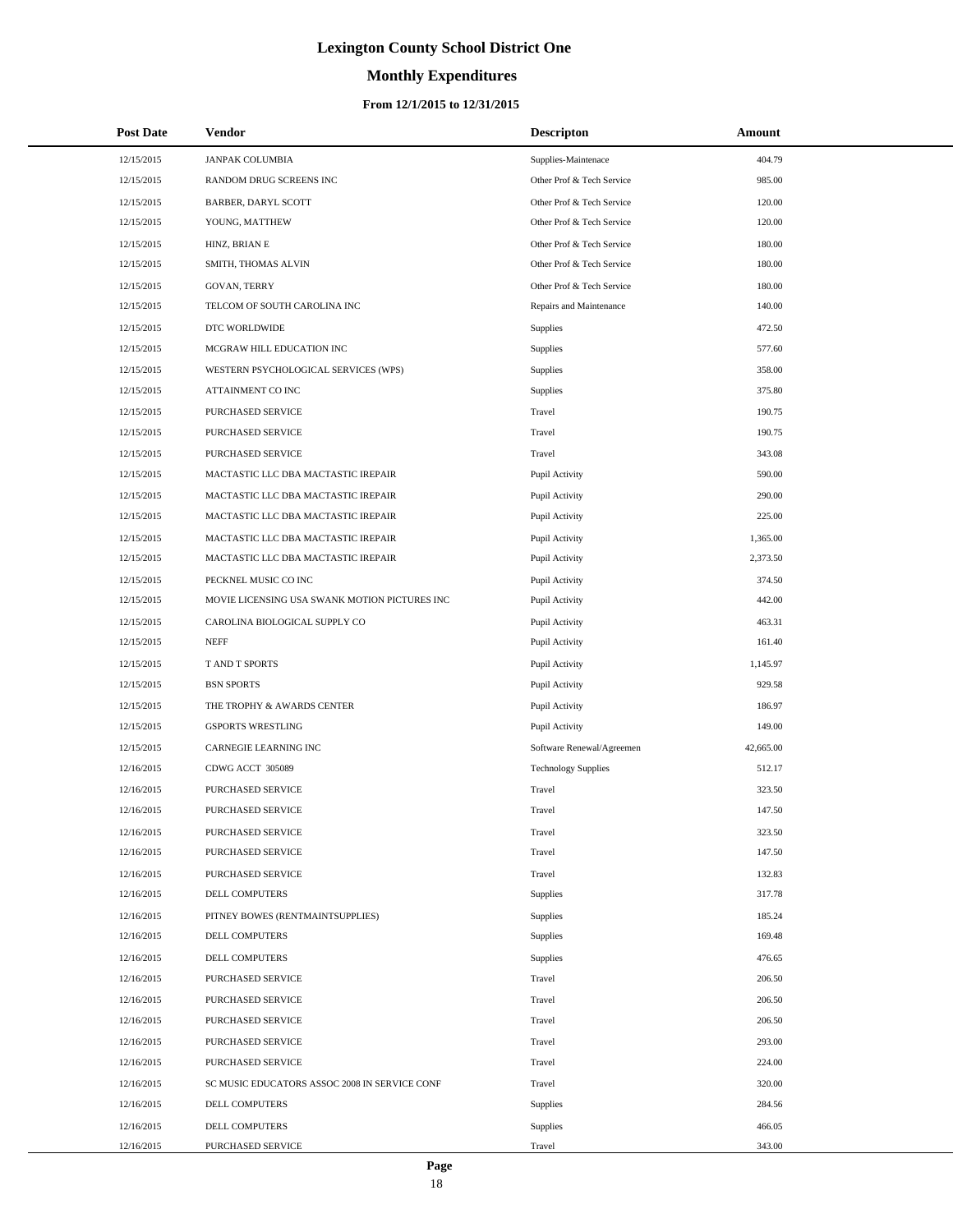# **Monthly Expenditures**

## **From 12/1/2015 to 12/31/2015**

| <b>Post Date</b> | Vendor                                      | <b>Descripton</b>          | Amount    |
|------------------|---------------------------------------------|----------------------------|-----------|
| 12/16/2015       | DAVIS FRAWLEY ATTORNEYS AT LAW              | <b>Legal Services</b>      | 132.50    |
| 12/16/2015       | SCE&G                                       | <b>Public Utilities</b>    | 1,022.79  |
| 12/16/2015       | AMERICAN ENGINEERING CONSULTANTS INC        | Other Prof & Tech Service  | 1,652.50  |
| 12/16/2015       | SCE&G                                       | <b>Public Utilities</b>    | 111.77    |
| 12/16/2015       | <b>SCE&amp;G</b>                            | <b>Public Utilities</b>    | 14,673.77 |
| 12/16/2015       | SUBURBAN PROPANE                            | Energy                     | 1,792.73  |
| 12/16/2015       | SCE&G                                       | <b>Public Utilities</b>    | 12,315.94 |
| 12/16/2015       | SPICER ONCALL SERVICES                      | Repairs and Maintenance    | 270.35    |
| 12/16/2015       | SCE&G                                       | <b>Public Utilities</b>    | 22,412.49 |
| 12/16/2015       | TRITEK FIRE AND SECURITY LLC                | Repairs and Maintenance    | 7,118.07  |
| 12/16/2015       | SCE&G                                       | <b>Public Utilities</b>    | 12,949.58 |
| 12/16/2015       | SIMPLEXGRINNELL                             | Repairs and Maintenance    | 196.60    |
| 12/16/2015       | <b>SCE&amp;G</b>                            | <b>Public Utilities</b>    | 8,200.85  |
| 12/16/2015       | SCE&G                                       | <b>Public Utilities</b>    | 8,797.88  |
| 12/16/2015       | <b>SCE&amp;G</b>                            | <b>Public Utilities</b>    | 43,437.13 |
| 12/16/2015       | <b>SCE&amp;G</b>                            | <b>Public Utilities</b>    | 8,849.90  |
| 12/16/2015       | SCE&G                                       | <b>Public Utilities</b>    | 10,952.37 |
| 12/16/2015       | PALMETTO PROPANE                            | Energy                     | 434.89    |
| 12/16/2015       | <b>SCE&amp;G</b>                            | <b>Public Utilities</b>    | 12,573.26 |
| 12/16/2015       | SCE&G                                       | <b>Public Utilities</b>    | 8,464.58  |
| 12/16/2015       | <b>SCE&amp;G</b>                            | <b>Public Utilities</b>    | 2,657.24  |
| 12/16/2015       | SCE&G                                       | <b>Public Utilities</b>    | 19,809.37 |
| 12/16/2015       | <b>SCE&amp;G</b>                            | <b>Public Utilities</b>    | 11,415.67 |
| 12/16/2015       | <b>SCE&amp;G</b>                            | <b>Public Utilities</b>    | 9,041.22  |
| 12/16/2015       | <b>SCE&amp;G</b>                            | <b>Public Utilities</b>    | 13,439.80 |
| 12/16/2015       | <b>SCE&amp;G</b>                            | <b>Public Utilities</b>    | 19,648.47 |
| 12/16/2015       | <b>SCE&amp;G</b>                            | <b>Public Utilities</b>    | 55,462.37 |
| 12/16/2015       | SCE&G                                       | <b>Public Utilities</b>    | 11,021.88 |
| 12/16/2015       | <b>WW GRAINGER</b>                          | Supplies-Maintenace        | 226.77    |
| 12/16/2015       | SCE&G                                       | <b>Public Utilities</b>    | 181.57    |
| 12/16/2015       | CHECKER YELLOW CAB CO INC                   | Pupil Transportation       | 8,893.50  |
| 12/16/2015       | MEFFORD, ROY EARL                           | Other Prof & Tech Service  | 180.00    |
| 12/16/2015       | <b>BARRETT, S LEE</b>                       | Other Prof & Tech Service  | 150.00    |
| 12/16/2015       | BLACK, CALEB JAMES                          | Other Prof & Tech Service  | 180.00    |
| 12/16/2015       | RICCIARDI, CHRISTOPHER                      | Other Prof & Tech Service  | 180.00    |
| 12/16/2015       | <b>US FOODS</b>                             | Other Objects              | 459.94    |
| 12/16/2015       | <b>GATTIS PRO AUDIO</b>                     | Rentals                    | 1,091.40  |
| 12/16/2015       | DELL COMPUTERS                              | Supplies                   | 144.04    |
| 12/16/2015       | CDWG ACCT 305089                            | <b>Technology Supplies</b> | 287.94    |
| 12/16/2015       | PURCHASED SERVICE                           | Travel                     | 297.80    |
| 12/16/2015       | TRAIN RIGHT FITNESS                         | Other Prof & Tech Service  | 1,100.00  |
| 12/16/2015       | PURCHASED SERVICE                           | Travel                     | 300.00    |
| 12/16/2015       | PURCHASED SERVICE                           | Travel                     | 806.84    |
| 12/16/2015       | PIZZA OVENS INC                             | Supplies                   | 3,145.00  |
| 12/16/2015       | SC DEPARTMENT OF REVENUE (SALES TAX RETURN) | Supplies                   | 220.15    |
| 12/16/2015       | PURCHASED SERVICE                           | Travel                     | 354.50    |
| 12/16/2015       | PURCHASED SERVICE                           | Travel                     | 1,646.89  |
| 12/16/2015       | DAVIS FRAWLEY ATTORNEYS AT LAW              | <b>Legal Services</b>      | 1,660.50  |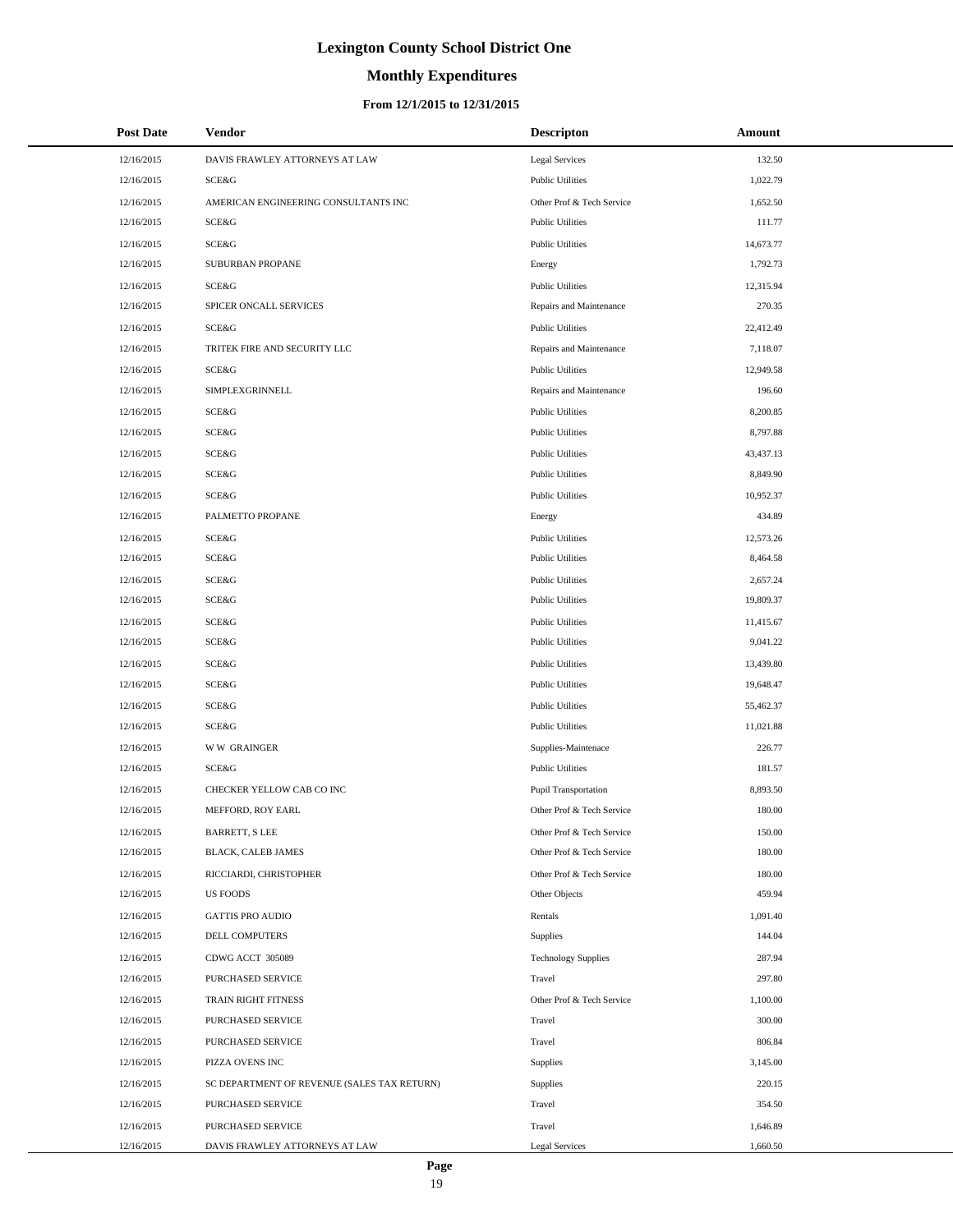# **Monthly Expenditures**

### **From 12/1/2015 to 12/31/2015**

| <b>Post Date</b> | Vendor                           | <b>Descripton</b> | Amount   |
|------------------|----------------------------------|-------------------|----------|
| 12/16/2015       | BORDEN DAIRY CO OF SC LLC        | Milk              | 596.96   |
| 12/16/2015       | SENN BROTHERS INC                | Produce           | 1,399.34 |
| 12/16/2015       | EARTHGRAINS BAKING COMPANIES INC | <b>Bread</b>      | 168.75   |
| 12/16/2015       | BORDEN DAIRY CO OF SC LLC        | Milk              | 812.30   |
| 12/16/2015       | SENN BROTHERS INC                | Produce           | 720.76   |
| 12/16/2015       | BORDEN DAIRY CO OF SC LLC        | Milk              | 416.85   |
| 12/16/2015       | SENN BROTHERS INC                | Produce           | 927.72   |
| 12/16/2015       | EARTHGRAINS BAKING COMPANIES INC | <b>Bread</b>      | 110.00   |
| 12/16/2015       | BORDEN DAIRY CO OF SC LLC        | Milk              | 1,542.88 |
| 12/16/2015       | <b>SENN BROTHERS INC</b>         | Produce           | 965.40   |
| 12/16/2015       | EARTHGRAINS BAKING COMPANIES INC | <b>Bread</b>      | 110.00   |
| 12/16/2015       | BORDEN DAIRY CO OF SC LLC        | Milk              | 774.50   |
| 12/16/2015       | SENN BROTHERS INC                | Produce           | 747.82   |
| 12/16/2015       | BORDEN DAIRY CO OF SC LLC        | Milk              | 1,990.41 |
| 12/16/2015       | SENN BROTHERS INC                | Produce           | 1,627.50 |
| 12/16/2015       | SENN BROTHERS INC                | Produce           | 555.51   |
| 12/16/2015       | SENN BROTHERS INC                | Produce           | 1,049.52 |
| 12/16/2015       | BORDEN DAIRY CO OF SC LLC        | Milk              | 1,078.53 |
| 12/16/2015       | SENN BROTHERS INC                | Produce           | 876.50   |
| 12/16/2015       | BORDEN DAIRY CO OF SC LLC        | Milk              | 2,029.85 |
| 12/16/2015       | SENN BROTHERS INC                | Produce           | 1,176.73 |
| 12/16/2015       | BORDEN DAIRY CO OF SC LLC        | Milk              | 1,394.90 |
| 12/16/2015       | SENN BROTHERS INC                | Produce           | 873.49   |
| 12/16/2015       | EARTHGRAINS BAKING COMPANIES INC | <b>Bread</b>      | 152.50   |
| 12/16/2015       | BORDEN DAIRY CO OF SC LLC        | Milk              | 995.65   |
| 12/16/2015       | SENN BROTHERS INC                | Produce           | 1,171.89 |
| 12/16/2015       | BORDEN DAIRY CO OF SC LLC        | Milk              | 860.06   |
| 12/16/2015       | <b>SENN BROTHERS INC</b>         | Produce           | 686.59   |
| 12/16/2015       | EARTHGRAINS BAKING COMPANIES INC | <b>Bread</b>      | 540.00   |
| 12/16/2015       | BORDEN DAIRY CO OF SC LLC        | Milk              | 1,285.67 |
| 12/16/2015       | SENN BROTHERS INC                | Produce           | 2,036.23 |
| 12/16/2015       | EARTHGRAINS BAKING COMPANIES INC | <b>Bread</b>      | 102.50   |
| 12/16/2015       | BORDEN DAIRY CO OF SC LLC        | Milk              | 611.65   |
| 12/16/2015       | SENN BROTHERS INC                | Produce           | 444.34   |
| 12/16/2015       | BORDEN DAIRY CO OF SC LLC        | Milk              | 138.35   |
| 12/16/2015       | SENN BROTHERS INC                | Produce           | 319.81   |
| 12/16/2015       | BORDEN DAIRY CO OF SC LLC        | Milk              | 789.32   |
| 12/16/2015       | SENN BROTHERS INC                | Produce           | 789.48   |
| 12/16/2015       | BORDEN DAIRY CO OF SC LLC        | Milk              | 462.53   |
| 12/16/2015       | SENN BROTHERS INC                | Produce           | 455.64   |
| 12/16/2015       | BORDEN DAIRY CO OF SC LLC        | Milk              | 1,626.44 |
| 12/16/2015       | SENN BROTHERS INC                | Produce           | 1,611.51 |
| 12/16/2015       | BORDEN DAIRY CO OF SC LLC        | Milk              | 103.03   |
| 12/16/2015       | SENN BROTHERS INC                | Produce           | 1,480.42 |
| 12/16/2015       | BORDEN DAIRY CO OF SC LLC        | Milk              | 238.18   |
| 12/16/2015       | SENN BROTHERS INC                | Produce           | 797.71   |
| 12/16/2015       | BORDEN DAIRY CO OF SC LLC        | Milk              | 608.22   |
| 12/16/2015       | SENN BROTHERS INC                | Produce           | 1,096.98 |

L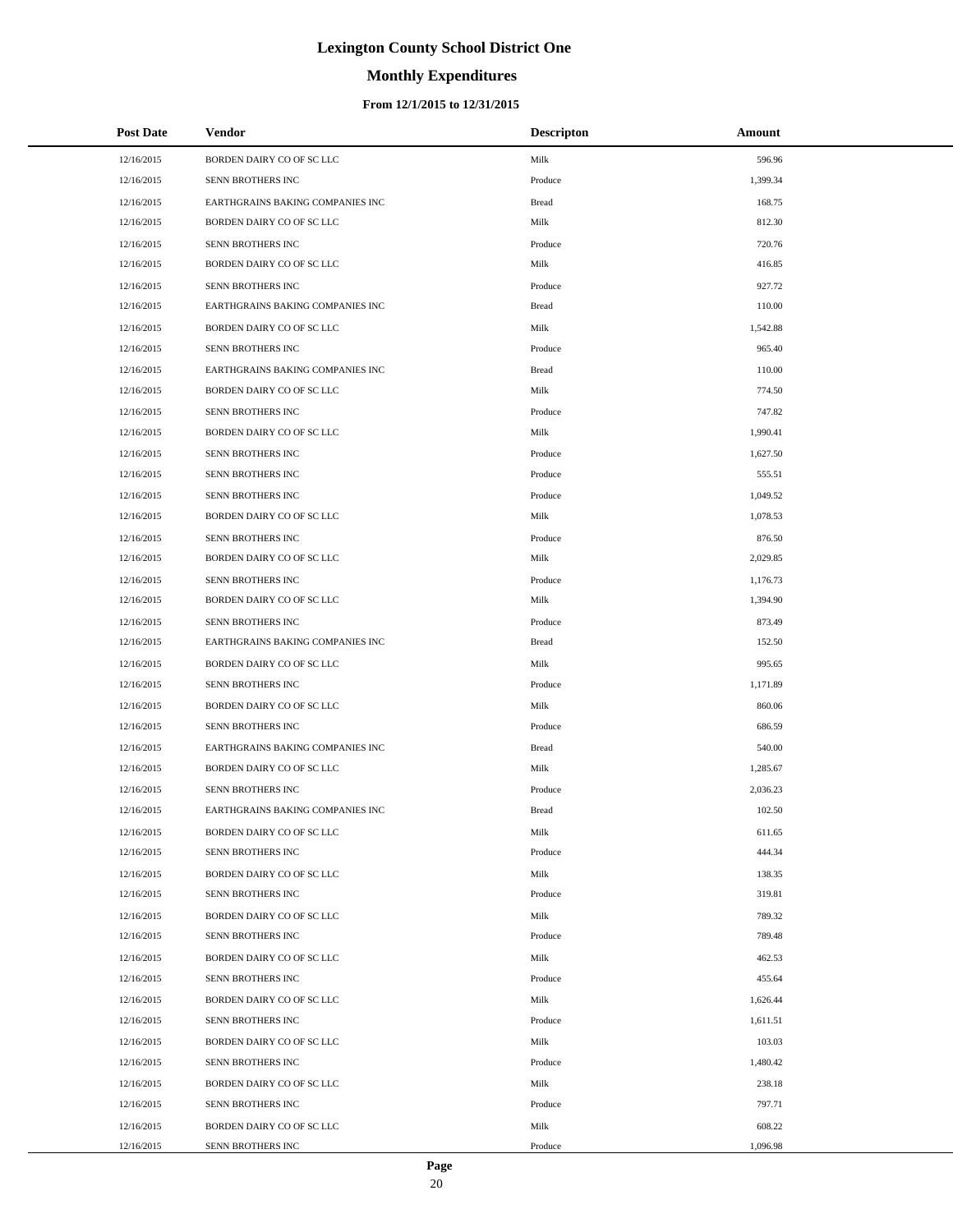# **Monthly Expenditures**

## **From 12/1/2015 to 12/31/2015**

| 12/16/2015<br>121.25<br>EARTHGRAINS BAKING COMPANIES INC<br><b>Bread</b><br>Milk<br>12/16/2015<br>BORDEN DAIRY CO OF SC LLC<br>1,332.22<br>SENN BROTHERS INC<br>12/16/2015<br>Produce<br>761.49<br>Milk<br>12/16/2015<br>BORDEN DAIRY CO OF SC LLC<br>1,458.86<br>SENN BROTHERS INC<br>12/16/2015<br>Produce<br>1,150.10<br>12/16/2015<br>BORDEN DAIRY CO OF SC LLC<br>Milk<br>487.26<br>SENN BROTHERS INC<br>598.80<br>12/16/2015<br>Produce<br>Milk<br>12/16/2015<br>BORDEN DAIRY CO OF SC LLC<br>655.55<br>SENN BROTHERS INC<br>12/16/2015<br>Produce<br>926.53<br>12/16/2015<br>EARTHGRAINS BAKING COMPANIES INC<br><b>Bread</b><br>205.00<br>Milk<br>12/16/2015<br>BORDEN DAIRY CO OF SC LLC<br>1,114.79<br>SENN BROTHERS INC<br>12/16/2015<br>Produce<br>1,433.12<br>Milk<br>12/16/2015<br>BORDEN DAIRY CO OF SC LLC<br>520.74<br>SENN BROTHERS INC<br>1,102.15<br>12/16/2015<br>Produce<br>150.00<br>12/16/2015<br>EARTHGRAINS BAKING COMPANIES INC<br><b>Bread</b><br>Milk<br>789.26<br>12/16/2015<br>BORDEN DAIRY CO OF SC LLC<br>SENN BROTHERS INC<br>12/16/2015<br>Produce<br>1,284.88<br>12/16/2015<br>BORDEN DAIRY CO OF SC LLC<br>Milk<br>712.59<br>SENN BROTHERS INC<br>12/16/2015<br>Produce<br>869.69<br>12/16/2015<br>MACTASTIC LLC DBA MACTASTIC IREPAIR<br>Pupil Activity<br>430.50<br>12/16/2015<br>MACTASTIC LLC DBA MACTASTIC IREPAIR<br>Pupil Activity<br>1,703.90<br>12/16/2015<br>WHITE KNOLL ELEMENTARY SCHOOL<br>Pupil Activity<br>130.00<br>12/16/2015<br>WHITE KNOLL ELEMENTARY SCHOOL<br>Pupil Activity<br>125.35<br>335.83<br>12/16/2015<br>WHITE KNOLL ELEMENTARY SCHOOL<br>Pupil Act-Fee/Collection Refnd<br>12/16/2015<br>CDWG ACCT 305089<br>Pupil Activity<br>750.43<br>12/16/2015<br><b>INFOBASE LEARNING</b><br>Pupil Activity<br>741.00<br>152.29<br>12/16/2015<br>MEADOW GLEN ELEMENTARY<br>Pupil Activity<br>400.00<br>12/16/2015<br><b>HUDL</b><br>Pupil Activity<br>12/16/2015<br>THE TROPHY & AWARDS CENTER<br>Pupil Activity<br>388.41<br>12/16/2015<br>HENRY SCHEIN INC MEDICAL SPECIAL MARKETS<br>Pupil Activity<br>411.68<br>12/16/2015<br><b>BSN SPORTS</b><br>Pupil Activity<br>5,482.70<br>105.00<br>12/16/2015<br>SMITH, BRIAN<br>Pupil Activity<br>12/16/2015<br><b>BSN SPORTS</b><br>Pupil Activity<br>1,064.24<br>12/16/2015<br>FLEMING, TONY<br>Pupil Activity<br>132.00<br>12/16/2015<br><b>GUY, PATRICK</b><br>Pupil Activity<br>127.50<br>12/16/2015<br>Pupil Activity<br>112.20<br>HILL, CLYDE<br>JOHNSON, ERIC V<br>Pupil Activity<br>127.50<br>12/16/2015<br>RICHARDS, EARL F<br>12/16/2015<br>Pupil Activity<br>111.30<br>12/16/2015<br>WILLIAMS, JOHNEY<br>Pupil Activity<br>108.60<br>12/16/2015<br>116.70<br>BELLAMY, AGUSTA D<br>Pupil Activity<br>12/16/2015<br><b>BROWN, MOSES L</b><br>Pupil Activity<br>102.30<br>12/16/2015<br>113.10<br>HOLLAND, BRYANT<br>Pupil Activity<br>12/16/2015<br><b>BSN SPORTS</b><br>Pupil Activity<br>1,055.37<br>AIRPORT HIGH SCHOOL<br>325.00<br>12/16/2015<br>Pupil Activity<br>FORT MILL HIGH SCHOOL<br>Pupil Activity<br>200.00<br>12/16/2015<br>200.00<br>12/16/2015<br>ROCK HILL HIGH SCHOOL<br>Pupil Activity<br>12/16/2015<br><b>BSN SPORTS</b><br>Pupil Activity<br>2,395.75 | <b>Post Date</b> | <b>Vendor</b>     | <b>Descripton</b> | Amount   |
|----------------------------------------------------------------------------------------------------------------------------------------------------------------------------------------------------------------------------------------------------------------------------------------------------------------------------------------------------------------------------------------------------------------------------------------------------------------------------------------------------------------------------------------------------------------------------------------------------------------------------------------------------------------------------------------------------------------------------------------------------------------------------------------------------------------------------------------------------------------------------------------------------------------------------------------------------------------------------------------------------------------------------------------------------------------------------------------------------------------------------------------------------------------------------------------------------------------------------------------------------------------------------------------------------------------------------------------------------------------------------------------------------------------------------------------------------------------------------------------------------------------------------------------------------------------------------------------------------------------------------------------------------------------------------------------------------------------------------------------------------------------------------------------------------------------------------------------------------------------------------------------------------------------------------------------------------------------------------------------------------------------------------------------------------------------------------------------------------------------------------------------------------------------------------------------------------------------------------------------------------------------------------------------------------------------------------------------------------------------------------------------------------------------------------------------------------------------------------------------------------------------------------------------------------------------------------------------------------------------------------------------------------------------------------------------------------------------------------------------------------------------------------------------------------------------------------------------------------------------------------------------------------------------------------------------------------------------------------------------------------------------------------------------------------------------------------------------------------------------------------------------------------------------------------------------------|------------------|-------------------|-------------------|----------|
|                                                                                                                                                                                                                                                                                                                                                                                                                                                                                                                                                                                                                                                                                                                                                                                                                                                                                                                                                                                                                                                                                                                                                                                                                                                                                                                                                                                                                                                                                                                                                                                                                                                                                                                                                                                                                                                                                                                                                                                                                                                                                                                                                                                                                                                                                                                                                                                                                                                                                                                                                                                                                                                                                                                                                                                                                                                                                                                                                                                                                                                                                                                                                                                              |                  |                   |                   |          |
|                                                                                                                                                                                                                                                                                                                                                                                                                                                                                                                                                                                                                                                                                                                                                                                                                                                                                                                                                                                                                                                                                                                                                                                                                                                                                                                                                                                                                                                                                                                                                                                                                                                                                                                                                                                                                                                                                                                                                                                                                                                                                                                                                                                                                                                                                                                                                                                                                                                                                                                                                                                                                                                                                                                                                                                                                                                                                                                                                                                                                                                                                                                                                                                              |                  |                   |                   |          |
|                                                                                                                                                                                                                                                                                                                                                                                                                                                                                                                                                                                                                                                                                                                                                                                                                                                                                                                                                                                                                                                                                                                                                                                                                                                                                                                                                                                                                                                                                                                                                                                                                                                                                                                                                                                                                                                                                                                                                                                                                                                                                                                                                                                                                                                                                                                                                                                                                                                                                                                                                                                                                                                                                                                                                                                                                                                                                                                                                                                                                                                                                                                                                                                              |                  |                   |                   |          |
|                                                                                                                                                                                                                                                                                                                                                                                                                                                                                                                                                                                                                                                                                                                                                                                                                                                                                                                                                                                                                                                                                                                                                                                                                                                                                                                                                                                                                                                                                                                                                                                                                                                                                                                                                                                                                                                                                                                                                                                                                                                                                                                                                                                                                                                                                                                                                                                                                                                                                                                                                                                                                                                                                                                                                                                                                                                                                                                                                                                                                                                                                                                                                                                              |                  |                   |                   |          |
|                                                                                                                                                                                                                                                                                                                                                                                                                                                                                                                                                                                                                                                                                                                                                                                                                                                                                                                                                                                                                                                                                                                                                                                                                                                                                                                                                                                                                                                                                                                                                                                                                                                                                                                                                                                                                                                                                                                                                                                                                                                                                                                                                                                                                                                                                                                                                                                                                                                                                                                                                                                                                                                                                                                                                                                                                                                                                                                                                                                                                                                                                                                                                                                              |                  |                   |                   |          |
|                                                                                                                                                                                                                                                                                                                                                                                                                                                                                                                                                                                                                                                                                                                                                                                                                                                                                                                                                                                                                                                                                                                                                                                                                                                                                                                                                                                                                                                                                                                                                                                                                                                                                                                                                                                                                                                                                                                                                                                                                                                                                                                                                                                                                                                                                                                                                                                                                                                                                                                                                                                                                                                                                                                                                                                                                                                                                                                                                                                                                                                                                                                                                                                              |                  |                   |                   |          |
|                                                                                                                                                                                                                                                                                                                                                                                                                                                                                                                                                                                                                                                                                                                                                                                                                                                                                                                                                                                                                                                                                                                                                                                                                                                                                                                                                                                                                                                                                                                                                                                                                                                                                                                                                                                                                                                                                                                                                                                                                                                                                                                                                                                                                                                                                                                                                                                                                                                                                                                                                                                                                                                                                                                                                                                                                                                                                                                                                                                                                                                                                                                                                                                              |                  |                   |                   |          |
|                                                                                                                                                                                                                                                                                                                                                                                                                                                                                                                                                                                                                                                                                                                                                                                                                                                                                                                                                                                                                                                                                                                                                                                                                                                                                                                                                                                                                                                                                                                                                                                                                                                                                                                                                                                                                                                                                                                                                                                                                                                                                                                                                                                                                                                                                                                                                                                                                                                                                                                                                                                                                                                                                                                                                                                                                                                                                                                                                                                                                                                                                                                                                                                              |                  |                   |                   |          |
|                                                                                                                                                                                                                                                                                                                                                                                                                                                                                                                                                                                                                                                                                                                                                                                                                                                                                                                                                                                                                                                                                                                                                                                                                                                                                                                                                                                                                                                                                                                                                                                                                                                                                                                                                                                                                                                                                                                                                                                                                                                                                                                                                                                                                                                                                                                                                                                                                                                                                                                                                                                                                                                                                                                                                                                                                                                                                                                                                                                                                                                                                                                                                                                              |                  |                   |                   |          |
|                                                                                                                                                                                                                                                                                                                                                                                                                                                                                                                                                                                                                                                                                                                                                                                                                                                                                                                                                                                                                                                                                                                                                                                                                                                                                                                                                                                                                                                                                                                                                                                                                                                                                                                                                                                                                                                                                                                                                                                                                                                                                                                                                                                                                                                                                                                                                                                                                                                                                                                                                                                                                                                                                                                                                                                                                                                                                                                                                                                                                                                                                                                                                                                              |                  |                   |                   |          |
|                                                                                                                                                                                                                                                                                                                                                                                                                                                                                                                                                                                                                                                                                                                                                                                                                                                                                                                                                                                                                                                                                                                                                                                                                                                                                                                                                                                                                                                                                                                                                                                                                                                                                                                                                                                                                                                                                                                                                                                                                                                                                                                                                                                                                                                                                                                                                                                                                                                                                                                                                                                                                                                                                                                                                                                                                                                                                                                                                                                                                                                                                                                                                                                              |                  |                   |                   |          |
|                                                                                                                                                                                                                                                                                                                                                                                                                                                                                                                                                                                                                                                                                                                                                                                                                                                                                                                                                                                                                                                                                                                                                                                                                                                                                                                                                                                                                                                                                                                                                                                                                                                                                                                                                                                                                                                                                                                                                                                                                                                                                                                                                                                                                                                                                                                                                                                                                                                                                                                                                                                                                                                                                                                                                                                                                                                                                                                                                                                                                                                                                                                                                                                              |                  |                   |                   |          |
|                                                                                                                                                                                                                                                                                                                                                                                                                                                                                                                                                                                                                                                                                                                                                                                                                                                                                                                                                                                                                                                                                                                                                                                                                                                                                                                                                                                                                                                                                                                                                                                                                                                                                                                                                                                                                                                                                                                                                                                                                                                                                                                                                                                                                                                                                                                                                                                                                                                                                                                                                                                                                                                                                                                                                                                                                                                                                                                                                                                                                                                                                                                                                                                              |                  |                   |                   |          |
|                                                                                                                                                                                                                                                                                                                                                                                                                                                                                                                                                                                                                                                                                                                                                                                                                                                                                                                                                                                                                                                                                                                                                                                                                                                                                                                                                                                                                                                                                                                                                                                                                                                                                                                                                                                                                                                                                                                                                                                                                                                                                                                                                                                                                                                                                                                                                                                                                                                                                                                                                                                                                                                                                                                                                                                                                                                                                                                                                                                                                                                                                                                                                                                              |                  |                   |                   |          |
|                                                                                                                                                                                                                                                                                                                                                                                                                                                                                                                                                                                                                                                                                                                                                                                                                                                                                                                                                                                                                                                                                                                                                                                                                                                                                                                                                                                                                                                                                                                                                                                                                                                                                                                                                                                                                                                                                                                                                                                                                                                                                                                                                                                                                                                                                                                                                                                                                                                                                                                                                                                                                                                                                                                                                                                                                                                                                                                                                                                                                                                                                                                                                                                              |                  |                   |                   |          |
|                                                                                                                                                                                                                                                                                                                                                                                                                                                                                                                                                                                                                                                                                                                                                                                                                                                                                                                                                                                                                                                                                                                                                                                                                                                                                                                                                                                                                                                                                                                                                                                                                                                                                                                                                                                                                                                                                                                                                                                                                                                                                                                                                                                                                                                                                                                                                                                                                                                                                                                                                                                                                                                                                                                                                                                                                                                                                                                                                                                                                                                                                                                                                                                              |                  |                   |                   |          |
|                                                                                                                                                                                                                                                                                                                                                                                                                                                                                                                                                                                                                                                                                                                                                                                                                                                                                                                                                                                                                                                                                                                                                                                                                                                                                                                                                                                                                                                                                                                                                                                                                                                                                                                                                                                                                                                                                                                                                                                                                                                                                                                                                                                                                                                                                                                                                                                                                                                                                                                                                                                                                                                                                                                                                                                                                                                                                                                                                                                                                                                                                                                                                                                              |                  |                   |                   |          |
|                                                                                                                                                                                                                                                                                                                                                                                                                                                                                                                                                                                                                                                                                                                                                                                                                                                                                                                                                                                                                                                                                                                                                                                                                                                                                                                                                                                                                                                                                                                                                                                                                                                                                                                                                                                                                                                                                                                                                                                                                                                                                                                                                                                                                                                                                                                                                                                                                                                                                                                                                                                                                                                                                                                                                                                                                                                                                                                                                                                                                                                                                                                                                                                              |                  |                   |                   |          |
|                                                                                                                                                                                                                                                                                                                                                                                                                                                                                                                                                                                                                                                                                                                                                                                                                                                                                                                                                                                                                                                                                                                                                                                                                                                                                                                                                                                                                                                                                                                                                                                                                                                                                                                                                                                                                                                                                                                                                                                                                                                                                                                                                                                                                                                                                                                                                                                                                                                                                                                                                                                                                                                                                                                                                                                                                                                                                                                                                                                                                                                                                                                                                                                              |                  |                   |                   |          |
|                                                                                                                                                                                                                                                                                                                                                                                                                                                                                                                                                                                                                                                                                                                                                                                                                                                                                                                                                                                                                                                                                                                                                                                                                                                                                                                                                                                                                                                                                                                                                                                                                                                                                                                                                                                                                                                                                                                                                                                                                                                                                                                                                                                                                                                                                                                                                                                                                                                                                                                                                                                                                                                                                                                                                                                                                                                                                                                                                                                                                                                                                                                                                                                              |                  |                   |                   |          |
|                                                                                                                                                                                                                                                                                                                                                                                                                                                                                                                                                                                                                                                                                                                                                                                                                                                                                                                                                                                                                                                                                                                                                                                                                                                                                                                                                                                                                                                                                                                                                                                                                                                                                                                                                                                                                                                                                                                                                                                                                                                                                                                                                                                                                                                                                                                                                                                                                                                                                                                                                                                                                                                                                                                                                                                                                                                                                                                                                                                                                                                                                                                                                                                              |                  |                   |                   |          |
|                                                                                                                                                                                                                                                                                                                                                                                                                                                                                                                                                                                                                                                                                                                                                                                                                                                                                                                                                                                                                                                                                                                                                                                                                                                                                                                                                                                                                                                                                                                                                                                                                                                                                                                                                                                                                                                                                                                                                                                                                                                                                                                                                                                                                                                                                                                                                                                                                                                                                                                                                                                                                                                                                                                                                                                                                                                                                                                                                                                                                                                                                                                                                                                              |                  |                   |                   |          |
|                                                                                                                                                                                                                                                                                                                                                                                                                                                                                                                                                                                                                                                                                                                                                                                                                                                                                                                                                                                                                                                                                                                                                                                                                                                                                                                                                                                                                                                                                                                                                                                                                                                                                                                                                                                                                                                                                                                                                                                                                                                                                                                                                                                                                                                                                                                                                                                                                                                                                                                                                                                                                                                                                                                                                                                                                                                                                                                                                                                                                                                                                                                                                                                              |                  |                   |                   |          |
|                                                                                                                                                                                                                                                                                                                                                                                                                                                                                                                                                                                                                                                                                                                                                                                                                                                                                                                                                                                                                                                                                                                                                                                                                                                                                                                                                                                                                                                                                                                                                                                                                                                                                                                                                                                                                                                                                                                                                                                                                                                                                                                                                                                                                                                                                                                                                                                                                                                                                                                                                                                                                                                                                                                                                                                                                                                                                                                                                                                                                                                                                                                                                                                              |                  |                   |                   |          |
|                                                                                                                                                                                                                                                                                                                                                                                                                                                                                                                                                                                                                                                                                                                                                                                                                                                                                                                                                                                                                                                                                                                                                                                                                                                                                                                                                                                                                                                                                                                                                                                                                                                                                                                                                                                                                                                                                                                                                                                                                                                                                                                                                                                                                                                                                                                                                                                                                                                                                                                                                                                                                                                                                                                                                                                                                                                                                                                                                                                                                                                                                                                                                                                              |                  |                   |                   |          |
|                                                                                                                                                                                                                                                                                                                                                                                                                                                                                                                                                                                                                                                                                                                                                                                                                                                                                                                                                                                                                                                                                                                                                                                                                                                                                                                                                                                                                                                                                                                                                                                                                                                                                                                                                                                                                                                                                                                                                                                                                                                                                                                                                                                                                                                                                                                                                                                                                                                                                                                                                                                                                                                                                                                                                                                                                                                                                                                                                                                                                                                                                                                                                                                              |                  |                   |                   |          |
|                                                                                                                                                                                                                                                                                                                                                                                                                                                                                                                                                                                                                                                                                                                                                                                                                                                                                                                                                                                                                                                                                                                                                                                                                                                                                                                                                                                                                                                                                                                                                                                                                                                                                                                                                                                                                                                                                                                                                                                                                                                                                                                                                                                                                                                                                                                                                                                                                                                                                                                                                                                                                                                                                                                                                                                                                                                                                                                                                                                                                                                                                                                                                                                              |                  |                   |                   |          |
|                                                                                                                                                                                                                                                                                                                                                                                                                                                                                                                                                                                                                                                                                                                                                                                                                                                                                                                                                                                                                                                                                                                                                                                                                                                                                                                                                                                                                                                                                                                                                                                                                                                                                                                                                                                                                                                                                                                                                                                                                                                                                                                                                                                                                                                                                                                                                                                                                                                                                                                                                                                                                                                                                                                                                                                                                                                                                                                                                                                                                                                                                                                                                                                              |                  |                   |                   |          |
|                                                                                                                                                                                                                                                                                                                                                                                                                                                                                                                                                                                                                                                                                                                                                                                                                                                                                                                                                                                                                                                                                                                                                                                                                                                                                                                                                                                                                                                                                                                                                                                                                                                                                                                                                                                                                                                                                                                                                                                                                                                                                                                                                                                                                                                                                                                                                                                                                                                                                                                                                                                                                                                                                                                                                                                                                                                                                                                                                                                                                                                                                                                                                                                              |                  |                   |                   |          |
|                                                                                                                                                                                                                                                                                                                                                                                                                                                                                                                                                                                                                                                                                                                                                                                                                                                                                                                                                                                                                                                                                                                                                                                                                                                                                                                                                                                                                                                                                                                                                                                                                                                                                                                                                                                                                                                                                                                                                                                                                                                                                                                                                                                                                                                                                                                                                                                                                                                                                                                                                                                                                                                                                                                                                                                                                                                                                                                                                                                                                                                                                                                                                                                              |                  |                   |                   |          |
|                                                                                                                                                                                                                                                                                                                                                                                                                                                                                                                                                                                                                                                                                                                                                                                                                                                                                                                                                                                                                                                                                                                                                                                                                                                                                                                                                                                                                                                                                                                                                                                                                                                                                                                                                                                                                                                                                                                                                                                                                                                                                                                                                                                                                                                                                                                                                                                                                                                                                                                                                                                                                                                                                                                                                                                                                                                                                                                                                                                                                                                                                                                                                                                              |                  |                   |                   |          |
|                                                                                                                                                                                                                                                                                                                                                                                                                                                                                                                                                                                                                                                                                                                                                                                                                                                                                                                                                                                                                                                                                                                                                                                                                                                                                                                                                                                                                                                                                                                                                                                                                                                                                                                                                                                                                                                                                                                                                                                                                                                                                                                                                                                                                                                                                                                                                                                                                                                                                                                                                                                                                                                                                                                                                                                                                                                                                                                                                                                                                                                                                                                                                                                              |                  |                   |                   |          |
|                                                                                                                                                                                                                                                                                                                                                                                                                                                                                                                                                                                                                                                                                                                                                                                                                                                                                                                                                                                                                                                                                                                                                                                                                                                                                                                                                                                                                                                                                                                                                                                                                                                                                                                                                                                                                                                                                                                                                                                                                                                                                                                                                                                                                                                                                                                                                                                                                                                                                                                                                                                                                                                                                                                                                                                                                                                                                                                                                                                                                                                                                                                                                                                              |                  |                   |                   |          |
|                                                                                                                                                                                                                                                                                                                                                                                                                                                                                                                                                                                                                                                                                                                                                                                                                                                                                                                                                                                                                                                                                                                                                                                                                                                                                                                                                                                                                                                                                                                                                                                                                                                                                                                                                                                                                                                                                                                                                                                                                                                                                                                                                                                                                                                                                                                                                                                                                                                                                                                                                                                                                                                                                                                                                                                                                                                                                                                                                                                                                                                                                                                                                                                              |                  |                   |                   |          |
|                                                                                                                                                                                                                                                                                                                                                                                                                                                                                                                                                                                                                                                                                                                                                                                                                                                                                                                                                                                                                                                                                                                                                                                                                                                                                                                                                                                                                                                                                                                                                                                                                                                                                                                                                                                                                                                                                                                                                                                                                                                                                                                                                                                                                                                                                                                                                                                                                                                                                                                                                                                                                                                                                                                                                                                                                                                                                                                                                                                                                                                                                                                                                                                              |                  |                   |                   |          |
|                                                                                                                                                                                                                                                                                                                                                                                                                                                                                                                                                                                                                                                                                                                                                                                                                                                                                                                                                                                                                                                                                                                                                                                                                                                                                                                                                                                                                                                                                                                                                                                                                                                                                                                                                                                                                                                                                                                                                                                                                                                                                                                                                                                                                                                                                                                                                                                                                                                                                                                                                                                                                                                                                                                                                                                                                                                                                                                                                                                                                                                                                                                                                                                              |                  |                   |                   |          |
|                                                                                                                                                                                                                                                                                                                                                                                                                                                                                                                                                                                                                                                                                                                                                                                                                                                                                                                                                                                                                                                                                                                                                                                                                                                                                                                                                                                                                                                                                                                                                                                                                                                                                                                                                                                                                                                                                                                                                                                                                                                                                                                                                                                                                                                                                                                                                                                                                                                                                                                                                                                                                                                                                                                                                                                                                                                                                                                                                                                                                                                                                                                                                                                              |                  |                   |                   |          |
|                                                                                                                                                                                                                                                                                                                                                                                                                                                                                                                                                                                                                                                                                                                                                                                                                                                                                                                                                                                                                                                                                                                                                                                                                                                                                                                                                                                                                                                                                                                                                                                                                                                                                                                                                                                                                                                                                                                                                                                                                                                                                                                                                                                                                                                                                                                                                                                                                                                                                                                                                                                                                                                                                                                                                                                                                                                                                                                                                                                                                                                                                                                                                                                              |                  |                   |                   |          |
|                                                                                                                                                                                                                                                                                                                                                                                                                                                                                                                                                                                                                                                                                                                                                                                                                                                                                                                                                                                                                                                                                                                                                                                                                                                                                                                                                                                                                                                                                                                                                                                                                                                                                                                                                                                                                                                                                                                                                                                                                                                                                                                                                                                                                                                                                                                                                                                                                                                                                                                                                                                                                                                                                                                                                                                                                                                                                                                                                                                                                                                                                                                                                                                              |                  |                   |                   |          |
|                                                                                                                                                                                                                                                                                                                                                                                                                                                                                                                                                                                                                                                                                                                                                                                                                                                                                                                                                                                                                                                                                                                                                                                                                                                                                                                                                                                                                                                                                                                                                                                                                                                                                                                                                                                                                                                                                                                                                                                                                                                                                                                                                                                                                                                                                                                                                                                                                                                                                                                                                                                                                                                                                                                                                                                                                                                                                                                                                                                                                                                                                                                                                                                              |                  |                   |                   |          |
|                                                                                                                                                                                                                                                                                                                                                                                                                                                                                                                                                                                                                                                                                                                                                                                                                                                                                                                                                                                                                                                                                                                                                                                                                                                                                                                                                                                                                                                                                                                                                                                                                                                                                                                                                                                                                                                                                                                                                                                                                                                                                                                                                                                                                                                                                                                                                                                                                                                                                                                                                                                                                                                                                                                                                                                                                                                                                                                                                                                                                                                                                                                                                                                              |                  |                   |                   |          |
|                                                                                                                                                                                                                                                                                                                                                                                                                                                                                                                                                                                                                                                                                                                                                                                                                                                                                                                                                                                                                                                                                                                                                                                                                                                                                                                                                                                                                                                                                                                                                                                                                                                                                                                                                                                                                                                                                                                                                                                                                                                                                                                                                                                                                                                                                                                                                                                                                                                                                                                                                                                                                                                                                                                                                                                                                                                                                                                                                                                                                                                                                                                                                                                              |                  |                   |                   |          |
|                                                                                                                                                                                                                                                                                                                                                                                                                                                                                                                                                                                                                                                                                                                                                                                                                                                                                                                                                                                                                                                                                                                                                                                                                                                                                                                                                                                                                                                                                                                                                                                                                                                                                                                                                                                                                                                                                                                                                                                                                                                                                                                                                                                                                                                                                                                                                                                                                                                                                                                                                                                                                                                                                                                                                                                                                                                                                                                                                                                                                                                                                                                                                                                              |                  |                   |                   |          |
|                                                                                                                                                                                                                                                                                                                                                                                                                                                                                                                                                                                                                                                                                                                                                                                                                                                                                                                                                                                                                                                                                                                                                                                                                                                                                                                                                                                                                                                                                                                                                                                                                                                                                                                                                                                                                                                                                                                                                                                                                                                                                                                                                                                                                                                                                                                                                                                                                                                                                                                                                                                                                                                                                                                                                                                                                                                                                                                                                                                                                                                                                                                                                                                              |                  |                   |                   |          |
|                                                                                                                                                                                                                                                                                                                                                                                                                                                                                                                                                                                                                                                                                                                                                                                                                                                                                                                                                                                                                                                                                                                                                                                                                                                                                                                                                                                                                                                                                                                                                                                                                                                                                                                                                                                                                                                                                                                                                                                                                                                                                                                                                                                                                                                                                                                                                                                                                                                                                                                                                                                                                                                                                                                                                                                                                                                                                                                                                                                                                                                                                                                                                                                              |                  |                   |                   |          |
|                                                                                                                                                                                                                                                                                                                                                                                                                                                                                                                                                                                                                                                                                                                                                                                                                                                                                                                                                                                                                                                                                                                                                                                                                                                                                                                                                                                                                                                                                                                                                                                                                                                                                                                                                                                                                                                                                                                                                                                                                                                                                                                                                                                                                                                                                                                                                                                                                                                                                                                                                                                                                                                                                                                                                                                                                                                                                                                                                                                                                                                                                                                                                                                              |                  |                   |                   |          |
|                                                                                                                                                                                                                                                                                                                                                                                                                                                                                                                                                                                                                                                                                                                                                                                                                                                                                                                                                                                                                                                                                                                                                                                                                                                                                                                                                                                                                                                                                                                                                                                                                                                                                                                                                                                                                                                                                                                                                                                                                                                                                                                                                                                                                                                                                                                                                                                                                                                                                                                                                                                                                                                                                                                                                                                                                                                                                                                                                                                                                                                                                                                                                                                              | 12/16/2015       | <b>BSN SPORTS</b> | Pupil Activity    | 1,891.67 |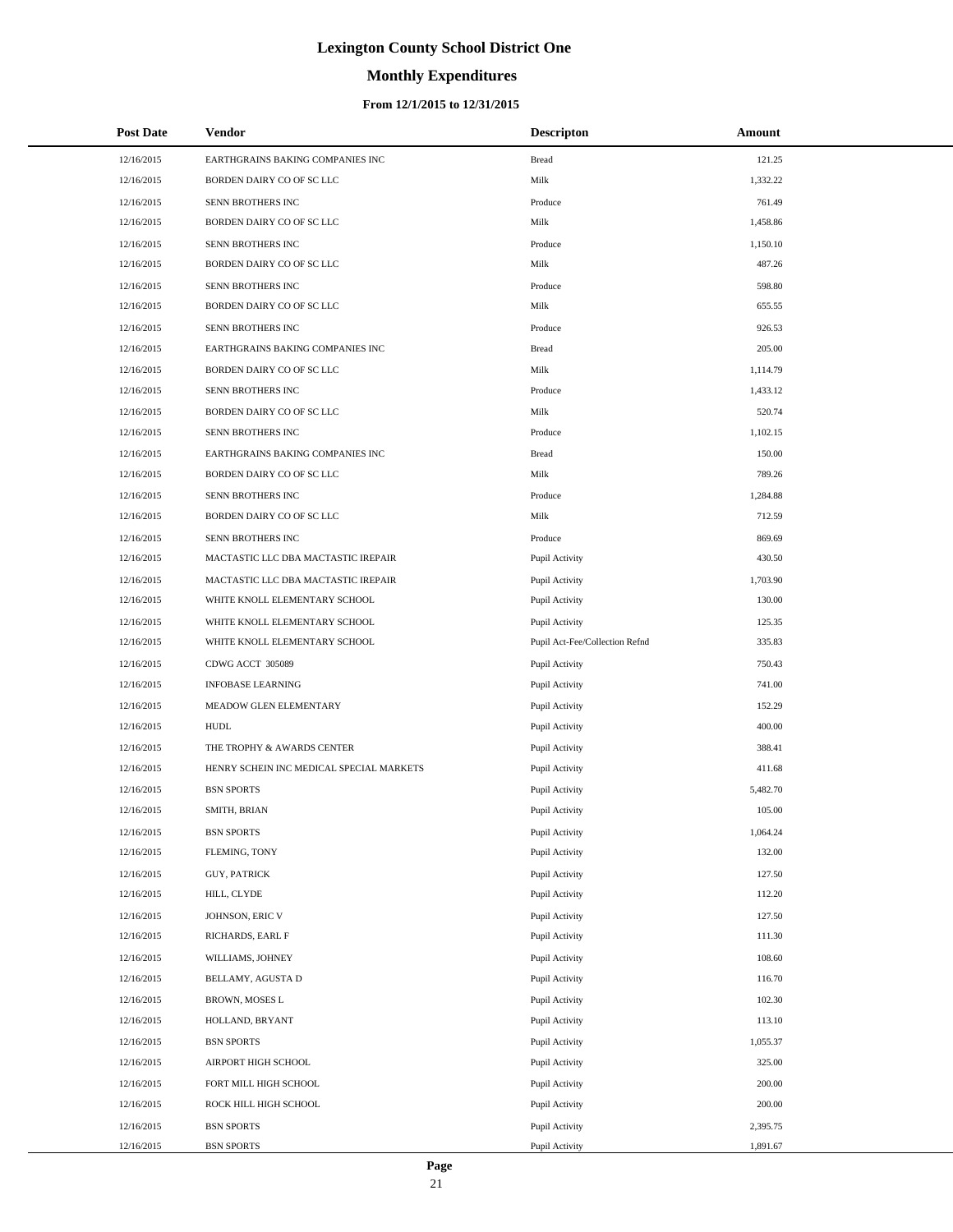# **Monthly Expenditures**

### **From 12/1/2015 to 12/31/2015**

| <b>Post Date</b> | Vendor                                | <b>Descripton</b>             | Amount   |
|------------------|---------------------------------------|-------------------------------|----------|
| 12/16/2015       | PONDEROSA COUNTRY CLUB                | Pupil Activity                | 1,408.00 |
| 12/16/2015       | HARBISON, RICHARD                     | <b>Instructional Services</b> | 300.00   |
| 12/17/2015       | PURCHASED SERVICE                     | Travel                        | 275.43   |
| 12/17/2015       | RAPTOR TECHNOLOGIES LLC               | <b>Supplies</b>               | 392.00   |
| 12/17/2015       | RAPTOR TECHNOLOGIES LLC               | <b>Technology Supplies</b>    | 495.00   |
| 12/17/2015       | PSAT/NMSQT                            | Other Prof & Tech Service     | 975.00   |
| 12/17/2015       | PSAT/NMSQT                            | Other Prof & Tech Service     | 330.00   |
| 12/17/2015       | MUSICIAN SUPPLY                       | <b>Supplies</b>               | 4,851.38 |
| 12/17/2015       | PSAT/NMSQT                            | Other Prof & Tech Service     | 315.00   |
| 12/17/2015       | PSAT/NMSQT                            | Other Prof & Tech Service     | 105.00   |
| 12/17/2015       | PSAT/NMSQT                            | Other Prof & Tech Service     | 1,185.00 |
| 12/17/2015       | DELL COMPUTERS                        | Supplies                      | 1,506.24 |
| 12/17/2015       | PSAT/NMSQT                            | Other Prof & Tech Service     | 330.00   |
| 12/17/2015       | SCHOOL SPECIALTY INC                  | <b>Supplies</b>               | 226.87   |
| 12/17/2015       | PURCHASED SERVICE                     | Travel                        | 519.23   |
| 12/17/2015       | PSAT/NMSQT                            | Other Prof & Tech Service     | 1,020.00 |
| 12/17/2015       | PURCHASED SERVICE                     | Travel                        | 223.10   |
| 12/17/2015       | PURCHASED SERVICE                     | Travel                        | 277.15   |
| 12/17/2015       | OUTLAW, CAROL A                       | <b>Pupil Transportation</b>   | 1,250.00 |
| 12/17/2015       | PURCHASED SERVICE                     | Travel                        | 213.79   |
| 12/17/2015       | METALS AND ALLOYS CO LLC              | Supplies                      | 482.85   |
| 12/17/2015       | PURCHASED SERVICE                     | Travel                        | 175.38   |
| 12/17/2015       | PURCHASED SERVICE                     | Travel                        | 167.33   |
| 12/17/2015       | PURCHASED SERVICE                     | Travel                        | 138.58   |
| 12/17/2015       | FOLLETT SCHOOL SOLUTIONS INC          | Library Books                 | 232.53   |
| 12/17/2015       | CERTIFIED TRANSLATION SERVICES        | Other Prof & Tech Service     | 273.12   |
| 12/17/2015       | PURCHASED SERVICE                     | Travel                        | 200.68   |
| 12/17/2015       | PURCHASED SERVICE                     | Travel                        | 205.85   |
| 12/17/2015       | SUNGARD PUBLIC SECTOR INC             | Travel                        | 250.00   |
| 12/17/2015       | ANDERSON, THERESA                     | <b>Pupil Transportation</b>   | 105.60   |
| 12/17/2015       | PURCHASED SERVICE                     | Travel                        | 248.12   |
| 12/17/2015       | PURCHASED SERVICE                     | Travel                        | 713.58   |
| 12/17/2015       | RANDOM DRUG SCREENS INC               | Other Prof & Tech Service     | 768.00   |
| 12/17/2015       | MANSFIELD OIL CO                      | <b>Supplies</b>               | 468.52   |
| 12/17/2015       | CHURCH, ELIZABETH J                   | Other Prof & Tech Service     | 180.00   |
| 12/17/2015       | YOUNG, MATTHEW                        | Other Prof & Tech Service     | 120.00   |
| 12/17/2015       | MIXON, CHRISTOPHER DOUGLAS            | Other Prof & Tech Service     | 180.00   |
| 12/17/2015       | LOOKABILL, JOHN T                     | Other Prof & Tech Service     | 180.00   |
| 12/17/2015       | PURCHASED SERVICE                     | Travel                        | 282.33   |
| 12/17/2015       | PURCHASED SERVICE                     | Travel                        | 108.10   |
| 12/17/2015       | DIGITAL OFFICE SOLUTIONS INC          | Repairs and Maintenance       | 1,128.85 |
| 12/17/2015       | THE NATIONAL PAIDEIA CENTER           | Inst Prog Improvement         | 4,000.00 |
| 12/17/2015       | PURCHASED SERVICE                     | Travel                        | 110.69   |
| 12/17/2015       | PURCHASED SERVICE                     | Travel                        | 203.38   |
| 12/17/2015       | PURCHASED SERVICE                     | Travel                        | 161.00   |
| 12/17/2015       | PURCHASED SERVICE                     | Travel                        | 133.98   |
| 12/17/2015       | SOUTHERN REGIONAL EDUCATION BD (SREB) | Software Renewal/Agreemen     | 950.00   |
| 12/17/2015       | PURCHASED SERVICE                     | Travel                        | 147.50   |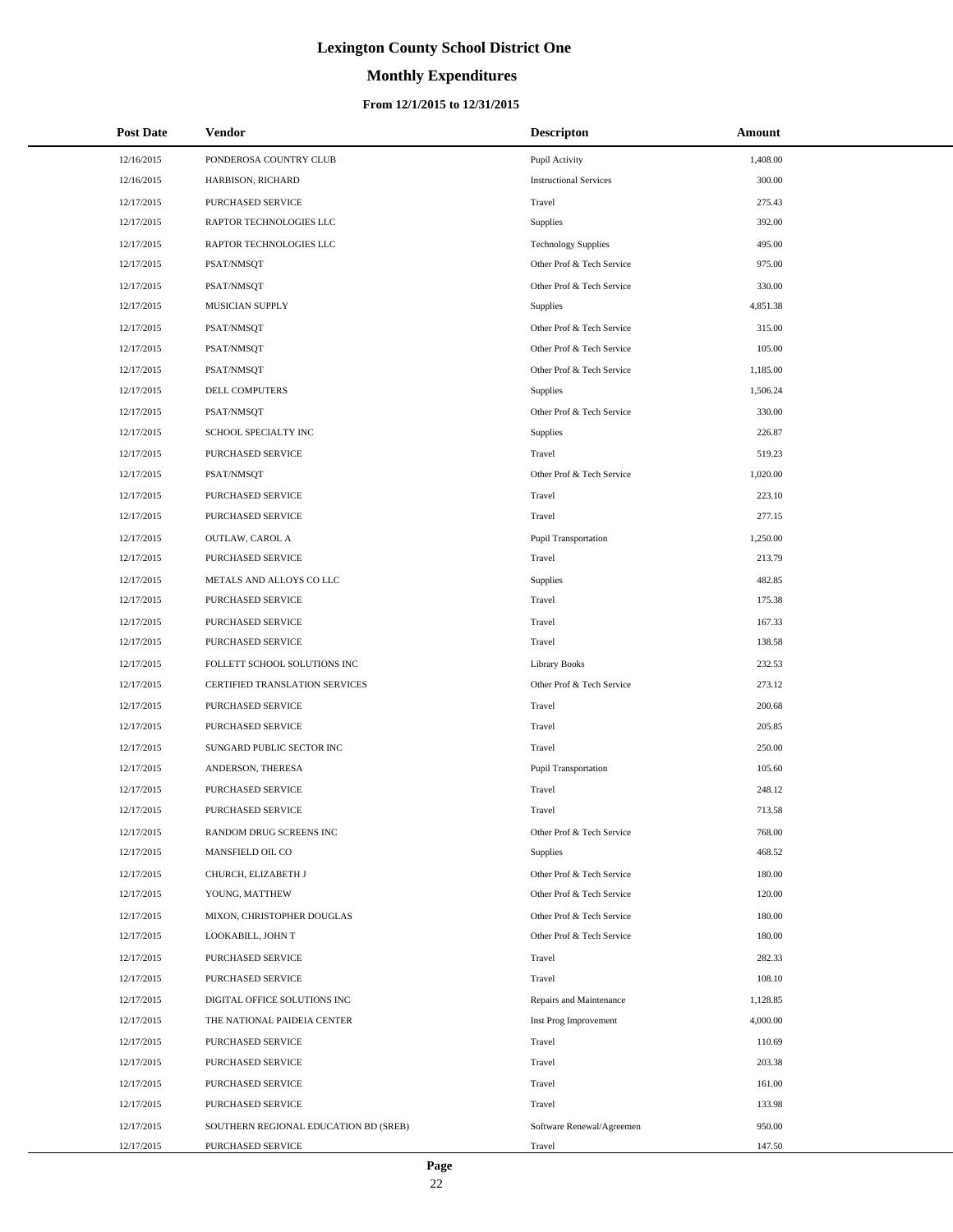# **Monthly Expenditures**

## **From 12/1/2015 to 12/31/2015**

| Post Date  | <b>Vendor</b>       | <b>Descripton</b>             | Amount    |
|------------|---------------------|-------------------------------|-----------|
| 12/17/2015 | PURCHASED SERVICE   | Travel                        | 739.60    |
| 12/17/2015 | PURCHASED SERVICE   | Travel                        | 570.75    |
| 12/17/2015 | PURCHASED SERVICE   | Travel                        | 753.98    |
| 12/17/2015 | PURCHASED SERVICE   | Travel                        | 562.70    |
| 12/17/2015 | COUNTY OF LEXINGTON | Building                      | 2,270.00  |
| 12/17/2015 | LS3P ASSOCIATED LTD | Building                      | 14,319.64 |
| 12/17/2015 | <b>US FOODS</b>     | Supplies                      | 1,151.62  |
| 12/17/2015 | <b>US FOODS</b>     | Food                          | 10,908.49 |
| 12/17/2015 | <b>US FOODS</b>     | Commodity Distribution Charge | 103.88    |
| 12/17/2015 | <b>US FOODS</b>     | Supplies                      | 812.92    |
| 12/17/2015 | <b>US FOODS</b>     | Food                          | 4,185.77  |
| 12/17/2015 | <b>US FOODS</b>     | Supplies                      | 828.80    |
| 12/17/2015 | <b>US FOODS</b>     | Food                          | 8,451.59  |
| 12/17/2015 | <b>US FOODS</b>     | Commodity Distribution Charge | 103.88    |
| 12/17/2015 | <b>US FOODS</b>     | Supplies                      | 879.26    |
| 12/17/2015 | <b>US FOODS</b>     | Food                          | 7,063.18  |
| 12/17/2015 | <b>US FOODS</b>     | Supplies                      | 436.88    |
| 12/17/2015 | <b>US FOODS</b>     | Food                          | 6,378.73  |
| 12/17/2015 | <b>US FOODS</b>     | Supplies                      | 803.82    |
| 12/17/2015 | <b>US FOODS</b>     | Food                          | 7,789.76  |
| 12/17/2015 | <b>US FOODS</b>     | Supplies                      | 71.37     |
| 12/17/2015 | <b>US FOODS</b>     | Food                          | 1,952.95  |
| 12/17/2015 | <b>US FOODS</b>     | Supplies                      | 497.45    |
| 12/17/2015 | <b>US FOODS</b>     | Food                          | 4,767.37  |
| 12/17/2015 | <b>US FOODS</b>     | Supplies                      | 1,060.00  |
| 12/17/2015 | <b>US FOODS</b>     | Food                          | 3,736.02  |
| 12/17/2015 | <b>US FOODS</b>     | Supplies                      | 844.90    |
| 12/17/2015 | <b>US FOODS</b>     | Food                          | 8,428.23  |
| 12/17/2015 | <b>US FOODS</b>     | Supplies                      | 595.65    |
| 12/17/2015 | <b>US FOODS</b>     | Food                          | 6,260.51  |
| 12/17/2015 | <b>US FOODS</b>     | Commodity Distribution Charge | $-6.36$   |
| 12/17/2015 | <b>US FOODS</b>     | Supplies                      | 1,278.84  |
| 12/17/2015 | <b>US FOODS</b>     | Food                          | 6,126.70  |
| 12/17/2015 | <b>US FOODS</b>     | Supplies                      | 712.87    |
| 12/17/2015 | <b>US FOODS</b>     | Food                          | 5,603.51  |
| 12/17/2015 | <b>US FOODS</b>     | Supplies                      | 1,176.53  |
| 12/17/2015 | <b>US FOODS</b>     | Food                          | 14,244.67 |
| 12/17/2015 | <b>US FOODS</b>     | Commodity Distribution Charge | 110.24    |
| 12/17/2015 | <b>US FOODS</b>     | Supplies                      | 621.35    |
| 12/17/2015 | <b>US FOODS</b>     | Food                          | 3,779.52  |
| 12/17/2015 | <b>US FOODS</b>     | Supplies                      | 539.99    |
| 12/17/2015 | <b>US FOODS</b>     | Food                          | 2,773.36  |
| 12/17/2015 | <b>US FOODS</b>     | Supplies                      | 704.85    |
| 12/17/2015 | <b>US FOODS</b>     | Food                          | 5,360.01  |
| 12/17/2015 | <b>US FOODS</b>     | Supplies                      | 573.11    |
| 12/17/2015 | <b>US FOODS</b>     | Food                          | 2,597.53  |
| 12/17/2015 | <b>US FOODS</b>     | Supplies                      | 541.14    |
| 12/17/2015 | <b>US FOODS</b>     | Food                          | 7,783.43  |

 $\overline{a}$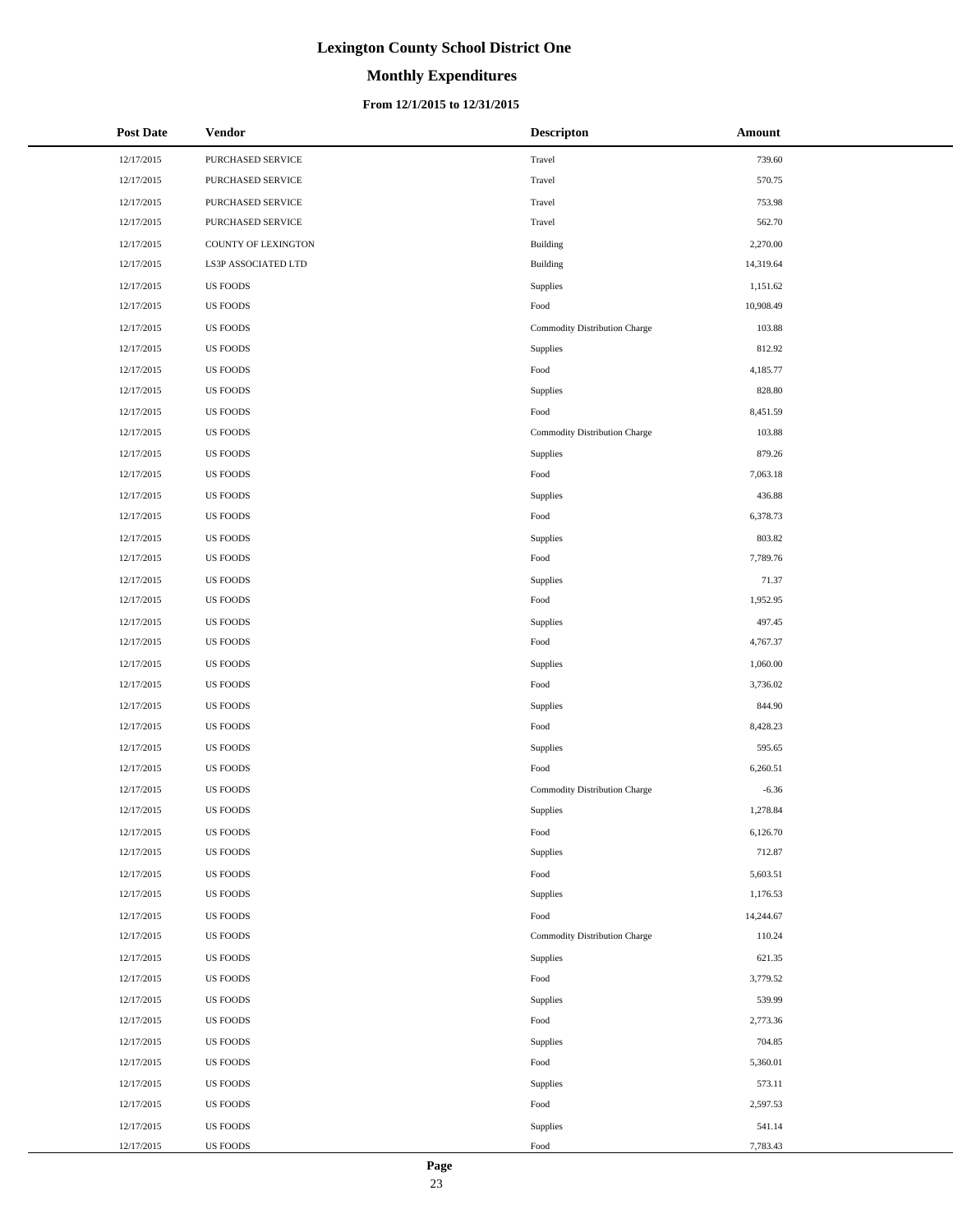# **Monthly Expenditures**

### **From 12/1/2015 to 12/31/2015**

| <b>Post Date</b> | <b>Vendor</b>                     | <b>Descripton</b>             | Amount    |
|------------------|-----------------------------------|-------------------------------|-----------|
| 12/17/2015       | <b>US FOODS</b>                   | Supplies                      | 736.37    |
| 12/17/2015       | <b>US FOODS</b>                   | Food                          | 6,816.48  |
| 12/17/2015       | <b>US FOODS</b>                   | Supplies                      | 838.99    |
| 12/17/2015       | <b>US FOODS</b>                   | Food                          | 3,475.35  |
| 12/17/2015       | <b>US FOODS</b>                   | Supplies                      | 767.98    |
| 12/17/2015       | <b>US FOODS</b>                   | Food                          | 7,159.96  |
| 12/17/2015       | US FOODS                          | Supplies                      | 568.44    |
| 12/17/2015       | <b>US FOODS</b>                   | Food                          | 4,787.81  |
| 12/17/2015       | <b>US FOODS</b>                   | Supplies                      | 629.17    |
| 12/17/2015       | <b>US FOODS</b>                   | Food                          | 7,026.99  |
| 12/17/2015       | US FOODS                          | Supplies                      | 604.80    |
| 12/17/2015       | <b>US FOODS</b>                   | Food                          | 2,665.20  |
| 12/17/2015       | <b>US FOODS</b>                   | Supplies                      | 647.49    |
| 12/17/2015       | <b>US FOODS</b>                   | Food                          | 2,976.23  |
| 12/17/2015       | <b>US FOODS</b>                   | Supplies                      | 1,204.25  |
| 12/17/2015       | <b>US FOODS</b>                   | Food                          | 6,518.80  |
| 12/17/2015       | <b>US FOODS</b>                   | Supplies                      | 866.37    |
| 12/17/2015       | <b>US FOODS</b>                   | Food                          | 7,359.91  |
| 12/17/2015       | US FOODS                          | Supplies                      | 2,331.88  |
| 12/17/2015       | <b>US FOODS</b>                   | Food                          | 13,709.06 |
| 12/17/2015       | <b>US FOODS</b>                   | Commodity Distribution Charge | 108.12    |
| 12/17/2015       | <b>US FOODS</b>                   | Supplies                      | 393.92    |
| 12/17/2015       | <b>US FOODS</b>                   | Food                          | 2,956.15  |
| 12/17/2015       | LEXINGTON MIDDLE SCHOOL           | Pupil Activity                | 180.00    |
| 12/17/2015       | <b>WENGER CORP</b>                | Pupil Activity                | 1,373.50  |
| 12/17/2015       | <b>EVOLLVE INC</b>                | Pupil Activity                | 766.36    |
| 12/17/2015       | <b>LAMINEX INC</b>                | Pupil Activity                | 711.55    |
| 12/17/2015       | LEXINGTON MIDDLE SCHOOL           | Pupil Activity                | 150.00    |
| 12/17/2015       | <b>PASS ASSURED</b>               | Pupil Activity                | 2,990.00  |
| 12/17/2015       | PSAT/NMSQT                        | Pupil Activity                | 3,210.00  |
| 12/17/2015       | ORGANIZED SPORTSWEAR              | Pupil Activity                | 262.51    |
| 12/17/2015       | <b>BSN SPORTS</b>                 | Pupil Activity                | 240.07    |
| 12/17/2015       | LEXINGTON SCREEN PRINTING/ DESIGN | Pupil Activity                | 642.00    |
| 12/17/2015       | <b>BSN SPORTS</b>                 | Pupil Activity                | 2,419.00  |
| 12/17/2015       | LUGOFF ELGIN MIDDLE SCHOOL        | Pupil Activity                | 125.00    |
| 12/17/2015       | DP CONTAINERS                     | Pupil Activity                | 2,050.00  |
| 12/17/2015       | HILL, SHARMIN B                   | Pupil Activity                | 2,000.00  |
| 12/17/2015       | FRITH, JASON C                    | <b>Instructional Services</b> | 710.00    |
| 12/18/2015       | LENOVO US                         | <b>Technology Supplies</b>    | 620.60    |
| 12/18/2015       | THE STATE MEDIA CO                | Periodicals                   | 109.20    |
| 12/18/2015       | PURCHASED SERVICE                 | Travel                        | 131.68    |
| 12/18/2015       | MIDCAROLINA ELEC COOP INC         | <b>Public Utilities</b>       | 131.00    |
| 12/18/2015       | MIDCAROLINA ELEC COOP INC         | <b>Public Utilities</b>       | 24,689.00 |
| 12/18/2015       | CULLUM SERVICES INC               | Repairs and Maintenance       | 1,237.55  |
| 12/18/2015       | CULLUM SERVICES INC               | Repairs and Maintenance       | 1,018.04  |
| 12/18/2015       | SPICER ONCALL SERVICES            | Repairs and Maintenance       | 558.50    |
| 12/18/2015       | SPICER ONCALL SERVICES            | Repairs and Maintenance       | 558.50    |
| 12/18/2015       | SMITH, THOMAS ALVIN               | Other Prof & Tech Service     | 180.00    |

 $\overline{a}$  $\overline{\phantom{a}}$